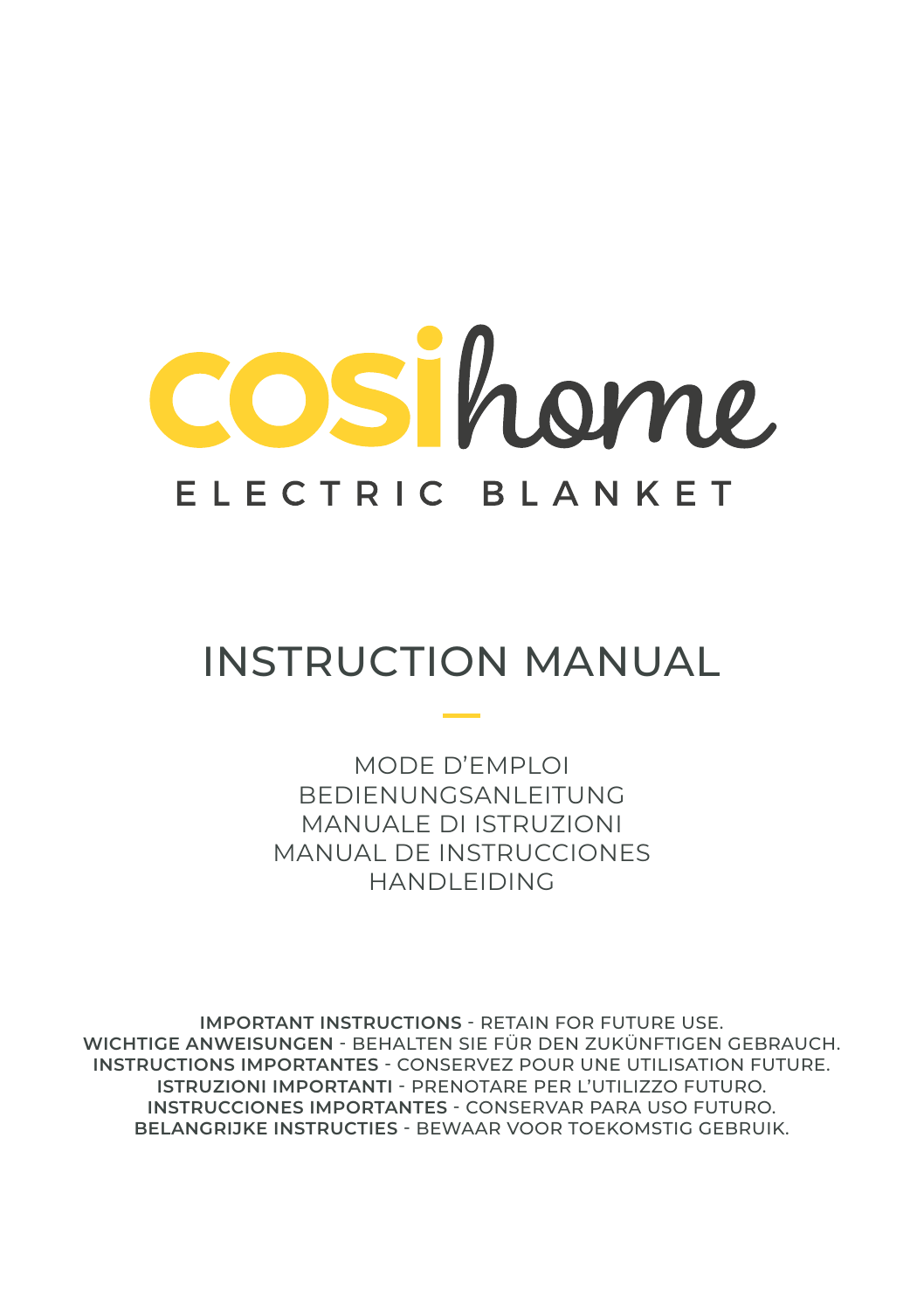## **COSi**home **ELECTRIC BLANKET**

Thank you for choosing to purchase a product from Cosi Home. Please read the entire manual carefully prior to first use and keep in a safe place for future reference.

#### **SAFETY INSTRUCTIONS**

**WARNING:** Keep away from fire or flammable materials.

**WARNING:** To avoid the risk of electrical shock, fire or injury to people, always make sure the appliance is unplugged from the electrical outlet before relocating, servicing, or cleaning it.

- Use this appliance only as described in this manual. Any other use not recommended by the manufacturer may cause fire, electric shock, or injury to persons.
- Use the electric blanket under the body only. Do not wrap the body with the blanket or use in any other way.
- Use the attached cords to secure the product to the bed. If used on an adjustable bed, ensure the blanket or cord cannot become trapped, stretched or creased.
- The appliance is not to be used by persons (including children) with reduced physical, sensory or mental capabilities, or lack of experience and knowledge, unless they have been given supervision or instruction.
- Do not use by persons insensitive to heat and other very vulnerable persons.
- Children must be supervised not to play with the appliance.
- Children of less than 3 years must NOT use the appliance due to their inability to react to overheating (Fig 1.).
- This blanked is not to be used by young children, unless the controls have been pre-set by a parent or guardian, or unless the child has been adequately instructed on how to operate the controls safely.
- Children of less than 3 years should be kept away unless continuously supervised.
- Do not leave children alone or unattended in the area where the appliance is in use.
- Cleaning and user maintenance shall not be made by children unless continuously supervised.
- Do not insert pins or sharp objects into the blanket (Fig 2.).
- Do not use the blanket on when folded or creased (Fig. 3).
- Do not tuck the blanket under the mattress.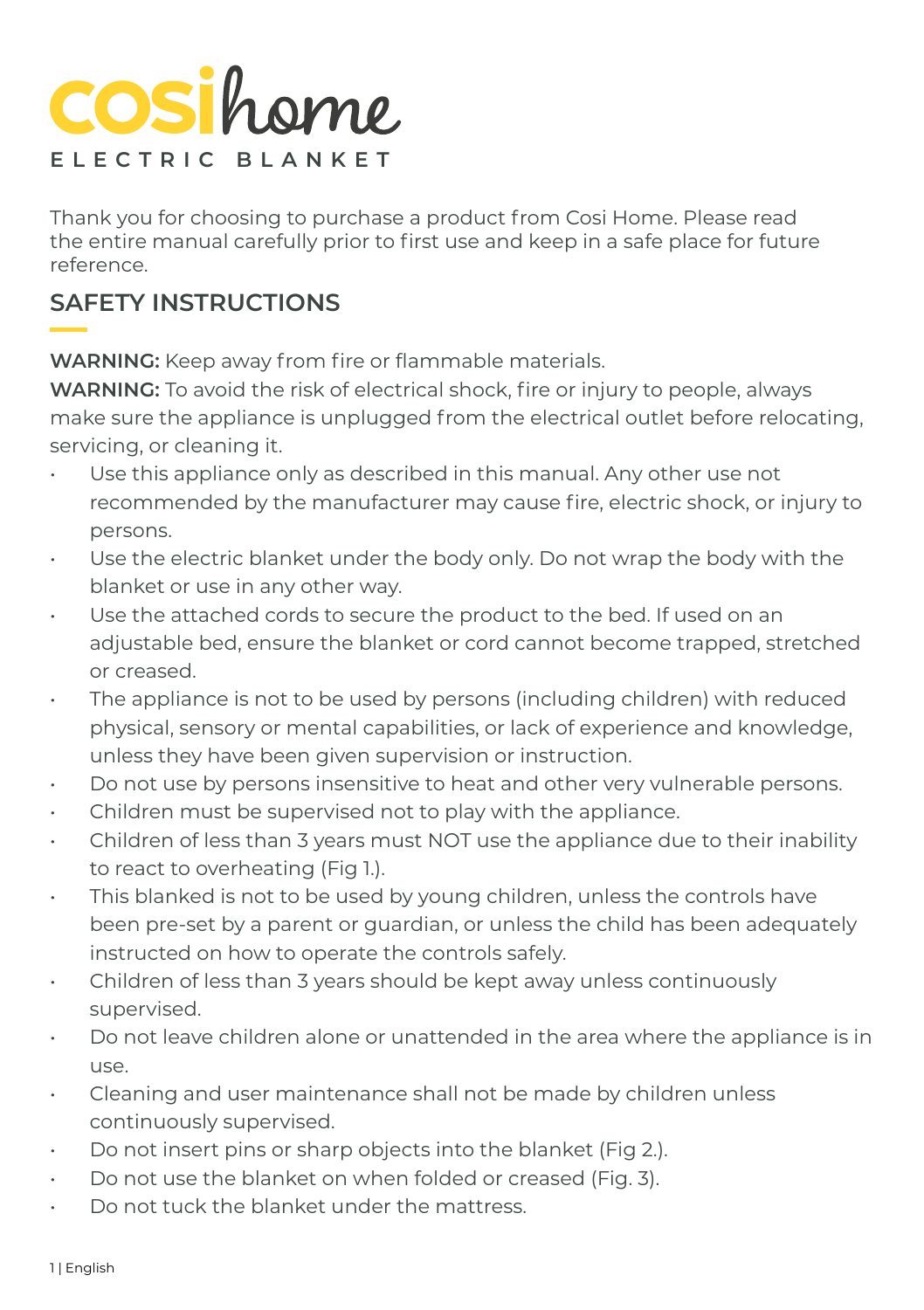- Do not cover or trap the controller under pillow, mattress or blanket.
- Do not place the controller under the electric blanket whilst in use. Heat can damage the controller.
- Do not use the blanket when it is wet or damp.
- Do not operate the blanket controller or touch the power lead with wet hands to prevent electric shock.
- Only operate the blanket with the supplied power lead and controller.
- Do not use this appliance near water or in the immediate surroundings of a bath, a shower or a swimming pool.
- Do not use the blanket on sofa beds or inflatable beds.
- Do not use a hot water bottle at the same time as using the blanket.
- This appliance is intended for indoor household use and similar applications. Do not use outdoors.
- Not intended for medical use in hospital.
- Never leave the appliance unattended while in use. Always turn the appliance off and unplug when not in use.
- Always switch OFF, disconnect from the mains power supply and allow the blanket to fully cool down before cleaning or storage.
- Always disconnect the controller and power lead from the blanket before washing.
- When storing the appliance, allow it to cool down before folding.
- Do not crease the appliance by placing items on top of it during storage.
- Never wring the blanket after it has been washed.
- Do not expose the electric blanket to direct sunlight.
- Allow the blanket to thoroughly cool down before handling or cleaning.
- Do not use any abrasive cleaners or solvents, as this will damage the blanket.
- Avoid placing the power cord in areas where it can become a tripping hazard.
- To avoid a circuit overload when using this appliance, do not operate another high-wattage appliance on the same electrical circuit.
- Avoid using extension leads where possible as they may overheat and cause a risk of fire.
- Do not use with anything that can start a fire on the bed such as cigarettes, sparks etc, which can lead to fire.
- Do not use this appliance with an external programmer, timer switch or any other device which would switch the device on automatically unless this has already been pre-built into the appliance by the manufacturer.
- Do not kink or wrap the power cord and plug around the appliance, as this may cause the insulation to weaken or split, particularly where it enters the appliance.
- Ensure the mains cable is fully extended before use and arrange it so that it is not in contact with any part of the appliance.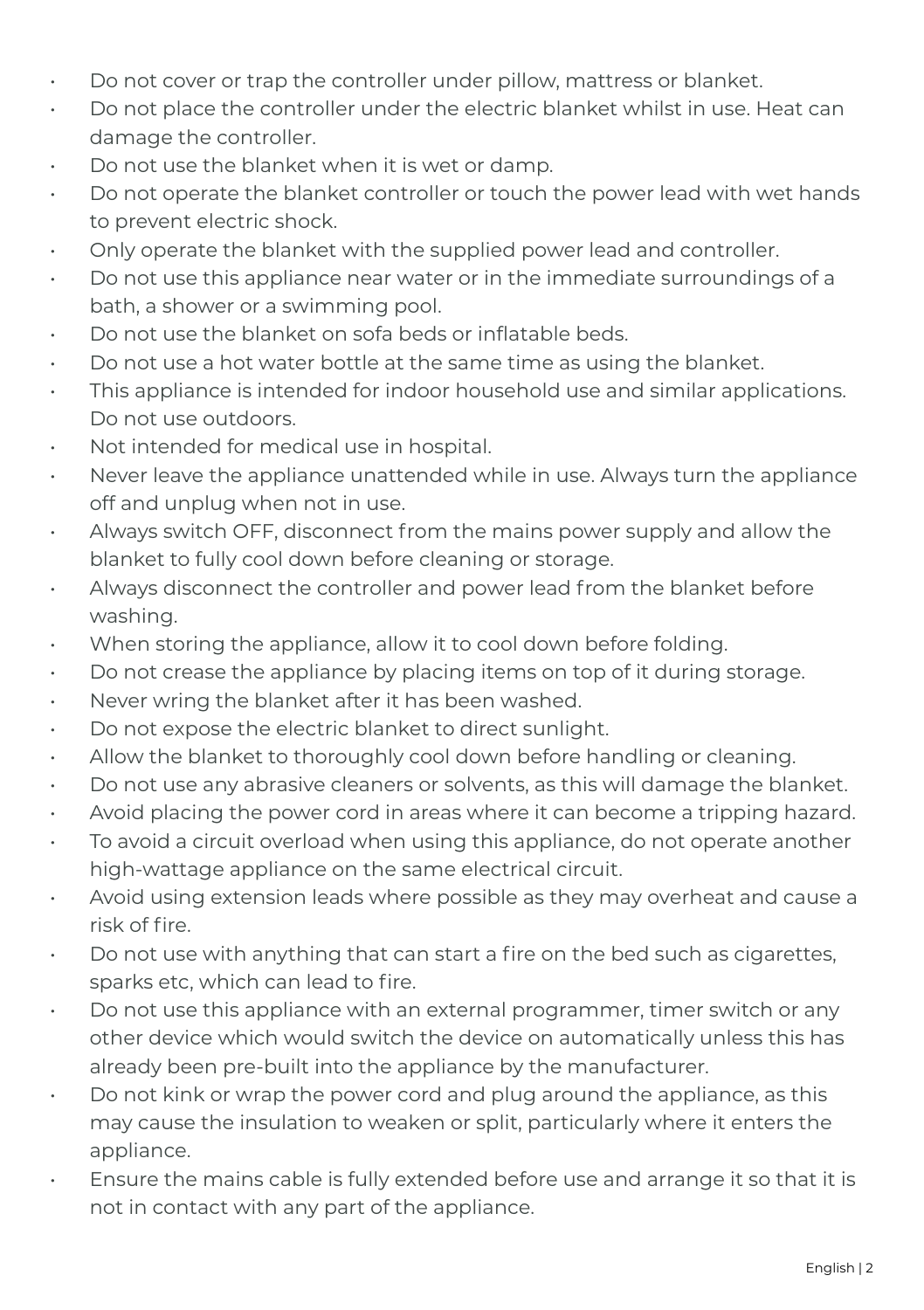- Do not pull on the mains cable. Never move, carry or hang the appliance by the mains cable.
- Do not operate the appliance if there are signs of damage to the appliance, power cord, or any of the accessories.
- If the supply cord is damaged, it must be replaced by the manufacturer, its service agent or a similarly qualified person in order to avoid a hazard.
- Do not attempt to repair or adjust any electrical or mechanical elements in the appliance. Doing so may be unsafe.
- Ensure that the mains supply (including voltage, frequency and power) complies with the rating label of the appliance.
- Examine the appliance frequently and return to the supplier if has been misused or damaged.



### **SPECIFICATION**

- Product dimensions: 150 x 80cm
- Net Weight: 1.05kg
- Voltage: 220-240V~
- Frequency: 50-60Hz
- Power: 60W
- Max Temperature: 55°C
- Temperature Settings: 3

### **SYMBOLS EXPLAINED**



Gentle cycle at a  $\sum$  Do not tumble dry

Do not dry clean Do not bleach



Do not iron



Not to be used by children ages 3 or younger







Do not insert pins



Do not use folded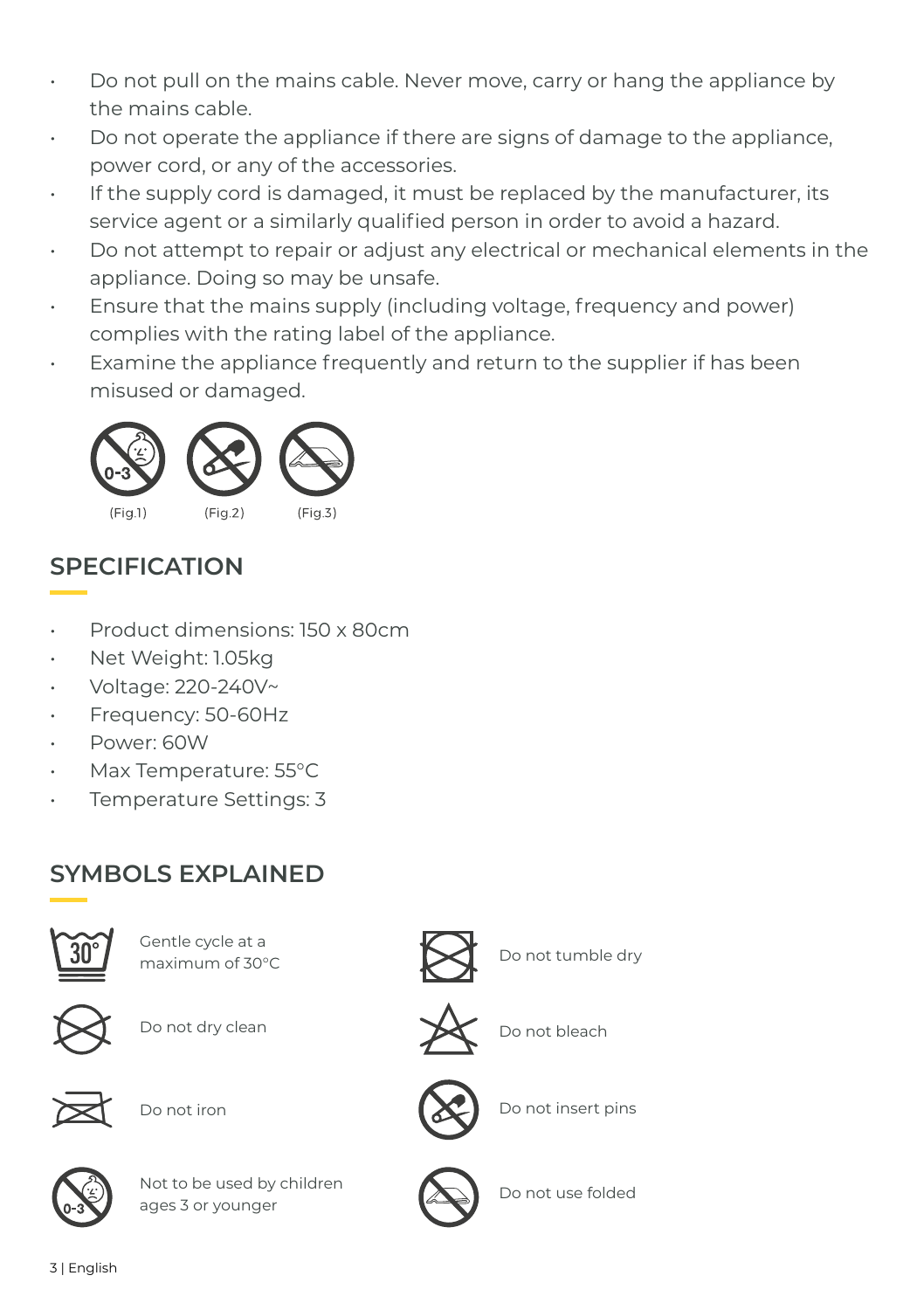#### **PARTS**

- 1. Electric blanket
- 2. Support ties
- 3. Power connector
- 4. Power lead
- 5. Controller
- 6. Power adaptor



#### **FITTING INSTRUCTIONS**

Always ensure the blanket is covered while in use to retain heat.

- 1. Unfold the blanket and lay it on the bed on top of your mattress.
- 2. Align the blanket so that the connector for the lead and controller is by the pillow.
- 3. Use the support ties to secure the product to the mattress.
- 4. Once the blanket is secure, connect the controller to the blanket by plugging it into the connector.
- 5. Place your mattress sheet cover OVER the electric blanket.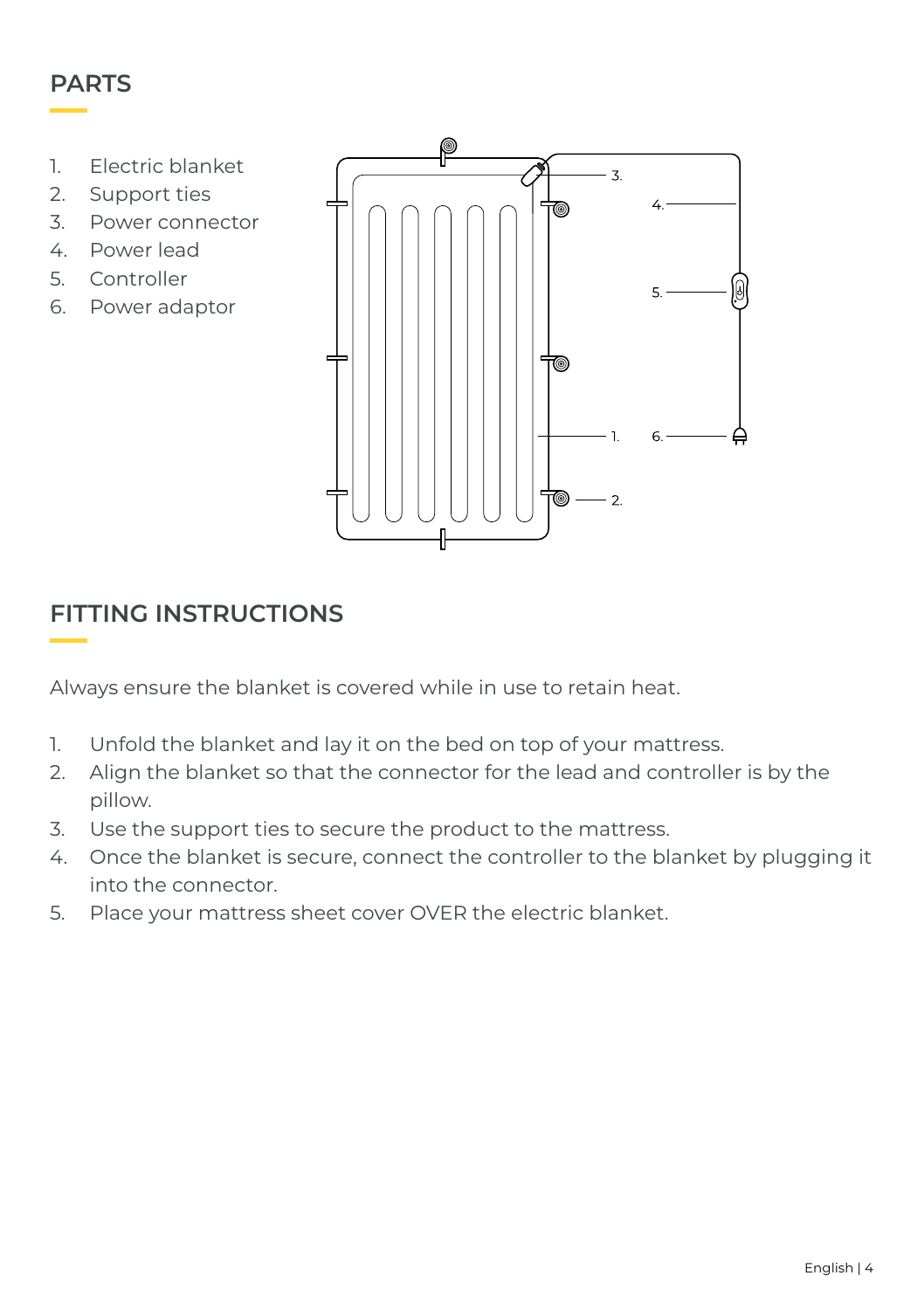#### **OPERATING INSTRUCTIONS**

Once the blanket has been securely fitted to the bed, plug the power lead into the closest power socket at the pillow end. Ensure the power lead is not stretched so that it will not be tripped over.

This product is designed to pre-heat your bed to the desired temperature using the temperature control setting on the supplied controller.

#### **Controller**



1. The numbers on the controller represents the following heat setting:

 $O = OFE$  $1 = I$  OW HFAT  $2 = M$ FDIUM HEAT  $3 = H1GH HFAT$ 

Move the dial on the controller to the desired heat setting in order to pre-heat your bed.

2. Allow 30-50 minutes to preheat your bed at heat setting "2" or "3". This time will vary depending on the temperature of the room, the type of bedding used, and the thickness of the covering blanket or duvet.

**Note:** If you are using the blanket all night, use it ONLY on low heat level "1". This will provide a safe and comfortable temperature for all night use.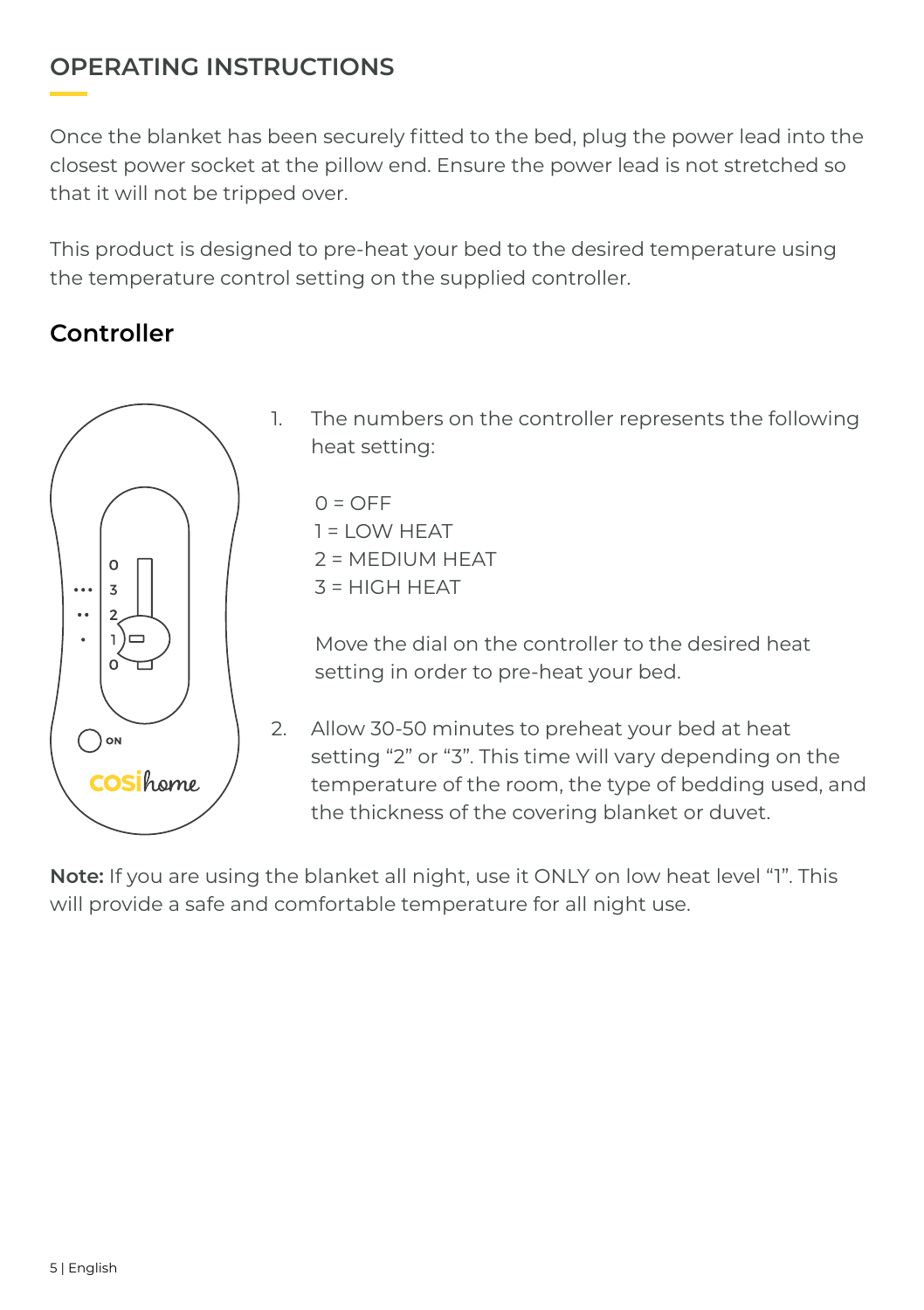#### **CLEANING & STORAGE**

**Important note:** Cosi Home electric under blankets can be washed but NEVER dry cleaned.

#### **Washing**

**WARNING:** Always turn the electric blanket OFF, unplug the power cord from the electrical outlet and allow the appliance to completely cool down before handling or cleaning it.

**CAUTION:** Always disconnect the controller and the power lead from the blanket before washing. Do not allow water or other liquids to come into contact with the remote control or main power plug.

**CAUTION:** Do not use any abrasive cleaners or solvents, as this will damage the blanket.



Prior to washing, it is essential to measure the blanket so you can make sure that it has returned to its original size after washing.

- When hand washing, use a mild washing powder or detergent and warm water. Soak for 5 minutes and gently wash and rinse thoroughly in clean water.
- For machine washing, wash as wool at 30°C.

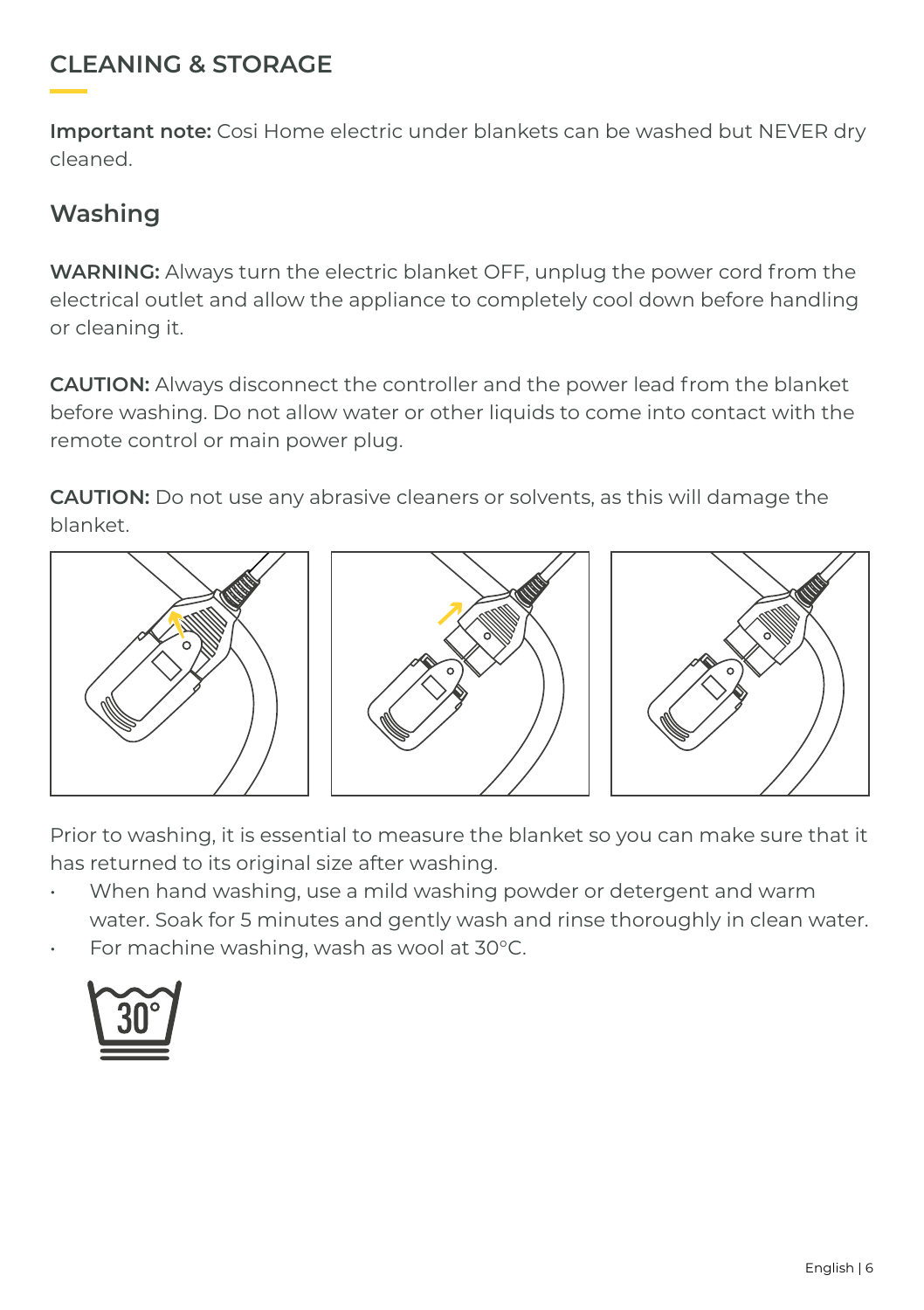### **Drying**

We recommend air-drying the electric under blanket.

#### **WARNING:**

- Do not peg on the wired areas of the blanket as this will damage the internal circuit.
- Never wring the blanket after it has been washed.
- Always ensure the blanket is 100% dry and has returned its original size before use.

#### **Storage**

- To store your product out of season, we recommend using the original or similar size box. Ensure to carefully fold your blanket before storing.
- Do not kink or wrap the power cord and plug around the blanket, as this may cause the insulation to weaken or split, particularly where it enters the appliance.
- Store the electric blanket in a safe, dry place, out of reach of children when not in use.

### **DISPOSAL**

This marking indicates that this product should not be disposed of with other household waste throughout the EU. This is to prevent the possible harm to the environment and human well-being. Contact your local authority for information regarding the collection systems available. If possible, recycle it responsibly to promote the sustainable reuse of resources.

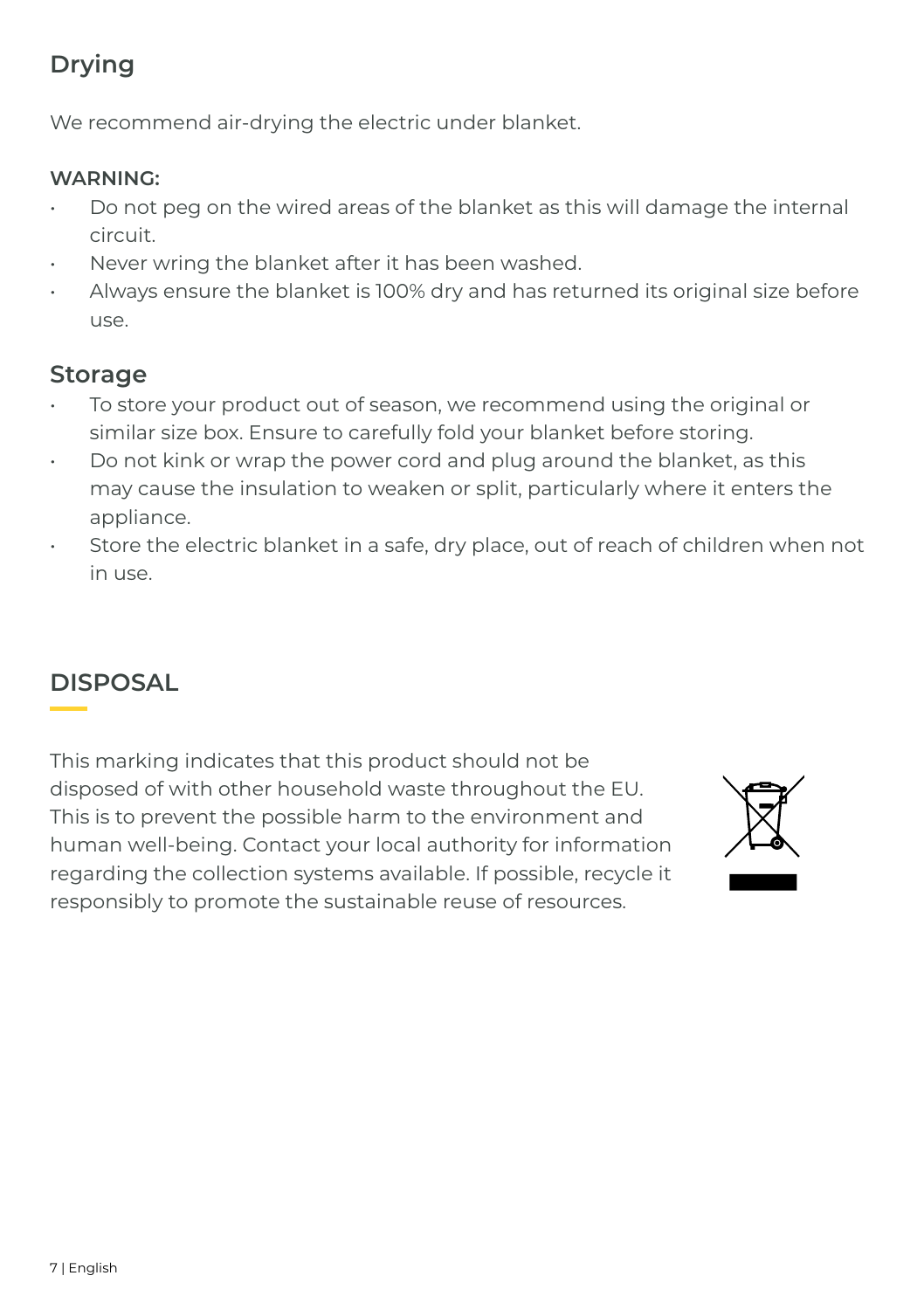# **COSihome HEIZDECKE**

Vielen Dank, dass Sie sich für ein Produkt von Cosi Home entschieden haben. Bitte lesen Sie die gesamte Anleitung vor dem ersten Gebrauch sorgfältig durch und bewahren Sie sie zum späteren Nachschlagen an einem sicheren Ort auf.

#### **SICHERHEITSHINWEISE**

**WARNUNG:** Von Feuer oder brennbaren Materialien fernhalten.

**WARNUNG:** Um das Risiko von Stromschlag, Brand oder Körperverletzungen zu vermeiden, stets sicherstellen, dass das Gerät vor dem Verschieben und vor Wartungs- und Reinigungsarbeiten vom Stromnetz getrennt ist.

- Verwenden Sie dieses Gerät nur gemäß der Beschreibung in dieser Anleitung. Jede andere nicht vom Hersteller empfohlene Verwendung kann Brand, Stromschlag oder Körperverletzungen verursachen.
- Verwenden Sie die Heizdecke nur unter dem Körper. Wickeln Sie den Körper nicht mit der Decke ein bzw. verwenden Sie sie nicht auf andere Weise.
- Verwenden Sie die angebrachten Schnüre, um das Produkt am Bett zu befestigen. Bei Verwendung auf einem verstellbaren Bett ist sicherzustellen, dass die Decke bzw. Schnur nicht eingeklemmt, gedehnt oder zerknittert werden kann.
- Das Gerät darf nicht von Personen (einschließlich Kindern) mit eingeschränkten körperlichen, sensorischen oder geistigen Fähigkeiten oder mangelnder Erfahrung bzw. Kenntnis verwendet werden, es sei denn, sie werden beaufsichtigt oder haben eine Einweisung in die sichere bzw. sachgemäße Nutzung des Gerätes erhalten.
- Nicht von hitzeunempfindlichen Personen und anderen sehr verletzlichen Personen zu verwenden.
- Kinder sind zu beaufsichtigen, damit sie nicht mit dem Gerät spielen.
- Kinder unter 3 Jahren dürfen das Gerät NICHT verwenden, da sie nicht auf Überhitzung reagieren (Abb. 1).
- Diese Decke darf nicht von Kleinkindern verwendet werden, es sei denn, die Bedienelemente wurden von einem Elternteil oder Erziehungsberechtigten voreingestellt oder das Kind wurde ausreichend in die sichere Handhabung der Bedienelemente eingewiesen.
- Kinder unter 3 Jahren sollten vom Gerät ferngehalten werden, sofern sie nicht durchgehend beaufsichtigt werden.
- Lassen Sie Kinder nicht allein oder unbeaufsichtigt in dem Bereich, in dem das Gerät verwendet wird.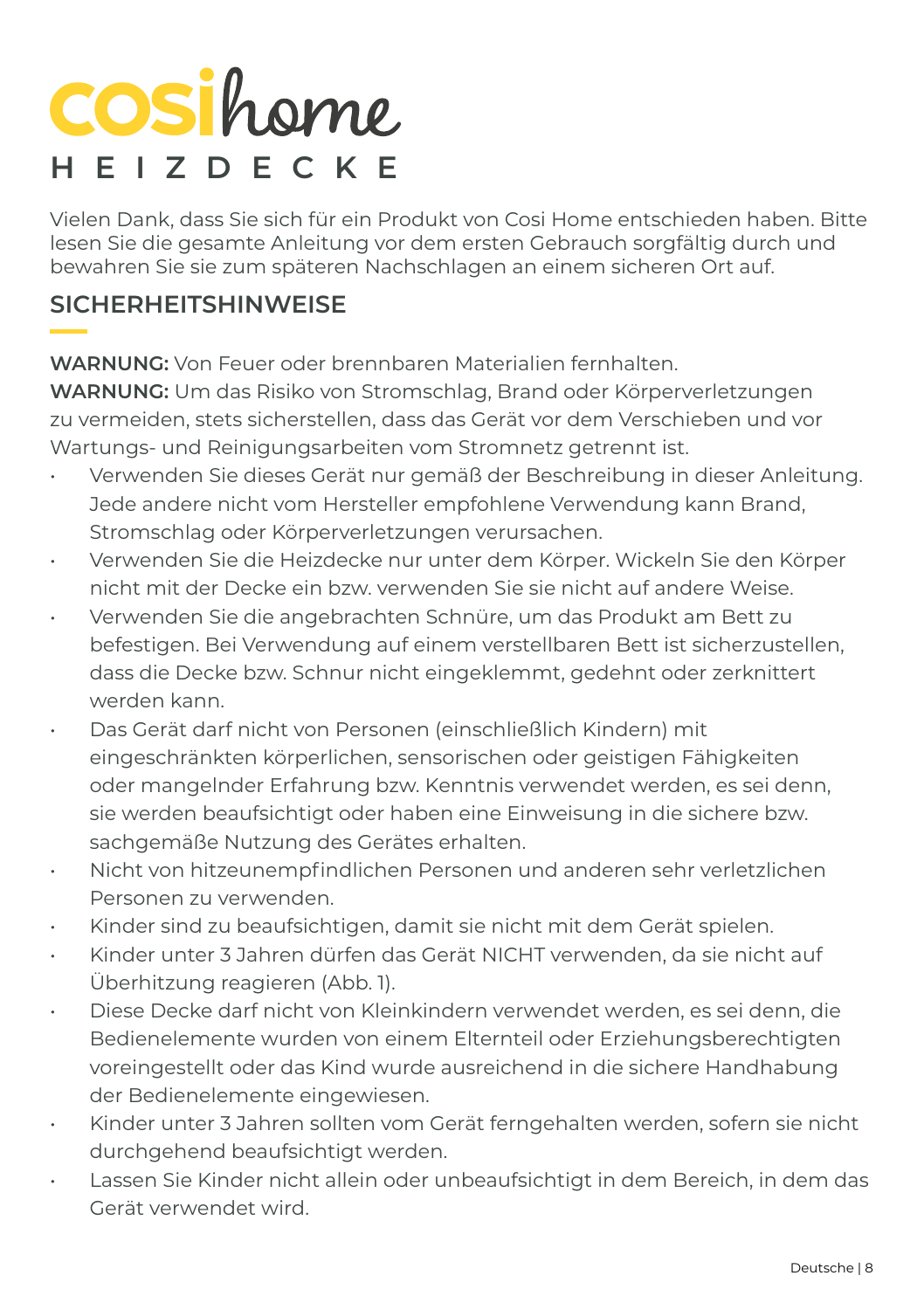- Reinigung und Wartung darf nur dann durch Kinder erfolgen, wenn diese dabei fortwährend durch Erwachsene beaufsichtigt werden.
- Führen Sie keine Stifte oder scharfen Gegenstände in die Decke ein (Abb. 2.).
- Verwenden Sie die Decke nicht in gefaltetem oder zerknittertem Zustand (Abb. 3).
- Stecken Sie die Decke nicht unter die Matratze.
- Verdecken oder klemmen Sie das Bedienelement nicht unter Kissen, Matratze oder Decke ein.
- Legen Sie das Bedienelement während des Gebrauchs nicht unter die Heizdecke. Hitze kann das Bedienelement beschädigen.
- Verwenden Sie die Decke nicht, wenn sie nass oder feucht ist.
- Das Bedienelement der Decke und das Netzkabel nicht mit nassen Händen berühren, um einen elektrischen Schlag zu vermeiden.
- Betreiben Sie die Decke nur mit dem mitgelieferten Netzkabel und Bedienelement.
- Verwenden Sie dieses Gerät nicht in der Nähe von Wasser oder in unmittelbarer Umgebung eines Badezimmers, einer Dusche oder eines Swimmingpools.
- Verwenden Sie die Decke nicht auf Schlafsofas oder aufblasbaren Betten.
- Keine Wärmflasche gleichzeitig mit der Decke verwenden.
- Dieses Gerät ist nur für den Haushaltsgebrauch in Innenräumen und ähnliche Verwendungszwecke bestimmt. Es darf nicht im Freien verwendet werden.
- Nicht für den medizinischen Gebrauch im Krankenhaus bestimmt.
- Das Gerät niemals unbeaufsichtigt lassen, während es in Gebrauch ist. Das Gerät stets ausschalten und aus der Steckdose ziehen, wenn es nicht in Gebrauch ist.
- Schalten Sie die Decke immer AUS, trennen Sie sie vom Stromnetz und lassen Sie sie vollständig abkühlen, bevor Sie sie reinigen oder lagern.
- Das Bedienelement und das Netzkabel vor dem Waschen immer von der Heizdecke trennen.
- Wenn Sie das Gerät einlagern, lassen Sie es vor dem Zusammenfalten abkühlen.
- Das Gerät nicht zerknittern, indem Sie während der Lagerung Gegenstände darauf legen.
- Die Decke nach dem Waschen niemals auswringen.
- Die Heizdecke vor direkter Sonneneinstrahlung schützen.
- Die Decke vor der Handhabung oder Reinigung vollständig abkühlen lassen.
- Verwenden Sie keine aggressiven Reinigungs- oder Lösungsmittel, da dies zu Schäden an der Decke führen kann.
- Verlegen Sie das Netzkabel nicht in Bereichen, in denen es eine Stolpergefahr darstellen kann.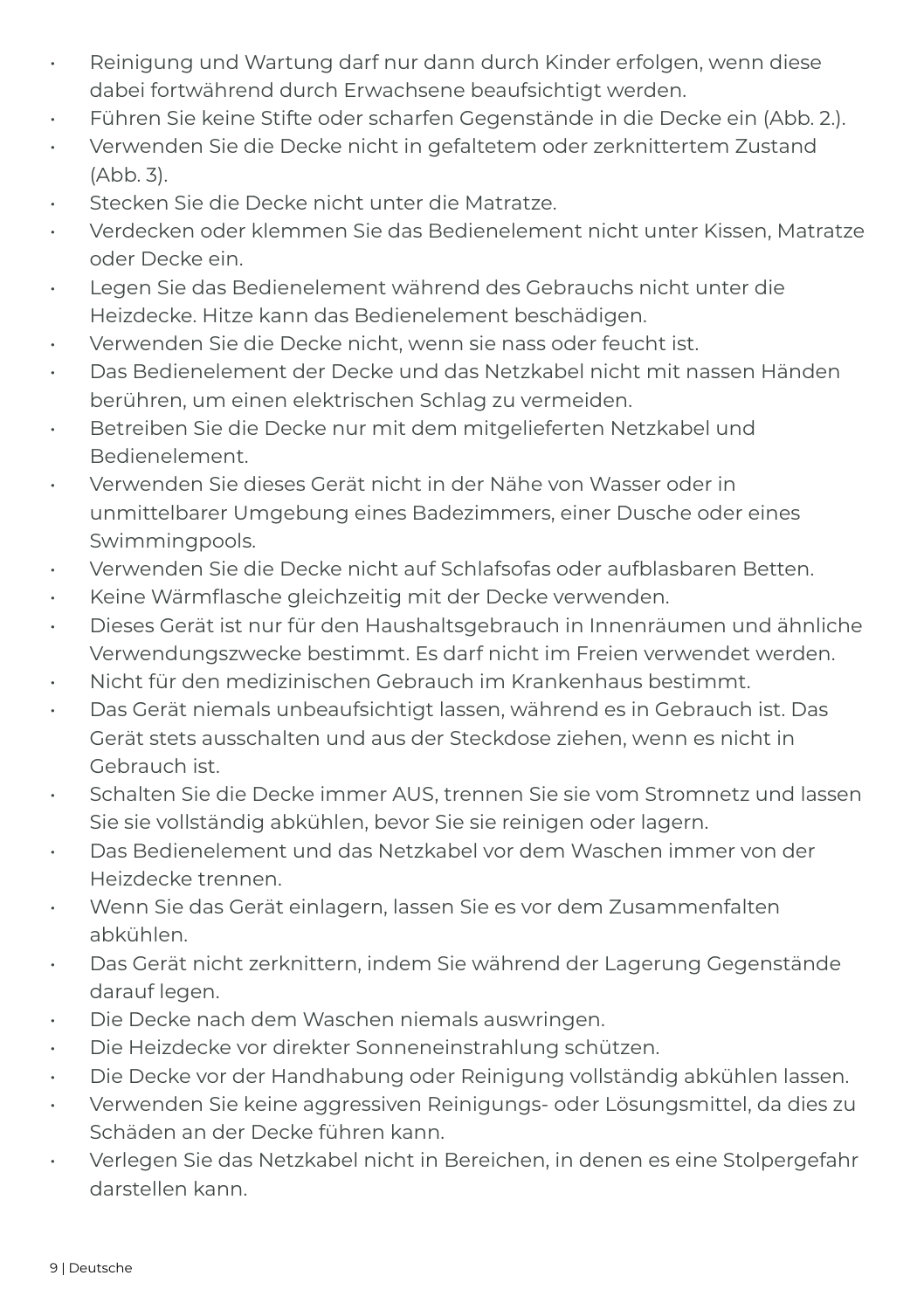- Um eine Kreislaufüberlastung zu vermeiden, wenn das Gerät in Betrieb ist, sollten Sie kein anderes Hochleistungsgerät an demselben Stromkreis verwenden.
- Verwenden Sie nach Möglichkeit keine Verlängerungskabel, da diese überhitzen und einen Brand auslösen können.
- Nicht mit Dingen verwenden, die einen Brand auf dem Bett auslösen können, wie z. B. Zigaretten, Funken usw.
- Verwenden Sie dieses Gerät nicht mit einem externen Programmiergerät, einer Zeitschaltuhr oder einem anderen Gerät, das das Gerät automatisch einschalten würde, außer diese Vorrichtung wurde durch den Hersteller in das Gerät eingebaut.
- Das Netzkabel darf nicht gebogen oder um das Gerät herum gewickelt werden, da dies zur Schwächung oder dem Bruch der Isolierung führen könnte. Besonders anfällig dafür ist der Punkt, an dem das Kabel in das Gerät führt.
- Achten Sie vor dem Gebrauch darauf, dass das Kabel vollständig ausgelegt ist und keinen Kontakt mit Teilen des Gerätes hat.
- Ziehen Sie nicht am Netzkabel. Das Gerät niemals mit dem Netzkabel bewegen, daran tragen oder aufhängen.
- Nehmen Sie das Gerät nicht in Betrieb, wenn Anzeichen einer Beschädigung am Gerät, am Netzkabel oder einem der Zubehörteile sichtbar sind.
- Falls das Stromkabel beschädigt ist, muss es vom Hersteller, seinem Kundendienstmitarbeiter oder einer vergleichbar qualifizierten Person ersetzt werden, um Gefahren zu vermeiden.
- Versuchen Sie nicht, elektrische oder mechanische Bestandteile des Geräts zu reparieren oder einzustellen. Dies ist gefährlich.
- Achten Sie darauf, dass die Netzstromversorgung (einschl. Spannung, Frequenz und Leistung) mit den auf dem Etikett des Geräts angegebenen Nennwerten übereinstimmt.
- Untersuchen Sie das Gerät regelmäßig und senden Sie es an den Lieferanten zurück, wenn es missbraucht oder beschädigt wurde.

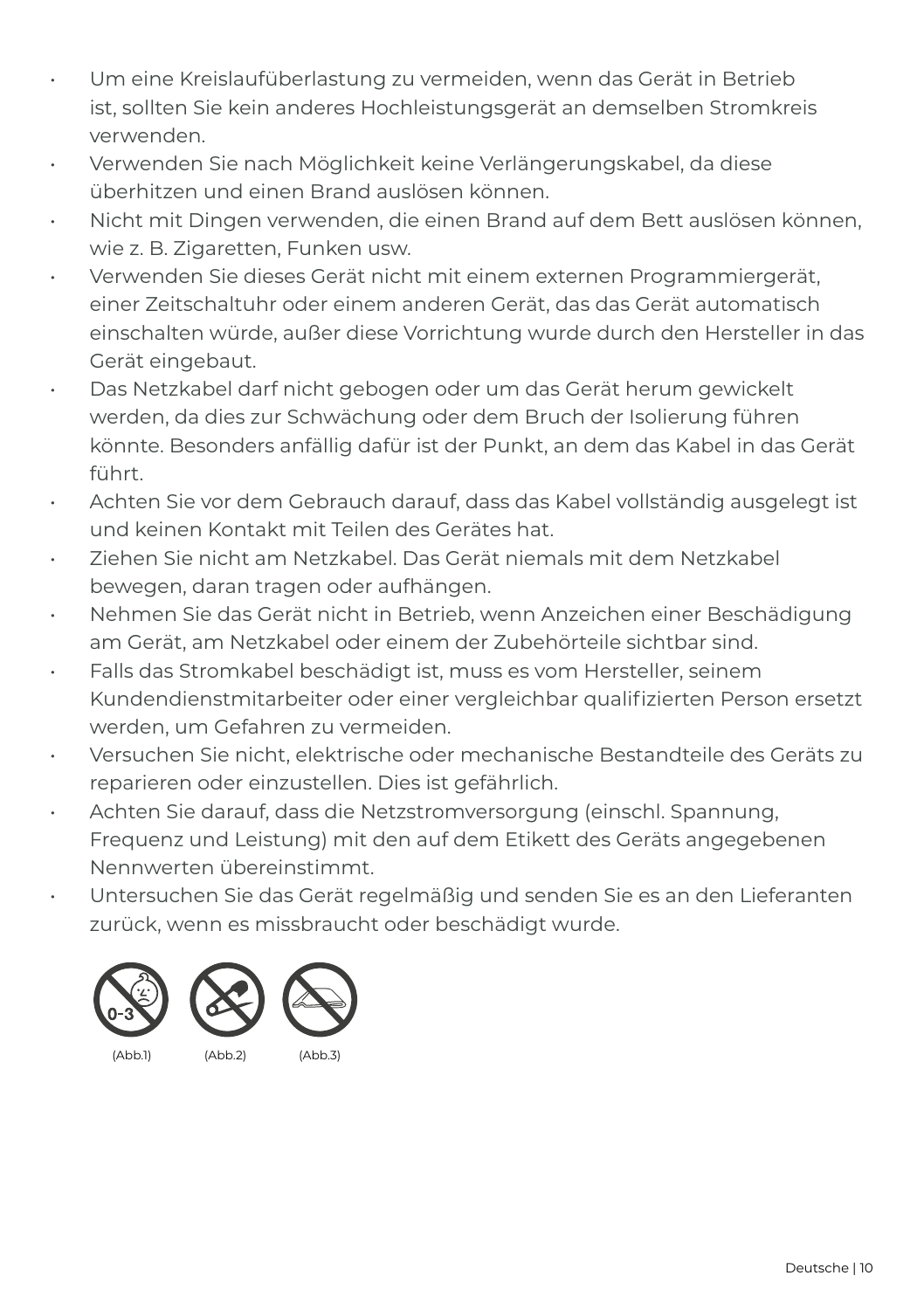#### **TECHNISCHE DATEN**

- Produktabmessungen: 150 x 80cm
- Nettogewicht: 1,05kg
- Spannung: 220-240V~
- Frequenz: 50-60Hz
- Leistung: 60W
- Maximale Temperatur: 55°C
- Verfügbare Temperatureinstellungen: 3

## **SYMBOLE ERKLÄRT**



Schonender Zyklus bei maximal 30 °C



Nicht im Wäschetrockner trocknen



Nicht chemisch reinigen Nicht bleichen





Nicht bügeln



Nicht für Kinder unter 3 Jahren geeignet



Nicht gefaltet verwenden

Keine Stifte einführen

#### **TEILE**

- 1. Heizdecke
- 2. Stützbänder
- 3. Netzstecker
- 4. Netzkabel
- 5. Bedienelement
- 6. Netzadapter

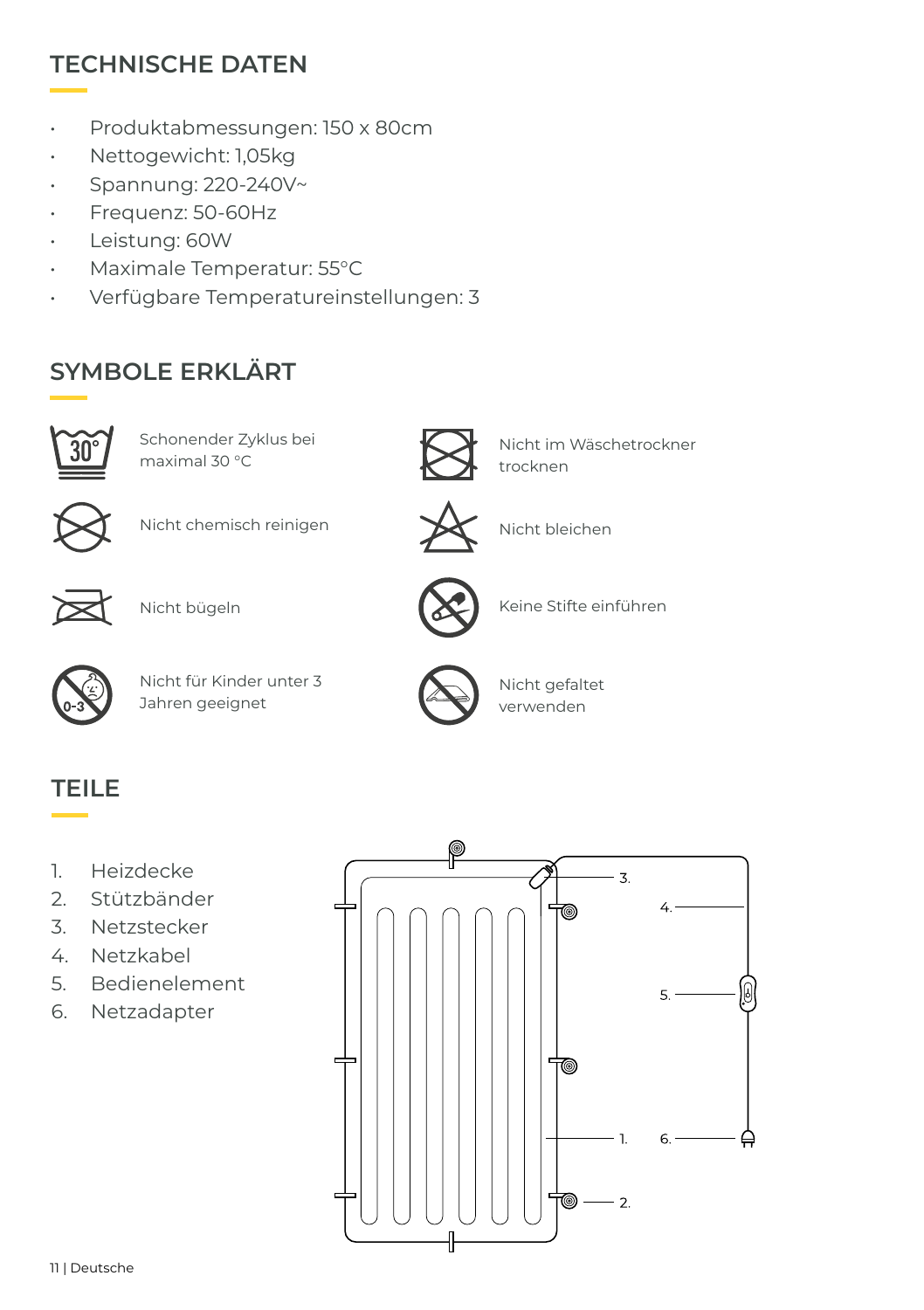#### **MONTAGEANLEITUNG**

Achten Sie immer darauf, dass die Decke während des Gebrauchs abgedeckt ist, um die Wärme zu halten.

- 1. Breiten Sie die Decke aus und legen Sie sie auf dem Bett auf Ihre Matratze.
- 2. Richten Sie die Decke so aus, dass der Stecker für das Kabel und das Bedienelement beim Kissen liegen.
- 3. Verwenden Sie die Stützbänder, um das Produkt an der Matratze zu befestigen.
- 4. Sobald die Decke sicher befestigt ist, verbinden Sie das Bedienelement mit der Decke, indem Sie es in die Steckerbuchse einstecken.
- 5. Legen Sie Ihren Matratzenbezug ÜBER die Heizdecke.

#### **BEDIENUNGSANLEITUNG**

Sobald die Decke sicher am Bett befestigt ist, stecken Sie das Netzkabel in die nächstgelegene Steckdose am Kopfende. Achten Sie darauf, dass das Stromkabel nicht gespannt ist, damit es keine Stolpergefahr darstellt.

Dieses Produkt wurde entwickelt, um Ihr Bett mittels der

Temperaturregelungseinstellung an dem mitgelieferten Bedienelement auf die gewünschte Temperatur vorzuheizen.

#### **Bedienelement**



1. Der Zahlenregler stellt die folgenden Heizstufen dar:

 $Q = \Delta U$ 1 = NIEDRIGE HITZE 2 = MITTLERE HITZE  $3 = HOHF HITZF$ 

Bewegen Sie den Drehregler am Bedienelement auf die gewünschte Heizstufe, um Ihr Bett vorzuwärmen.

2. Es dauert etwa 30-50 Minuten, um Ihr Bett auf der Heizstufe "2" oder "3" vorzuwärmen. Diese Zeit hängt von der Raumtemperatur, der Art der verwendeten Bettwäsche und der Dicke der Oberdecke bzw. Bettdecke ab.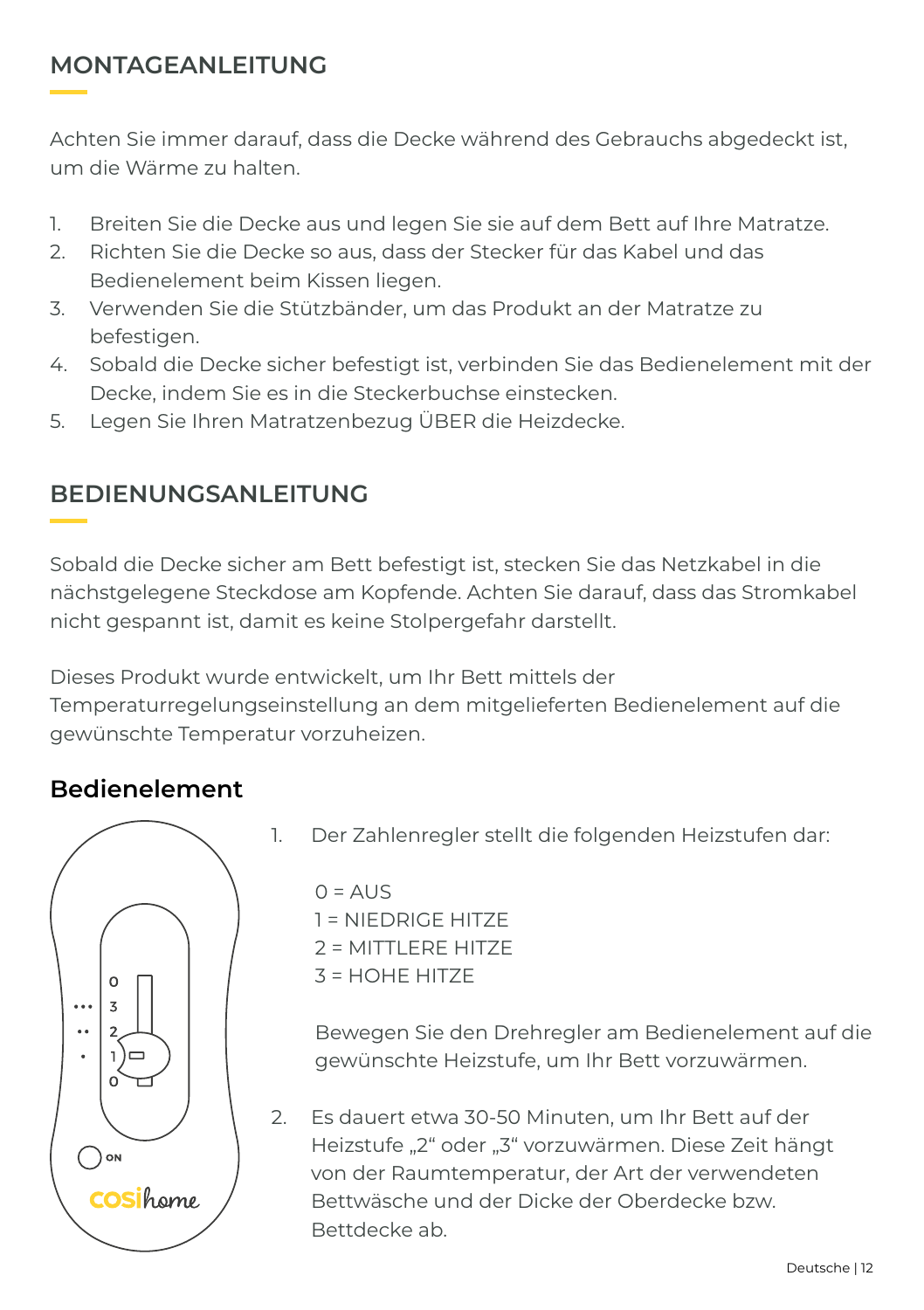**Hinweis:** Wenn Sie die Decke die ganze Nacht benutzen, verwenden Sie sie NUR auf der niedrigen Heizstufe - "1". Dadurch wird eine sichere und angenehme Temperatur für die ganze Nacht gewährleistet.

#### **REINIGUNG UND EINLAGERUNG**

**Wichtiger Hinweis:** Heizdecken von Cosi Home können zwar gewaschen werden, dürfen aber NIEMALS chemisch gereinigt werden.

#### **Waschen**

**WARNUNG:** Schalten Sie die Heizdecke immer AUS (OFF), ziehen Sie den Netzstecker aus der Steckdose und lassen Sie das Gerät vor jeglicher Handhabung oder Reinigung vollständig abkühlen.

**VORSICHT:** Das Bedienelement und das Netzkabel vor dem Waschen immer von der Heizdecke trennen. Lassen Sie kein Wasser oder andere Flüssigkeiten mit dem Bedienelement oder dem Netzstecker in Berührung kommen.

**VORSICHT:** Verwenden Sie keine aggressiven Reinigungs- oder Lösungsmittel, da dies zu Schäden an der Decke führen kann.



Vor dem Waschen muss die Decke unbedingt vermessen werden, damit Sie sich vergewissern können, dass sie nach dem Waschen wieder ihre ursprüngliche Größe erreicht hat.

- Wenn Sie die Decke mit der Hand waschen, sollten Sie stets ein mildes Waschpulver oder Reinigungsmittel und warmes Wasser verwenden. 5 Minuten lang einwirken lassen und sanft waschen; dann gründlich in sauberem Wasser auswaschen.
- In der Waschmaschine als Wolle bei 30°C waschen.

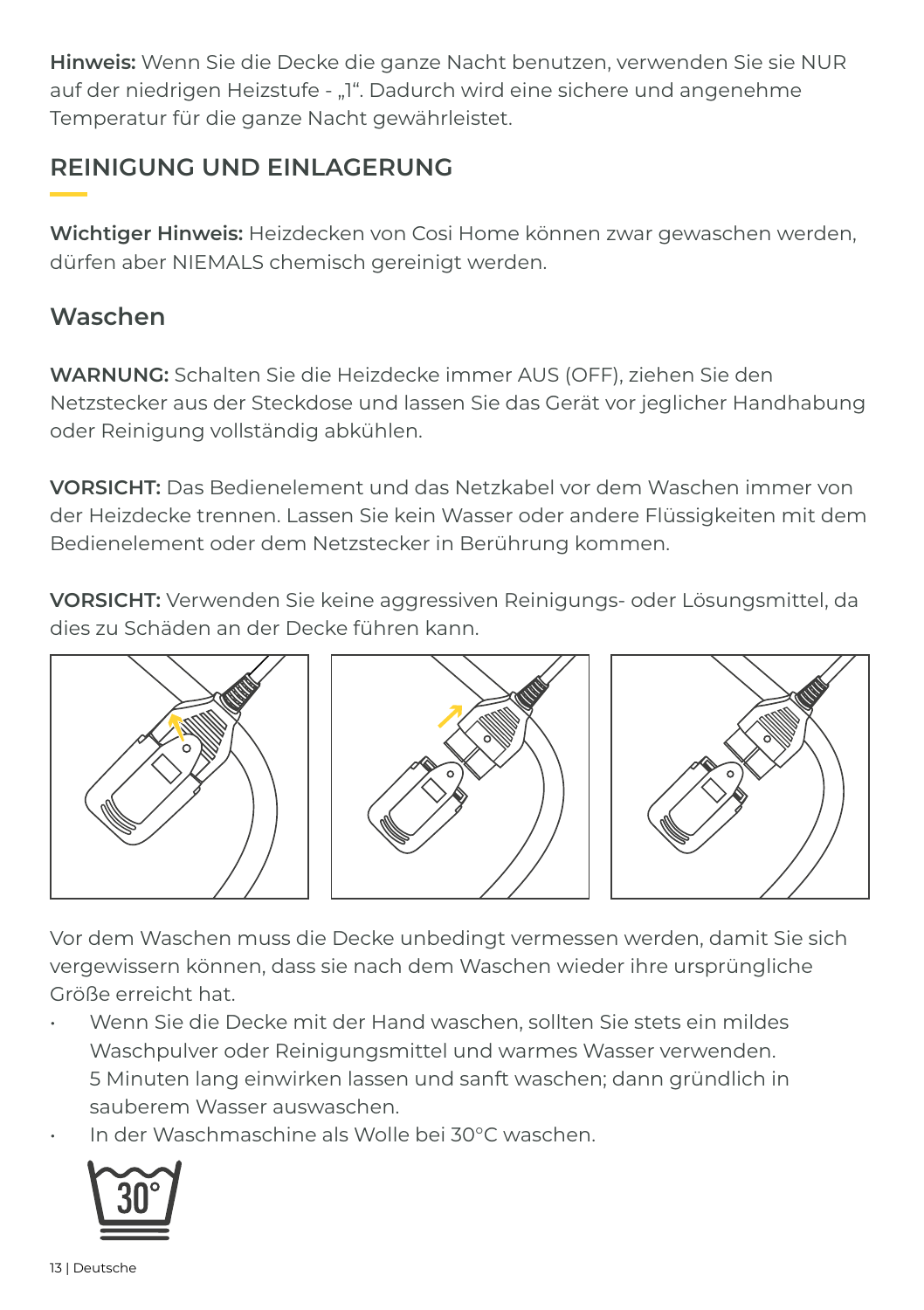#### **Trocknen**

Wir empfehlen, die Heizdecke an der Luft zu trocknen.

#### **WARNUNG:**

- Die Decke nicht mit Klammern an den verdrahteten Bereichen aufhängen, da dies zu Schäden am internen Schaltkreis führen kann.
- Die Decke nach dem Waschen niemals auswringen.
- Vor Gebrauch stets darauf achten, dass die Decke vollkommen getrocknet ist und sie wieder ihre Originalgröße angenommen hat.

#### **Einlagerung**

- Für die Einlagerung des Produkts außerhalb der Saison empfehlen wir die Originalverpackung oder einen Karton ähnlicher Größe. Achten Sie darauf, Ihre Decke vor der Lagerung sorgfältig zu falten.
- Das Netzkabel darf nicht gebogen oder um die Decke herum gewickelt werden, da dies zur Schwächung oder dem Bruch der Isolierung führen könnte. Besonders anfällig dafür ist der Punkt, an dem das Kabel in das Gerät führt.
- Lagern Sie die Heizdecke an einem sicheren, trockenen Ort, außerhalb der Reichweite von Kindern, wenn sie nicht in Gebrauch ist.

#### **ENTSORGUNG**

Diese Kennzeichnung weist darauf hin, dass dieses Produkt EU-weit nicht im Haushaltsabfall entsorgt werden darf. Dadurch sollen mögliche Beeinträchtigungen der Umwelt und des menschlichen Wohlbefindens vermieden werden. Setzen Sie sich mit den zuständigen Behörden vor Ort in Verbindung, um Informationen zu den verfügbaren Entsorgungsstellen zu erhalten. Recyclen Sie das Produkt wenn möglich verantwortungsbewusst, um die nachhaltige Wiederverwendung von Ressourcen zu fördern.

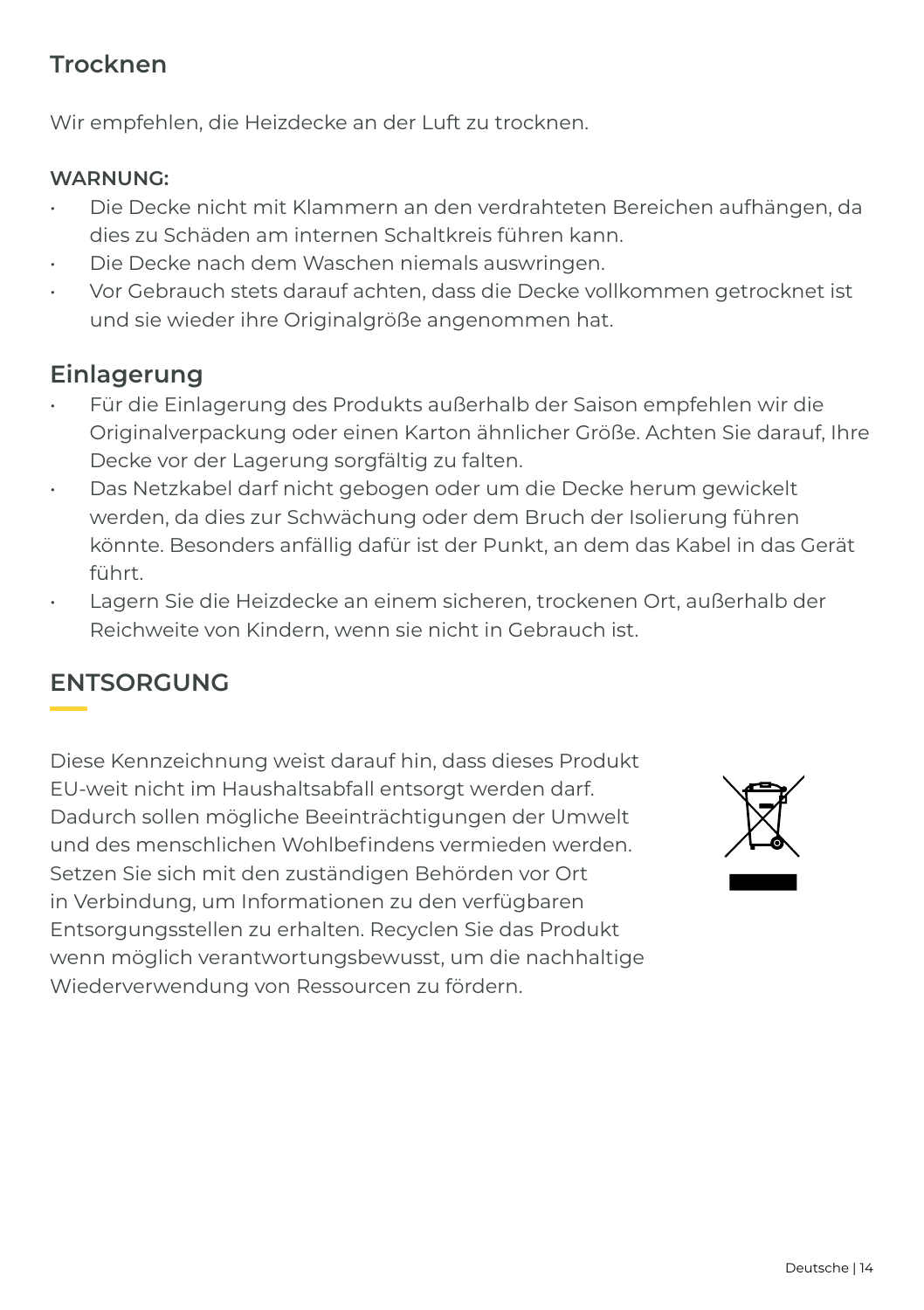## COSihome **COUVERTURE ÉLECTRIQUE**

Merci d'avoir acheté un produit de Cosi Home. Veuillez lire attentivement et entièrement ce mode d'emploi avant la première utilisation et le conserver en lieu sûr pour référence ultérieure.

## **CONSIGNES DE SÉCURITÉ**

**AVERTISSEMENT:** Tenez éloigné des feux ou matériaux inflammables.

**AVERTISSEMENT:** Pour éviter tout risque d'électrocution, d'incendie ou de blessure, veillez à toujours débrancher l'appareil de la prise de courant avant de le déplacer ou de procéder à son entretien ou son nettoyage.

- Utilisez cet appareil uniquement de la façon décrite dans ce manuel. Toute autre utilisation non recommandée par le fabricant pourrait causer un incendie, une électrocution ou des blessures.
- Placez le surmatelas chauffant uniquement sous le corps. Ne vous enveloppez pas dans le surmatelas et ne l'utilisez en aucun cas d'une autre manière que celle prescrite.
- Utilisez les cordons pour attacher le produit au lit. En cas d'utilisation sur un lit réglable, veillez à ce que le surmatelas ou le cordon ne soit pas bloqué, étiré ou plié.
- L'appareil ne doit pas être utilisé par des personnes (y compris des enfants) dont les capacités physiques, sensorielles ou mentales sont réduites, qui sont inexpérimentées ou qui ne possèdent pas les connaissances nécessaires, à moins qu'elles ne soient correctement supervisées et conseillées.
- Les personnes insensibles à la chaleur ou autres individus très vulnérables ne doivent pas utiliser ce produit.
- Les enfants doivent être surveillés afin qu'ils ne jouent pas avec cet appareil.
- Les enfants de moins de 3 ans NE doivent PAS utiliser l'appareil en raison de leur incapacité à réagir à une surchauffe (Fig. 1).
- Ce surmatelas ne doit pas être utilisé par de jeunes enfants sauf si un parent ou un tuteur a réglé les commandes au préalable ou si l'enfant a été correctement informé sur l'utilisation sécurisée des commandes.
- Les enfants de moins de 3 ans doivent être tenus à l'écart de ce produit, à moins qu'ils ne soient constamment surveillés.
- Ne laissez pas des enfants seuls ou sans surveillance dans la pièce où l'appareil est utilisé.
- Le nettoyage ou l'entretien de l'appareil ne doit pas être effectué par des enfants, à moins qu'ils ne soient constamment surveillés.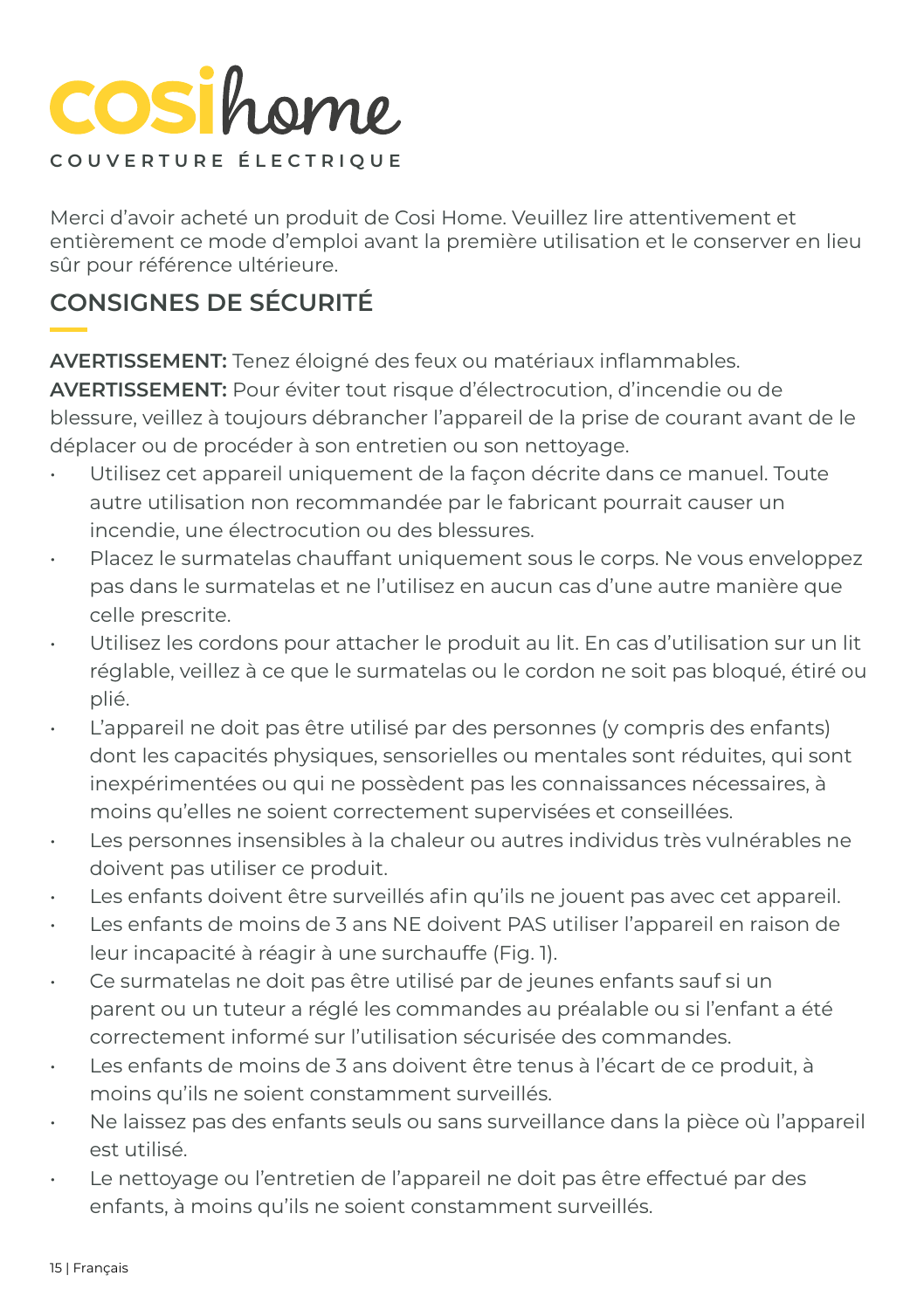- N'insérez pas des épingles ou autres objets coupants dans le surmatelas (Fig. 2).
- N'utilisez pas le surmatelas lorsqu'il est plié ou froissé (Fig. 3).
- Ne repliez pas le surmatelas sous le matelas.
- Veillez à ne pas couvrir ou bloquer la télécommande sous l'oreiller, le matelas ou une couverture.
- Veillez à ne pas placer la télécommande sous le surmatelas chauffant lorsque celui-ci est en marche. La chaleur peut endommager la télécommande.
- N'utilisez pas le surmatelas lorsqu'il est humide ou mouillé.
- Veillez à ne pas utiliser la télécommande ni toucher le cordon d'alimentation du surmatelas avec les mains mouillées, au risque de s'électrocuter.
- Utilisez le surmatelas uniquement avec le cordon d'alimentation et la télécommande fournis.
- Veillez à ne pas utiliser cet appareil près d'un point d'eau ou à proximité immédiate d'une baignoire, d'une douche ou d'une piscine.
- N'utilisez pas le surmatelas sur un canapé-lit ou un lit gonflable.
- N'utilisez pas une bouillotte chaude en même temps que le surmatelas.
- Cet appareil est réservé à un usage domestique intérieur et à des applications similaires. Ne l'utilisez pas à l'extérieur.
- Non destiné à un usage médical dans un hôpital.
- Ne laissez jamais l'appareil sans surveillance lorsqu'il est en marche. Veillez à toujours éteindre l'appareil et le débrancher lorsqu'il n'est pas utilisé.
- Veillez à toujours éteindre le surmatelas, le débrancher de la prise de courant et le laisser refroidir complètement avant un lavage ou un stockage.
- Veillez à toujours débrancher la télécommande et le cordon d'alimentation du surmatelas avant de le laver.
- Laissez l'appareil refroidir avant de le plier pour le ranger.
- Ne froissez pas l'appareil en posant des objets dessus quand il est rangé.
- N'essorez jamais le surmatelas après le lavage.
- N'exposez pas le surmatelas chauffant à la lumière directe du soleil.
- Laissez le surmatelas refroidir complètement avant de le manipuler ou de le nettoyer.
- Veillez à ne pas utiliser de nettoyant ou de solvant abrasif sous peine d'endommager le surmatelas.
- Évitez de placer le cordon d'alimentation dans des zones où il pourrait provoquer un risque de trébuchement.
- Pour éviter de surcharger le circuit pendant l'utilisation de ce surmatelas, ne faites pas fonctionner un autre appareil à haute puissance sur le même circuit électrique.
- Évitez si possible d'utiliser une rallonge, car elle pourrait surchauffer et provoquer un incendie.
- Ne l'utilisez pas avec un élément susceptible d'enflammer le lit, comme des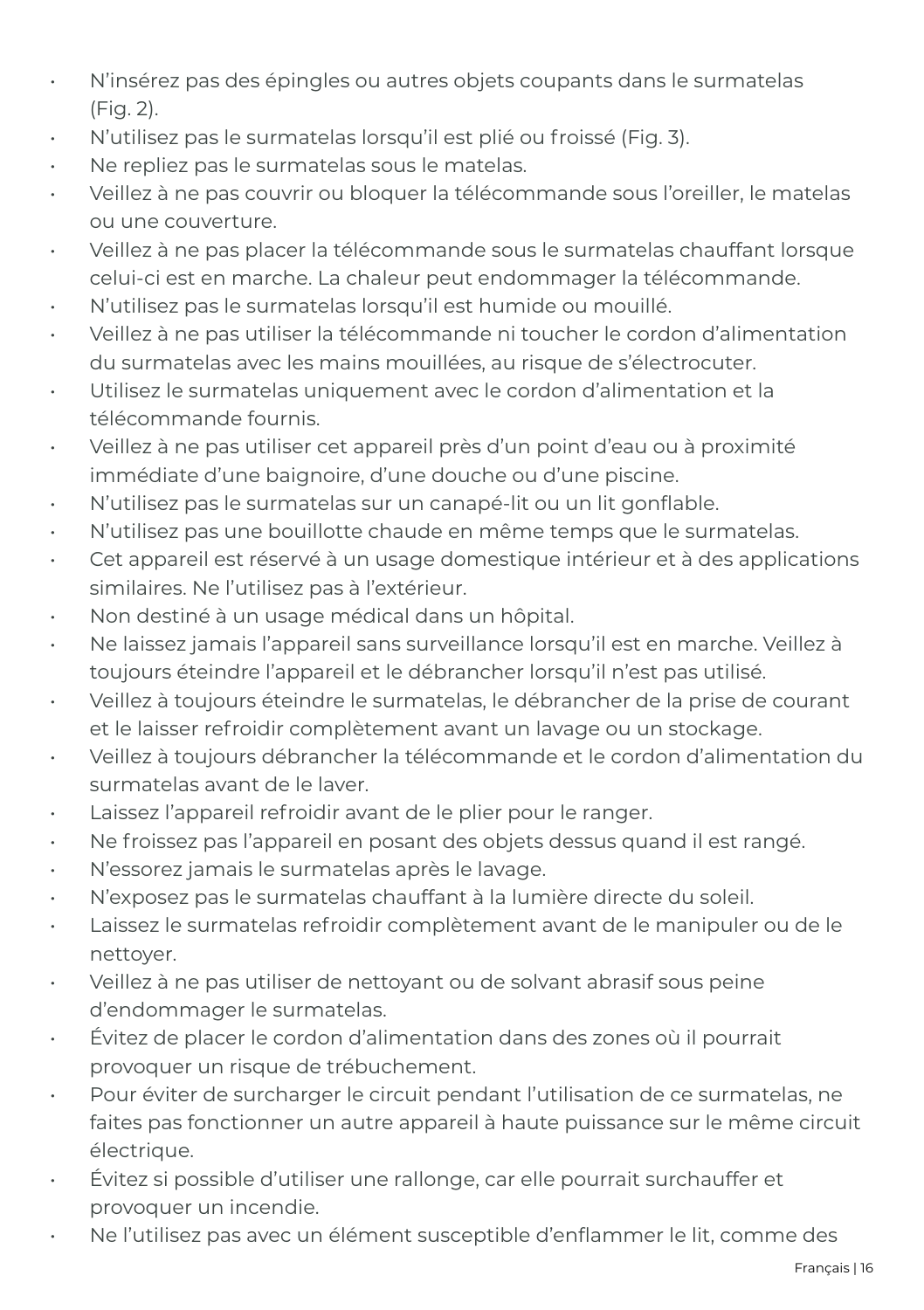cigarettes, étincelles, etc., au risque de déclencher un incendie.

- N'utilisez pas cet appareil avec un programmateur externe, un interrupteur à minuterie ou tout autre dispositif qui allumerait cet appareil automatiquement, à moins que cette fonction n'ait été préintégrée dans l'appareil par le fabricant.
- Veillez à ne pas entortiller ni enrouler le cordon et la prise d'alimentation autour de l'appareil, sous peine d'affaiblir ou de fendre l'isolant, notamment au niveau de l'insertion du cordon dans l'appareil.
- Veillez à ce que le cordon d'alimentation soit entièrement déroulé avant toute utilisation, et faites en sorte qu'il ne soit en contact avec aucune partie de l'appareil.
- Ne tirez pas sur le cordon d'alimentation. Veillez à ne jamais déplacer, transporter ou suspendre l'appareil à l'aide du cordon d'alimentation.
- Veillez à ne pas faire fonctionner ce produit si l'appareil, son cordon d'alimentation ou l'un de ses accessoires montre des signes de dommage quelconque.
- Si le cordon d'alimentation est endommagé, il doit être remplacé par le fabricant, son représentant technique ou une autre personne qualifiée afin d'éviter tout danger.
- N'essayez pas de réparer ou de régler tout élément électrique ou mécanique à l'intérieur de l'appareil. Cette opération peut être dangereuse.
- Veillez à ce que l'alimentation secteur (notamment tension, fréquence et puissance) soit conforme aux spécifications indiquées sur l'appareil.
- Examinez fréquemment l'appareil et ramenez-le chez le fournisseur en cas de dommage ou d'utilisation erronée.



### **SPÉCIFICATIONS**

- Dimensions du produit : 150 x 80cm
- Poids net : 1,05kg
- Tension : 220-240V~
- Fréquence : 50-60Hz
- Alimentation : 60W
- Température max. : 55°C
- Réglages de la température : 3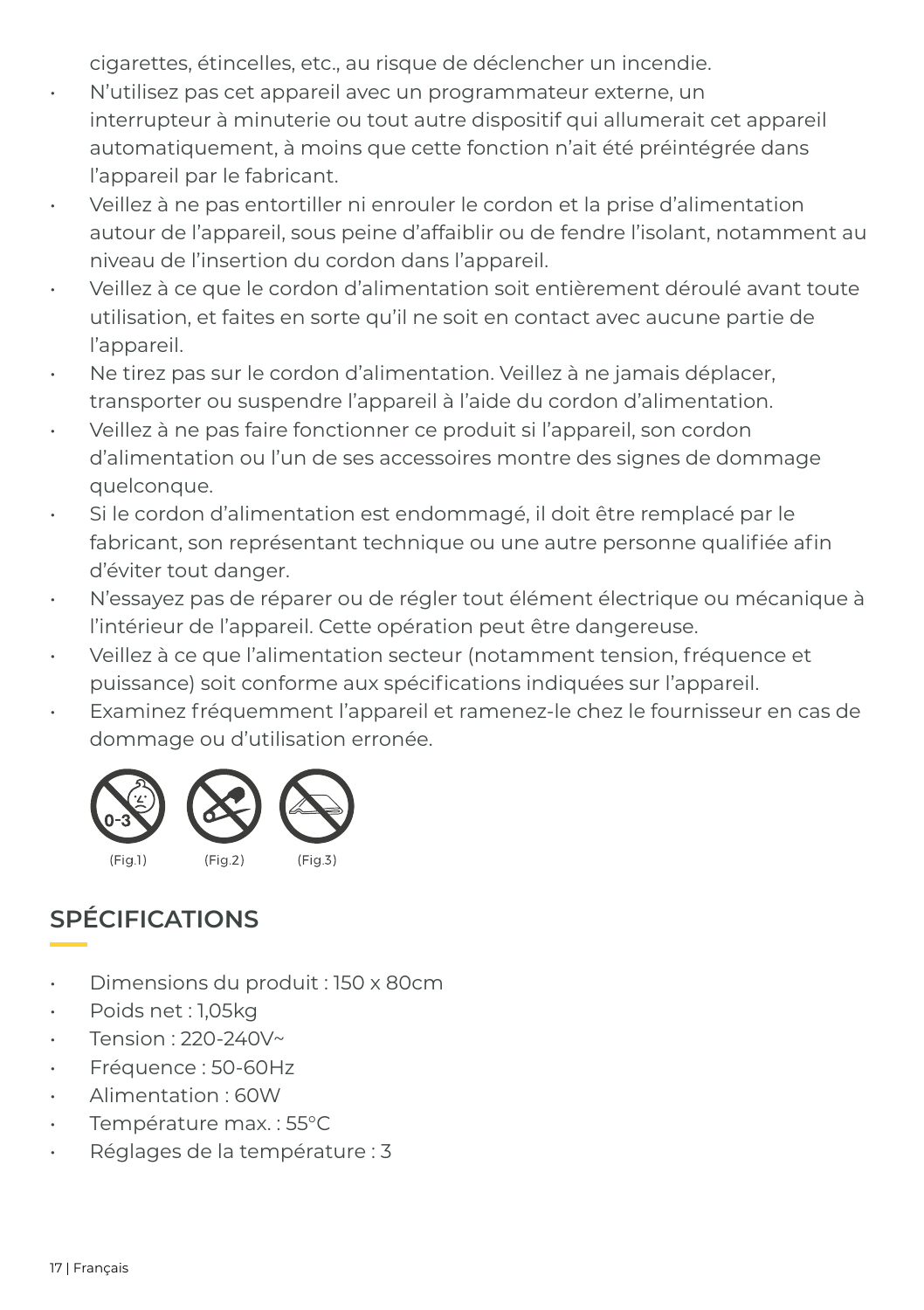#### **SYMBOLES**



Cycle délicat à 30 °C maximum



Pas de nettoyage à sec <br>
Pas de Javel



Pas de repassage



Utilisation interdite par des enfants de 3 ans ou moins



Pas de séchage en machine





Utilisation d'épingles interdite



Pas de pliage

## **ÉLÉMENTS**

- 1. Surmatelas chauffant
- 2. Attaches
- 3. Connecteur d'alimentation
- 4. Cordon d'alimentation
- 5. Télécommande
- 6. Adaptateur d'alimentation

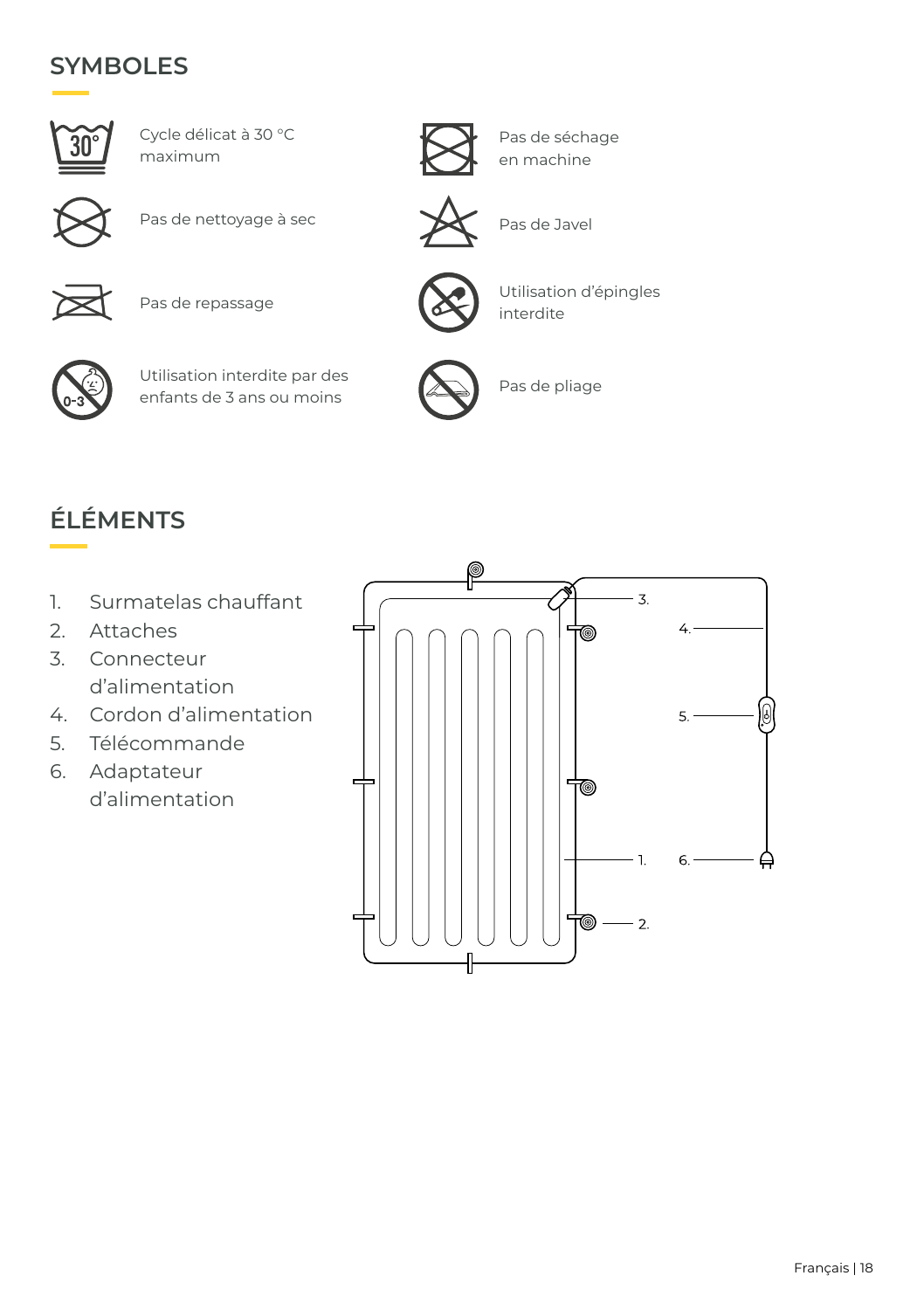#### **INSTRUCTIONS D'INSTALLATION**

Assurez-vous que le surmatelas est toujours couvert pendant l'utilisation pour conserver la chaleur.

- 1. Dépliez le surmatelas et étendez-le sur le matelas.
- 2. Alignez le surmatelas afin que le connecteur du cordon et la télécommande soient situés au niveau de l'oreiller.
- 3. Utilisez les attaches pour fixer le produit au matelas.
- 4. Une fois le surmatelas attaché, branchez la télécommande au connecteur du surmatelas.
- 5. Placez le drap housse SUR le surmatelas chauffant.

### **CONSIGNES D'UTILISATION**

Une fois le surmatelas correctement attaché au lit, branchez le cordon d'alimentation à la prise de courant la plus proche de la tête de lit. Assurezvous que le cordon d'alimentation n'est pas tendu pour éviter tout risque de trébuchement.

Ce produit est destiné à préchauffer votre lit à la température souhaitée à l'aide des réglages de la télécommande fournie.

#### **Télécommande**



1. Les chiffres sur la télécommande représentent les réglages de chaleur suivants :

 $0 = ARRÊT$ 1 = CHALEUR BASSE 2 = CHALEUR MOYENNE 3 = CHALEUR ÉLEVÉE

Déplacez le cadran de la télécommande sur le réglage de chaleur désiré afin de préchauffer votre lit.

2. Patientez 30 à 50 minutes que votre lit préchauffe avec le réglage « 2 » ou « 3 ». Cette durée variera en fonction de la température de la pièce, du type de literie utilisé et de l'épaisseur de la couverture ou du duvet.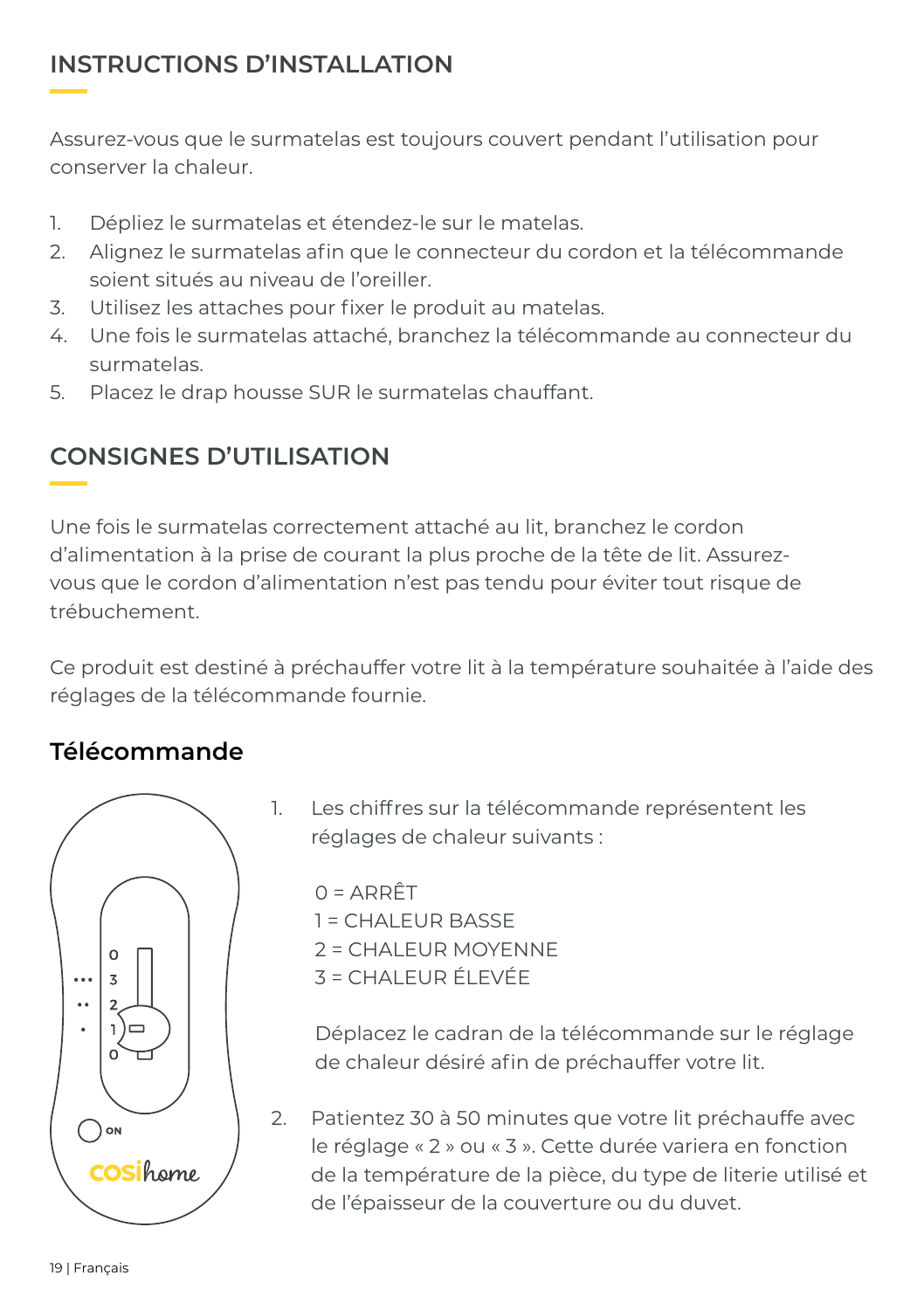**Remarque:** Si vous utilisez le surmatelas toute la nuit, n'utilisez QUE le réglage de chaleur « 1 ». Vous obtiendrez ainsi une température confortable et sécurisée pendant toute la nuit.

### **NETTOYAGE ET STOCKAGE**

**Remarque importante:** Les surmatelas chauffants de Cosi Home peuvent être lavés mais JAMAIS séchés à sec.

#### **Nettoyage**

**AVERTISSEMENT:** Veillez à toujours éteindre le surmatelas chauffant, débrancher le cordon d'alimentation de la prise de courant et laisser l'appareil refroidir complètement avant de le manipuler ou le nettoyer.

**ATTENTION:** Veillez à toujours débrancher la télécommande et le cordon d'alimentation du surmatelas avant de le laver. Veillez à ne pas laisser de l'eau ou d'autres liquides entrer en contact avec la télécommande ou la prise de courant.

**ATTENTION:** N'utilisez pas de nettoyant ou de solvant abrasif sous peine d'endommager le surmatelas.



Avant le lavage, il est essentiel de mesurer le surmatelas afin de vous assurer qu'il a repris ses dimensions d'origine après le lavage.

- Pour un lavage à la main, utilisez une poudre ou un détergent de lavage doux et de l'eau chaude. Laissez tremper pendant 5 minutes. Lavez en douceur et rincez abondamment à l'eau claire.
- Pour un lavage en machine, utilisez un programme laine à 30°C.

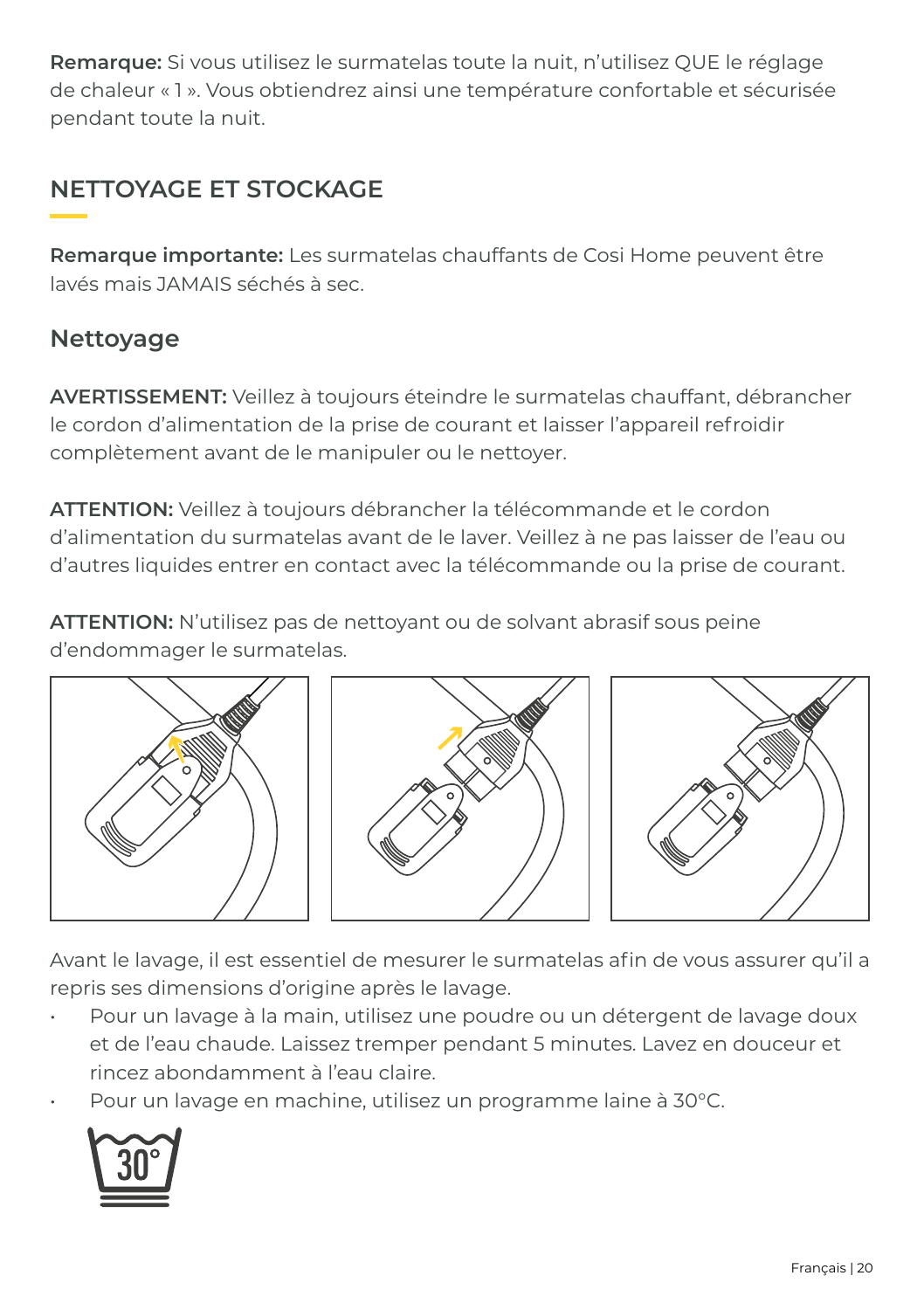#### **Séchage**

Il est conseillé de faire sécher le surmatelas chauffant à l'air libre.

#### **AVERTISSEMENT:**

- Veillez à e pas mettre de pinces à linge sur les zones câblées du surmatelas chauffant pour éviter d'endommager le circuit interne.
- N'essorez jamais le surmatelas après le lavage.
- Vérifiez toujours que le surmatelas est totalement sec et qu'il a repris ses dimensions d'origine avant de l'utiliser.

#### **Stockage**

- Pour stocker votre produit hors saison, nous recommandons d'utiliser le carton d'origine ou un carton aux dimensions similaires. Veillez à plier soigneusement votre surmatelas avant de le ranger.
- Veillez à ne pas entortiller ni enrouler le cordon et la prise d'alimentation autour du surmatelas, sous peine d'affaiblir ou de fendre l'isolant, notamment au niveau de l'insertion du cordon dans l'appareil.
- Rangez le surmatelas chauffant dans un endroit sec et sécurisé, hors de portée des enfants lorsqu'il n'est pas utilisé.

#### **MISE AU REBUT**

Cette signalisation indique que ce produit ne doit pas être jeté avec le reste des ordures ménagères, et ce, dans toute l'Europe, afin d'éviter de nuire à l'environnement et au bien-être des populations. Contactez les autorités locales pour obtenir plus d'informations sur les systèmes de collecte disponibles. Si possible, recyclez l'appareil de manière responsable afin de promouvoir la réutilisation durable des ressources.

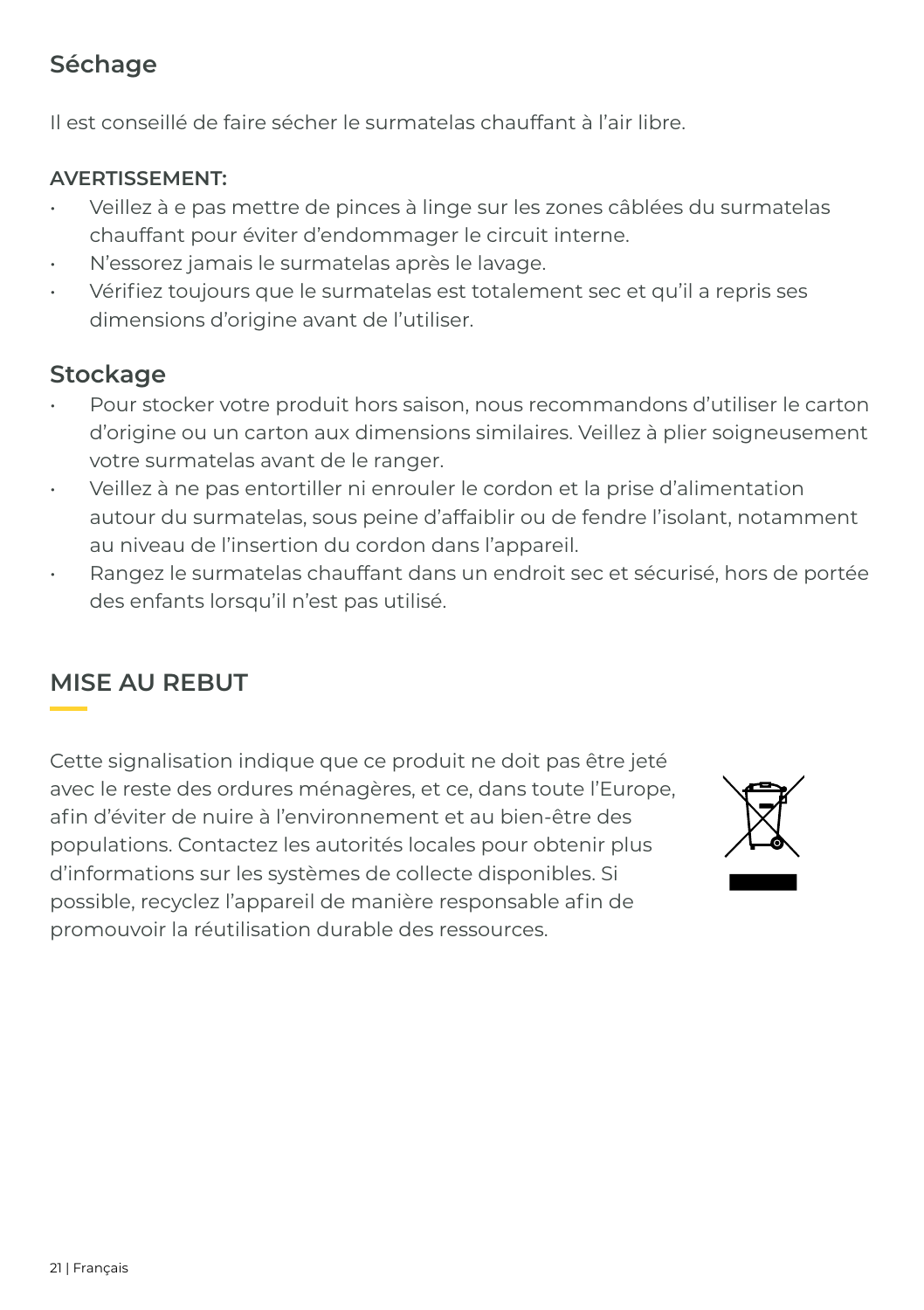## **COSi**home **COPERTA ELETTRICA**

Grazie per aver scelto di acquistare un prodotto Cosi Home. Ti invitiamo a leggere con attenzione l'intero manuale prima di utilizzare il prodotto la prima volta e di conservarlo in un luogo sicuro per poterlo consultare all'occorrenza.

#### **ISTRUZIONI DI SICUREZZA**

**AVVERTENZA:** Tenere lontano da fiamme o materiali infiammabili.

**AVVERTENZA:** Per evitare il rischio di scosse elettriche, incendio o lesioni alle persone, assicurarsi sempre che l'apparecchio sia scollegato dalla presa di corrente prima di spostarlo, effettuare su di esso qualsiasi intervento o pulirlo.

- Utilizzare l'apparecchio unicamente come descritto in questo manuale. Qualsiasi altro uso non raccomandato dal produttore può provocare incendi, scosse elettriche o lesioni alle persone.
- Utilizzare lo scaldaletto unicamente sotto il corpo. Non avvolgere il corpo nello scaldaletto e non utilizzarlo in altro modo.
- Utilizzare gli appositi cordoncini per assicurare il prodotto al letto. Se si usa su un letto regolabile, assicurarsi che lo scaldaletto o il cordoncino non siano intrappolati, tesi o sgualciti.
- L'apparecchio non deve essere utilizzato da persone (inclusi i bambini) con ridotte capacità fisiche, sensoriali o mentali, o prive di esperienza e conoscenza del prodotto, salvo siano sotto supervisione e abbiano ricevuto opportune istruzioni.
- Non adatto a persone insensibili al calore o persone molto vulnerabili.
- I bambini devono essere supervisionati perché non giochino con l'apparecchio.
- Lo scaldaletto NON deve essere utilizzato da bambini di età inferiore a 3 anni che non sono in grado di reagire al surriscaldamento (Fig. 1).
- Questo scaldaletto non deve essere usato da bambini piccoli, a meno che le impostazioni non siano state configurate da un genitore o un tutore, o a meno che il bambino non sia stato adeguatamente istruito su come utilizzare i comandi in sicurezza.
- Tenere fuori dalla portata di bambini di età inferiore a 3 anni, a meno che l'uso non avvenga sotto costante sorveglianza.
- Non lasciare i bambini da soli o senza supervisione quando l'apparecchio è in uso.
- La pulizia e la manutenzione non devono essere effettuate dai bambini se non sotto costante sorveglianza.
- Non inserire spilli oppure oggetti affilati nello scaldaletto (Fig. 2).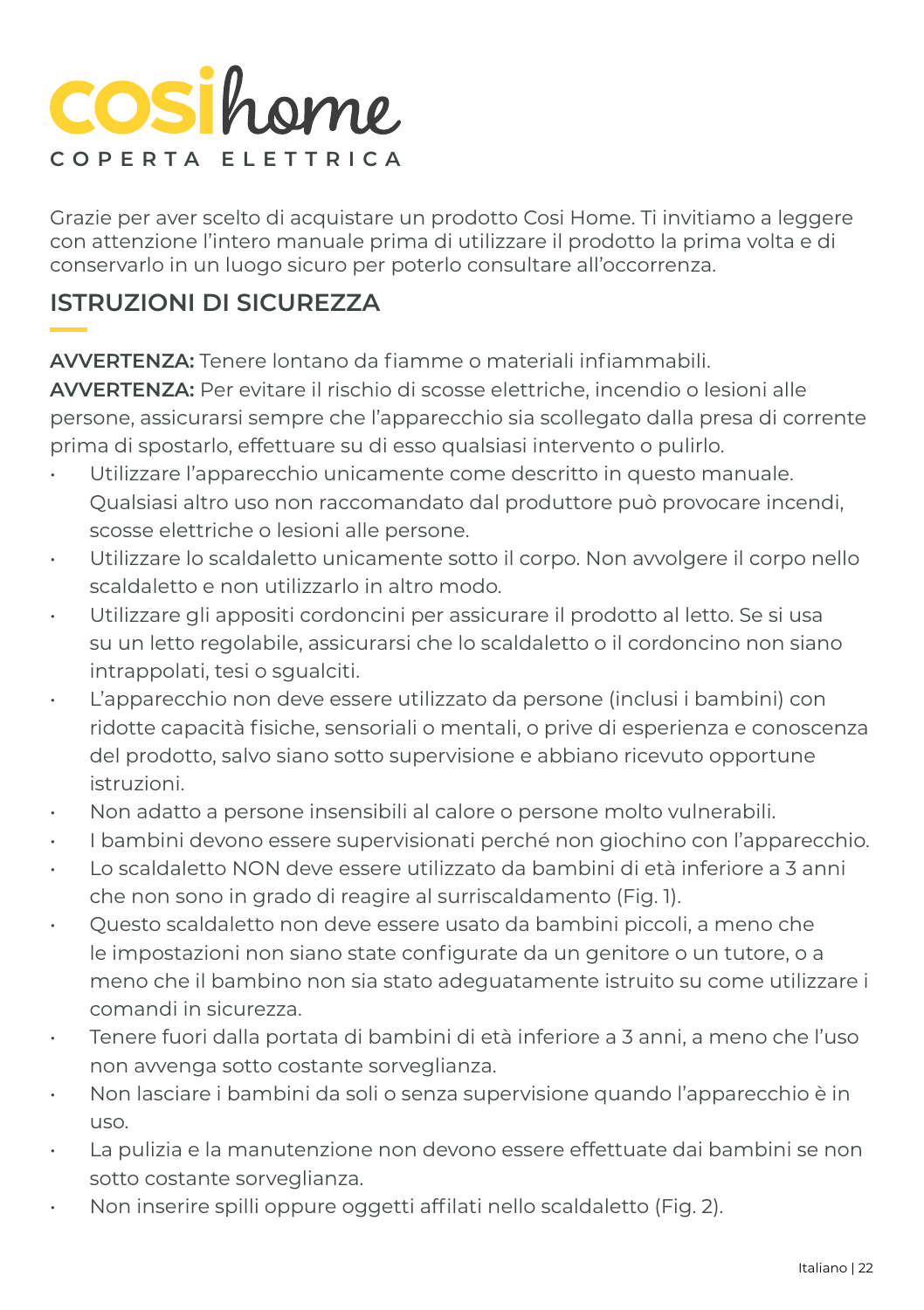- Non utilizzare lo scaldaletto quando è piegato o stropicciato (Fig. 3).
- Non rincalzare lo scaldaletto sotto il materasso.
- Non coprire o bloccare il dispositivo di controllo sotto il cuscino, il materasso o lo scaldaletto.
- Non collocare il dispositivo di controllo sotto lo scaldaletto quando è in uso. Il calore può danneggiare il dispositivo di controllo.
- Non utilizzare lo scaldaletto quando è bagnato o umido.
- Non utilizzare il dispositivo di controllo e non toccare il cavo di alimentazione con le mani bagnate per evitare scosse elettriche.
- Utilizzare lo scaldaletto solo con il cavo di alimentazione e il dispositivo di controllo forniti.
- Non utilizzare questo apparecchio vicino all'acqua o nelle immediate vicinanze di una vasca, doccia o piscina.
- Non utilizzare lo scaldaletto su divani letto o materassi gonfiabili.
- Non utilizzare borse dell'acqua calda con lo scaldaletto.
- L'apparecchio è destinato unicamente all'uso casalingo in ambiente interno e applicazioni simili. Utilizzare esclusivamente in luoghi chiusi.
- Non inteso per uso medico in ospedale.
- Non lasciare mai l'apparecchio incustodito durante l'uso. Spegnere sempre l'apparecchio e scollegarlo dalla presa di corrente quando non lo si utilizza.
- Spegnere sempre lo scaldaletto, scollegarlo dalla corrente elettrica e lasciarlo raffreddare completamente prima di pulirlo o riporlo.
- Scollegare sempre il dispositivo di controllo e il cavo di alimentazione dallo scaldaletto prima di lavarlo.
- Quando si ripone l'apparecchio, lasciare che si raffreddi prima di piegarlo.
- Non stropicciare l'apparecchio ponendo oggetti al di sopra una volta riposto.
- Non strizzare lo scaldaletto dopo il lavaggio.
- Non esporre lo scaldaletto alla luce diretta del sole.
- Lasciar raffreddare completamente lo scaldaletto prima di spostarlo o pulirlo.
- Non utilizzare solventi o detergenti abrasivi per non danneggiare lo scaldaletto.
- Evitare di posizionare il cavo di alimentazione in punti in cui possa costituire un pericolo di inciampo.
- Per evitare un sovraccarico del circuito elettrico durante l'utilizzo dell'apparecchio, non metterlo in funzione insieme a un altro apparecchio ad alta potenza collegato allo stesso circuito.
- Ove possibile, evitare di utilizzare delle prolunghe perché potrebbero surriscaldarsi col rischio di provocare un incendio.
- Non utilizzare con oggetti che possono causare un incendio, come sigarette, scintille, ecc.
- Non utilizzare questo apparecchio con un programmatore esterno, un interruttore con temporizzatore o qualsiasi altro dispositivo che accende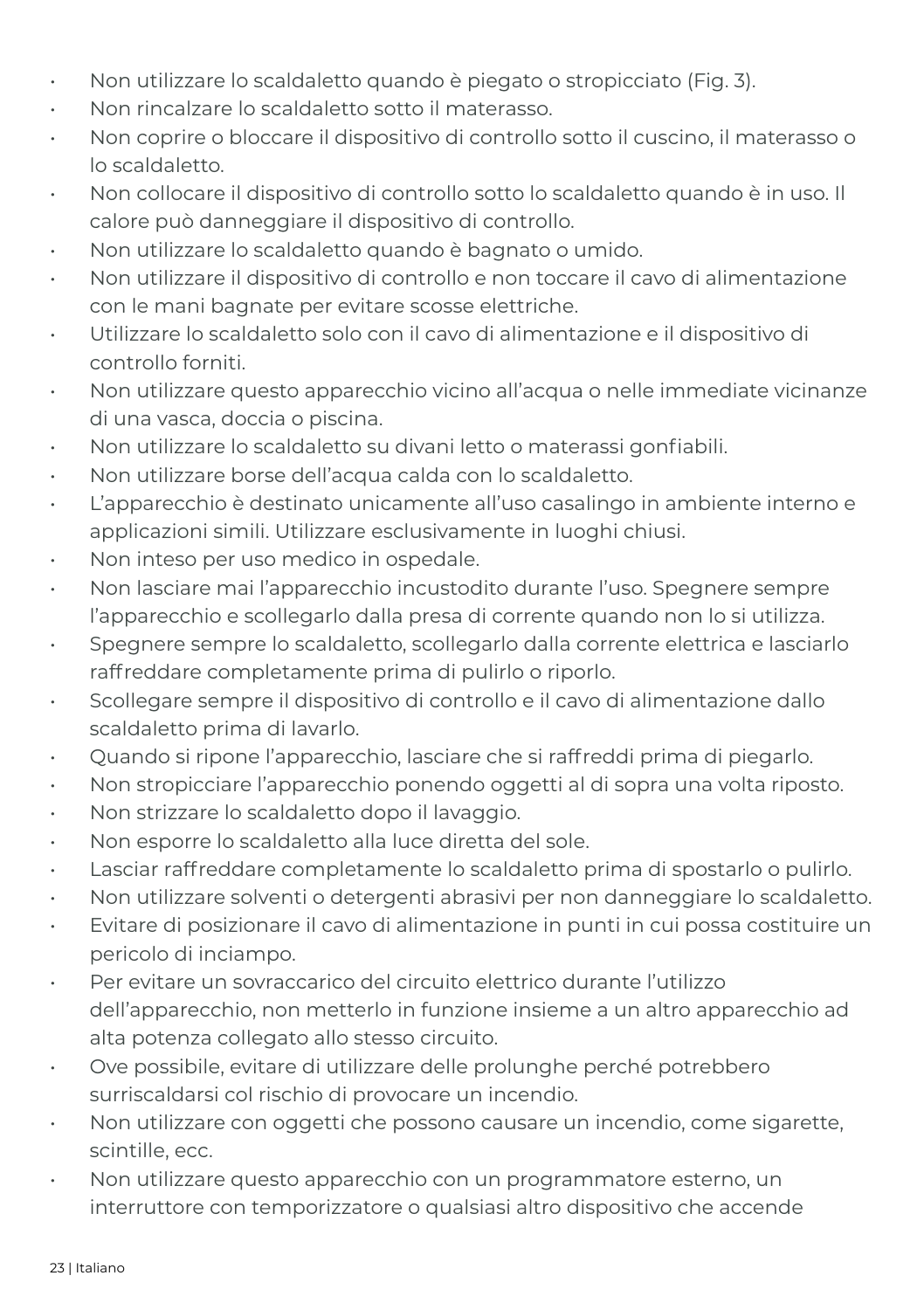automaticamente il dispositivo a meno che non sia stato integrato nell'apparecchio dal produttore.

- Non annodare o avvolgere il cavo e la spina di alimentazione intorno all'apparecchio, per evitare di indebolire o spaccare l'isolamento, soprattutto nei punti di ingresso nell'apparecchio.
- Assicurarsi che il cavo di alimentazione sia completamente allungato prima dell'utilizzo e disporlo in modo che non sia a contatto con nessuna parte dell'apparecchio.
- Non tirare il cavo di alimentazione. Non spostare, trasportare o appendere mai l'apparecchio tenendolo per il cavo di alimentazione.
- Non mettere in funzione l'apparecchio se si notano su di esso, sul cavo di alimentazione o sugli accessori segni di danneggiamento.
- Qualora fosse danneggiato, il cavo di alimentazione deve essere sostituito dal produttore, dall'assistenza o da un tecnico qualificato al fine di evitare pericoli.
- Non tentare di riparare o adattare le parti elettriche o meccaniche presenti nell'apparecchio. Ciò potrebbe comportare pericoli per la sicurezza.
- Assicurarsi che l'alimentazione di corrente (ivi inclusa la tensione, la frequenza e l'accensione) sia conforme alla targhetta nominale presente sull'apparecchio.
- Esaminare spesso l'apparecchio e restituire al fornitore se è stato utilizzato impropriamente o danneggiato.



### **SPECIFICHE**

- Dimensioni prodotto: 150 cm x 80cm
- Peso netto: 1,05kg
- Tensione: 220-240V~
- Frequenza: 50-60Hz
- Potenza: 60W
- Temperatura max: 55°C
- Impostazioni di temperatura: 3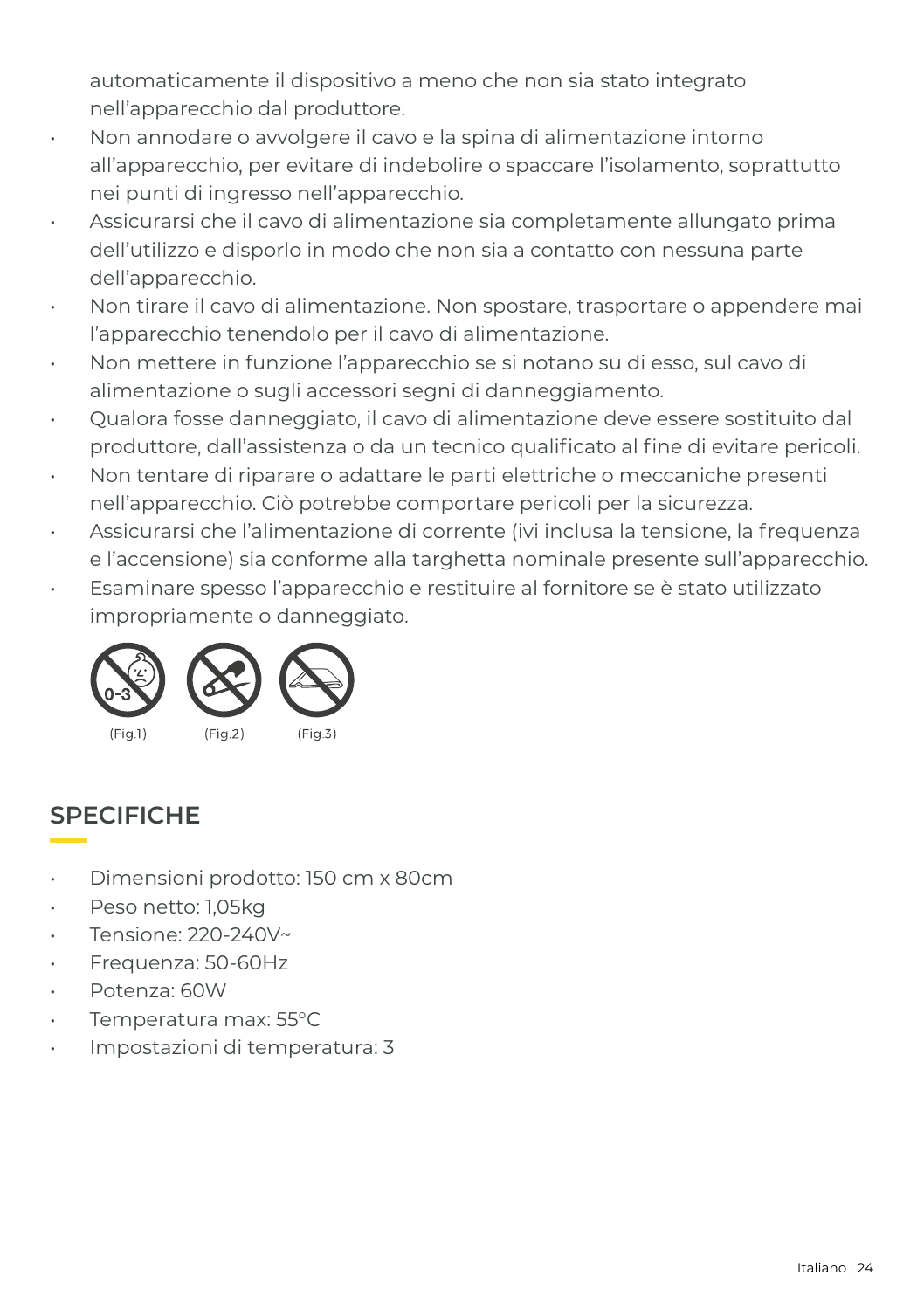#### **SPIEGAZIONE DEI SIMBOLI**



Ciclo delicato a una temperatura massima di 30°C



Non asciugare in asciugatrice





Non lavare a secco $\setminus$  Non candeggiare



Non stirare



Non inserire spilli



Non adatto a bambini dai 3 anni in giù



Non utilizzare il prodotto piegato

#### **PARTI**

- 1. Scaldaletto
- 2. Lacci di supporto
- 3. Connettore di alimentazione
- 4. Cavo di alimentazione
- 5. Dispositivo di controllo
- 6. Adattatore di alimentazione

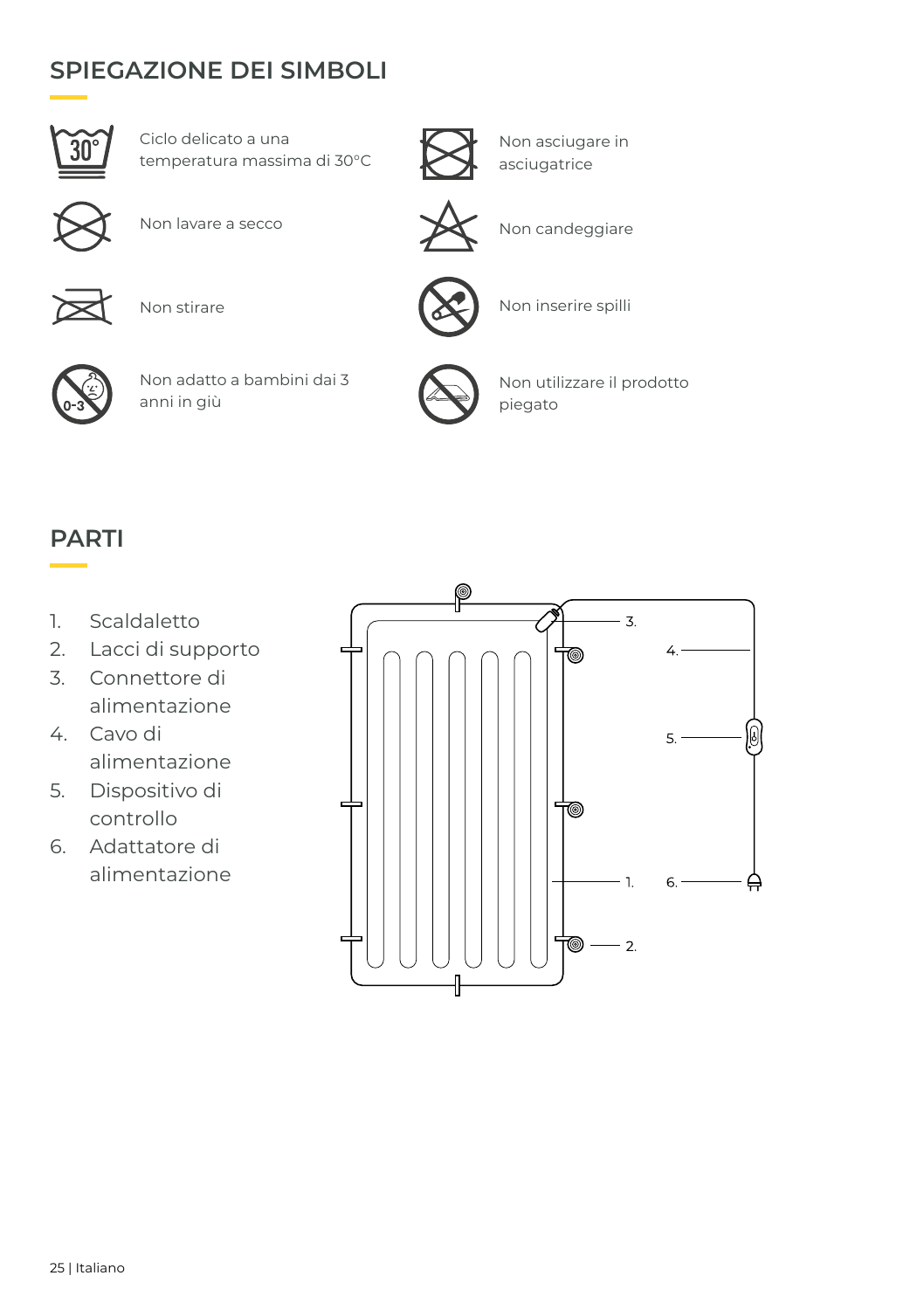#### **ISTRUZIONI DI MONTAGGIO**

Assicurarsi sempre che lo scaldaletto sia coperto durante l'uso per mantenere il calore.

- 1. Aprire lo scaldaletto e distenderlo sul letto sopra il materasso.
- 2. Allineare lo scaldaletto in modo che il connettore di alimentazione e il dispositivo di controllo siano vicini al cuscino.
- 3. Utilizzare i lacci di supporto per assicurare il prodotto al materasso.
- 4. Una volta assicurato lo scaldaletto, collegare il dispositivo di controllo inserendolo nel connettore.
- 5. Posizionare il lenzuolo di sotto SOPRA lo scaldaletto.

#### **ISTRUZIONI PER L'USO**

Una volta che lo scaldaletto è stato posizionato in sicurezza sul letto, collegare il cavo di alimentazione alla presa elettrica più vicina al cuscino. Assicurarsi che il cavo di alimentazione non sia tirato, per evitare di inciampare.

Il prodotto è progettato per preriscaldare il letto alla temperatura desiderata usando le impostazioni di controllo della temperatura sul dispositivo fornito.

#### **Dispositivo di controllo**



1. I numeri sul dispositivo di controllo rappresentano le seguenti impostazioni di calore:

 $0 =$ SPENTO  $1 = CA$ LORE BASSO 2 = CALORE MEDIO 3 = CALORE ELEVATO

Spostare la manopola del dispositivo di controllo sull'impostazione di calore desiderata per preriscaldare il letto.

2. Lasciare che il letto si scaldi per 30-50 minuti, se si usano le impostazioni di calore 2 e 3. Il tempo varia a seconda della temperatura della stanza, del tipo di biancheria da letto usata e dello spessore del lenzuolo o del piumone.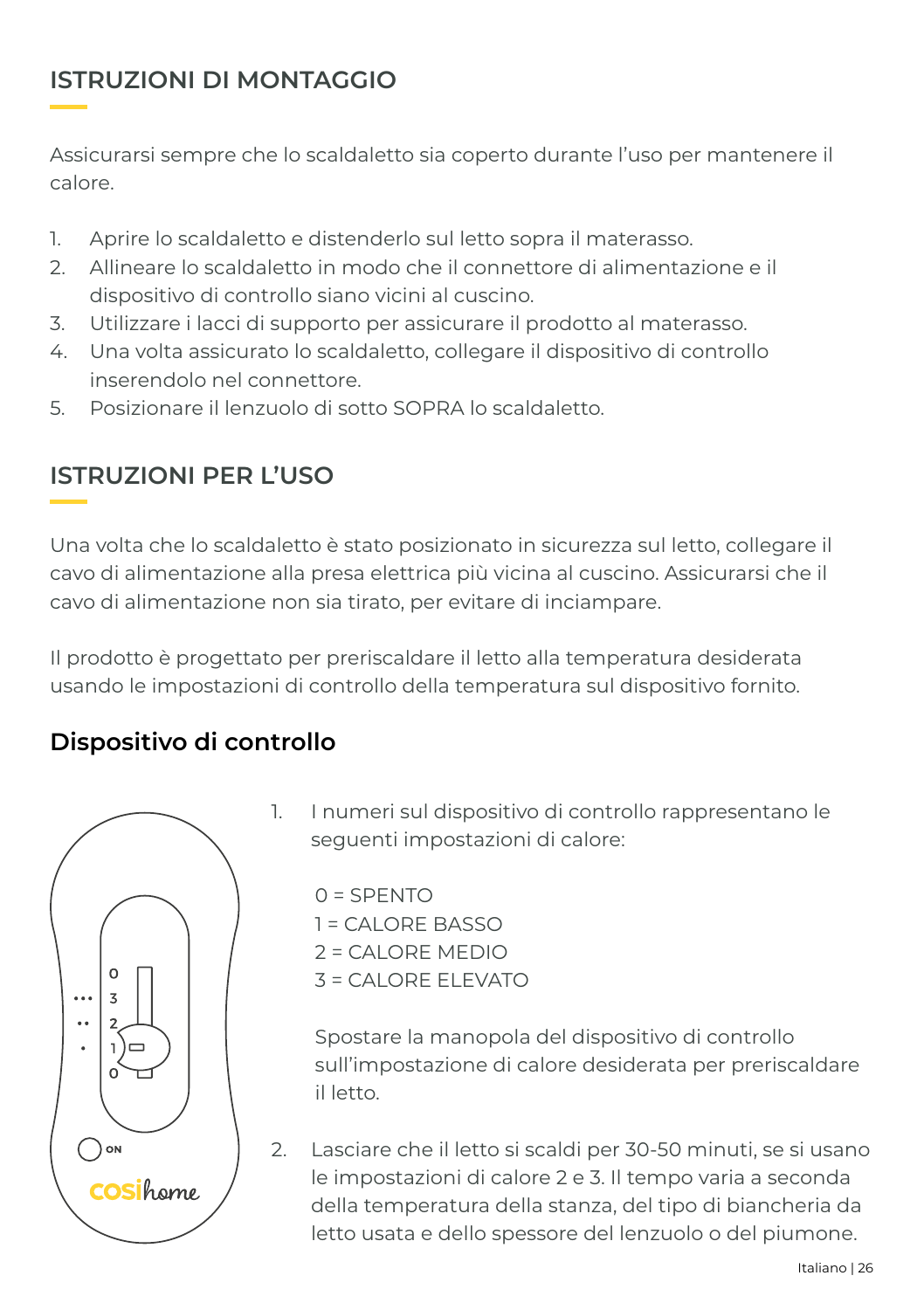**NB:** Se si usa lo scaldaletto per tutta la notte, usare SOLO il livello di calore basso 1. Questo settaggio fornisce una temperatura sicura e confortevole per tutta la notte.

### **PULIZIA E CONSERVAZIONE**

**Importante:** Gli scaldaletti Cosi Home possono essere lavati ma NON a secco.

#### **Lavaggio**

**AVVERTENZA:** Spegnere sempre lo scaldaletto, staccare la spina dalla presa elettrica e lasciare raffreddare completamente l'apparecchio prima di maneggiarlo o pulirlo.

**ATTENZIONE:** Scollegare sempre il dispositivo di controllo e il cavo di alimentazione dallo scaldaletto prima di lavarlo. Non lasciare che acqua o altri liquidi entrino in contatto con il telecomando o la spina del cavo di alimentazione.

**ATTENZIONE:** Non utilizzare solventi o detergenti abrasivi per non danneggiare lo scaldaletto.



Prima del lavaggio, è fondamentale misurare lo scaldaletto per accertarsi dopo il lavaggio che non si sia ristretto.

- Per il lavaggio a mano, usare un detersivo in polvere o altro detergente delicato e acqua calda. Lasciare in ammollo per 5 minuti, quindi lavare e risciacquare a fondo con acqua pulita.
- Per il lavaggio in lavatrice, lavare con il programma per la lana a 30°C.

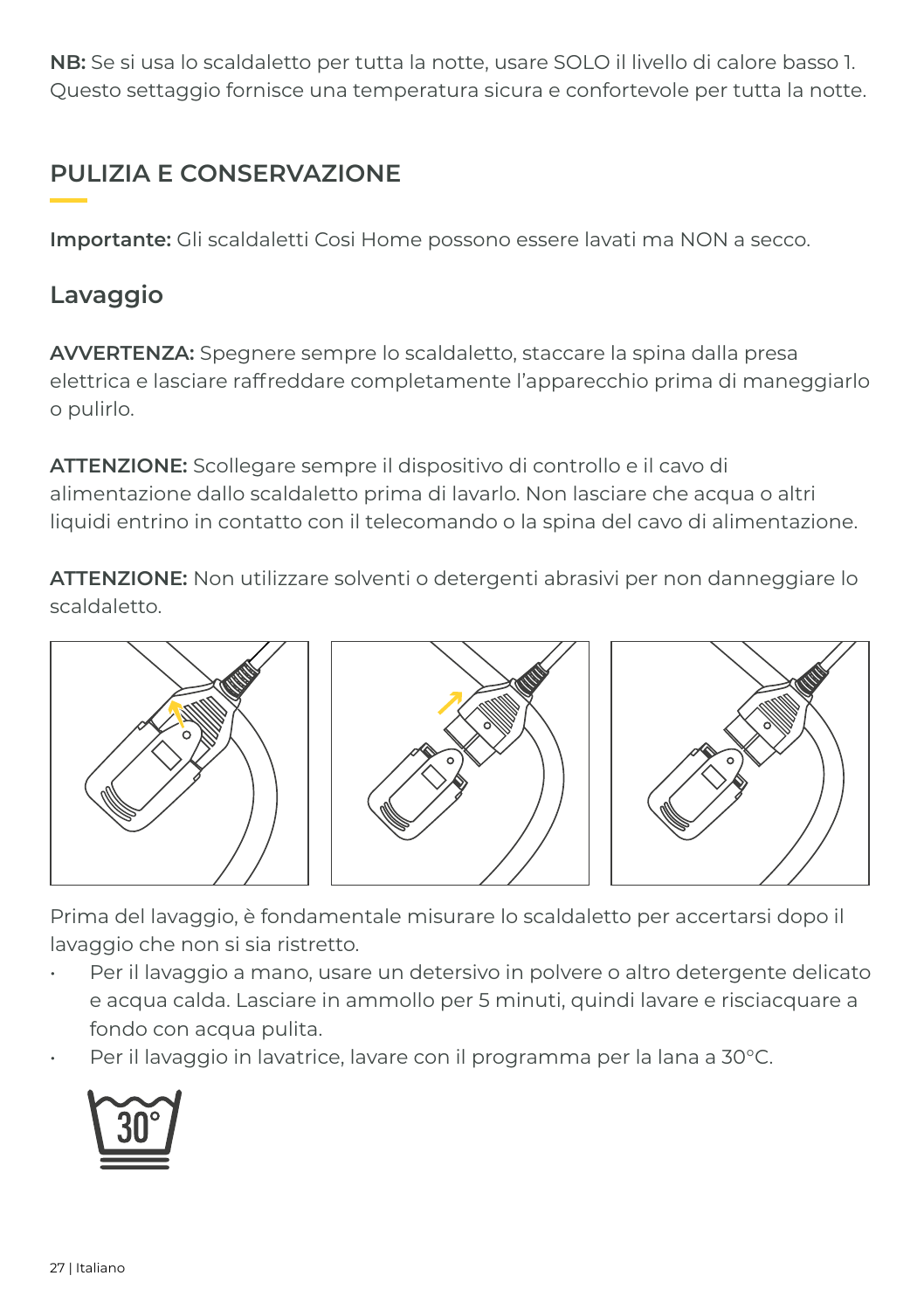#### **Asciugatura**

Si raccomanda di lasciare asciugare lo scaldaletto all'aria.

#### **AVVERTENZA:**

- Non usare mollette sulle parti dove passano i fili elettrici per non danneggiare i circuiti interni.
- Non strizzare lo scaldaletto dopo il lavaggio.
- Assicurarsi sempre che lo scaldaletto sia completamente asciutto e che sia ritornata alle dimensioni originali prima dell'uso.

#### **Conservazione**

- Per conservare il prodotto per lunghi periodi, consigliamo di usare la scatola originale o una di dimensioni simili. Piegare accuratamente lo scaldaletto prima di riporlo.
- Non annodare o avvolgere il cavo e la spina di alimentazione intorno allo scaldaletto per evitare di indebolire o spaccare l'isolamento, soprattutto nei punti di ingresso nell'apparecchio.
- Conservare lo scaldaletto in un luogo sicuro, asciutto, fuori dalla portata dei bambini quando non è in uso.

#### **SMALTIMENTO**

Questo simbolo indica che, all'interno della UE, il prodotto non deve essere smaltito insieme agli altri rifiuti domestici per prevenire possibili danni all'ambiente e alla salute dell'uomo. Contattare l'autorità locale per informazioni sui sistemi di raccolta disponibili. Se possibile, riciclare responsabilmente per promuovere il riutilizzo sostenibile delle risorse.

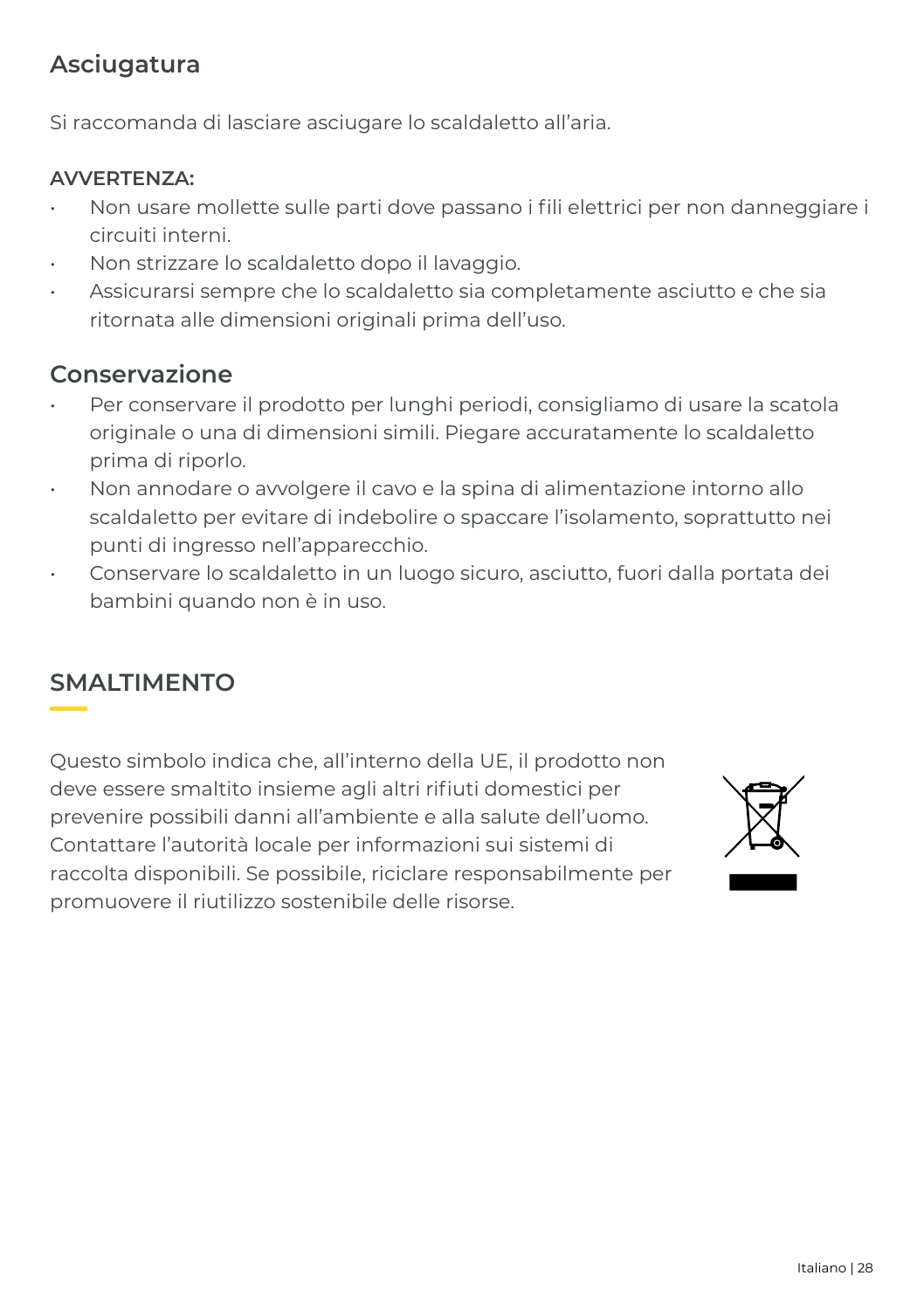## COSihome **MANTA ELECTRICA**

Gracias por adquirir un producto de Cosi Home. Por favor, lea el manual en su totalidad con atención antes de usar el aparato por primera vez y guárdelo en un lugar seguro para referencia futura.

#### **INSTRUCCIONES DE SEGURIDAD**

**ADVERTENCIA:** Mantener alejado del fuego o materiales inflamables.

**ADVERTENCIA:** Para evitar el riesgo de incendios, descargas eléctricas o lesiones, asegúrese siempre de que el dispositivo está desenchufado de la toma eléctrica antes de moverlo, repararlo o limpiarlo.

- Use este dispositivo solo como se describe en este manual. Cualquier otro uso no recomendado por el fabricante podría causar incendios, descargas eléctricas o lesiones personales.
- Use la manta eléctrica solo debajo de su cuerpo. No se envuelva el cuerpo con la manta ni lo use de ninguna otra manera.
- Use los cordones adjuntos para asegurar el producto a la cama. Si usa el producto con una cama regulable, asegúrese de que ni la manta ni el cable queden atrapados, estirados o doblados.
- El aparato no debe ser utilizado por personas (incluyendo niños) con capacidades físicas, sensoriales o mentales reducidas, o con falta de experiencia y conocimientos, a menos que hayan recibido instrucciones de cómo hacerlo o se les supervise durante el uso.
- No utilizar con personas insensibles al calor o muy vulnerables.
- Vigile a los niños para evitar que jueguen con el aparato.
- Los menores de 3 años NO deben utilizar el aparato por su incapacidad para reaccionar al sobrecalentamiento (Fig. 1).
- Esta manta no debe ser utilizada por niños pequeños, a menos que un progenitor o tutor haya efectuado los controles previos necesarios, o que se haya enseñado al menor a operar los controles de forma segura.
- Los menores de 3 años deben permanecer alejados a menos que estén bajo supervisión continua.
- No deje a niños solos o desatendidos en la zona donde se utiliza el aparato.
- Ningún niño debe realizar tareas de limpieza y mantenimiento en el aparato sin supervisión continua.
- No inserte alfileres u objetos punzantes en la manta (Fig. 2).
- No utilice la manta cuando esté doblada o plegada (Fig. 3).
- No meta la manta debajo del colchón.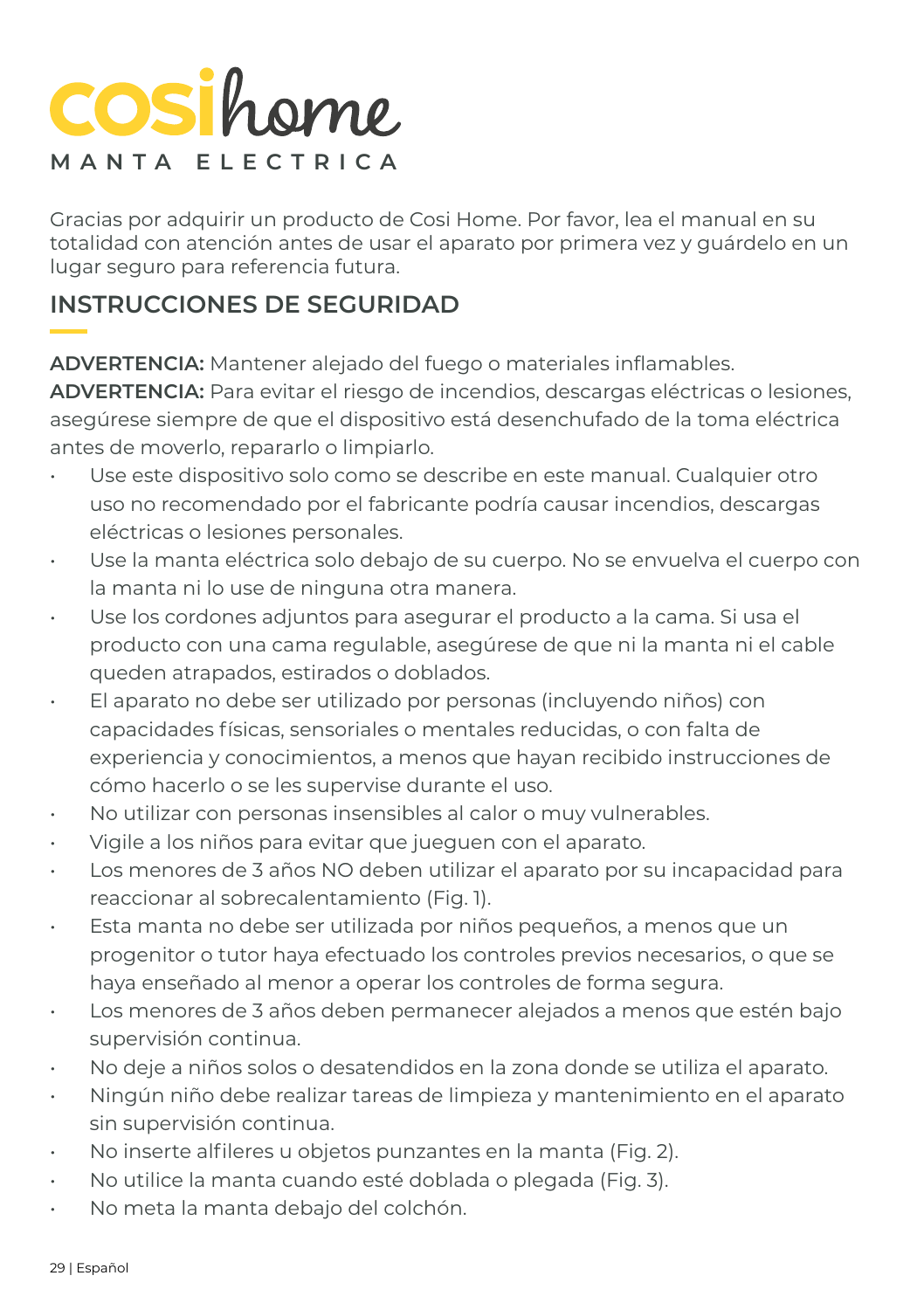- No cubra ni meta el controlador bajo la almohada, el colchón o la manta.
- No coloque el controlador debajo de la manta eléctrica mientras se usa. El calor puede dañar el controlador.
- No use la manta si está mojada o húmeda.
- Para evitar una descarga eléctrica, no utilice el controlador ni toque el cable de alimentación de la manta con las manos húmedas.
- Opere la manta exclusivamente con el cable de alimentación y el controlador que se suministran.
- No use esta manta cerca del agua o en el entorno inmediato de una bañera, ducha o piscina.
- No use la manta sobre un sofá cama o colchón hinchable.
- No use una bolsa de agua caliente al mismo tiempo que la manta.
- Esta manta es solo para uso doméstico en interiores y otros usos similares. No utilizar en exteriores.
- El producto no está destinado al uso médico en hospitales.
- No deje la manta desatendida mientras está encendida. Apague siempre la manta y desenchúfela cuando no la use.
- Apague siempre la manta, desconéctela de la red eléctrica y deje que se enfríe del todo antes de limpiarla o guardarla.
- Desconecte siempre el controlador y el cable de alimentación de la manta antes de lavarla.
- Cuando guarde la manta, deje que se enfríe antes de doblarla.
- Cuando haya guardado la manta plegada, no coloque objetos encima de ella.
- Nunca retuerza la manta para escurrirla después de haberla lavado.
- No exponga la manta eléctrica a la luz solar directa.
- Deje que la manta se enfríe por completo antes de manipularla o limpiarla.
- No utilice ningún limpiador abrasivo o disolvente, ya que dañarán la manta.
- Evite colocar el cable de alimentación en zonas en las que hubiera riesgo de tropezar.
- Para evitar una sobrecarga del circuito al usar esta manta, no haga funcionar otro dispositivo de alto voltaje en el mismo circuito eléctrico.
- Evite utilizar cables alargadores siempre que sea posible, ya que podrían sobrecalentarse y causar riesgo de incendios.
- No use la manta con nada que pueda provocar un incendio en su cama, como cigarrillos, chispas, etc.
- No utilice este aparato con un programador externo, un temporizador o cualquier otro dispositivo que pueda encender el aparato automáticamente, a menos que este ya haya sido incorporado al aparato por el fabricante.
- No doble ni enrosque el cable de alimentación ni el enchufe alrededor del aparato, ya que el aislamiento podría debilitarse o romperse, especialmente por el sitio donde entra en el aparato.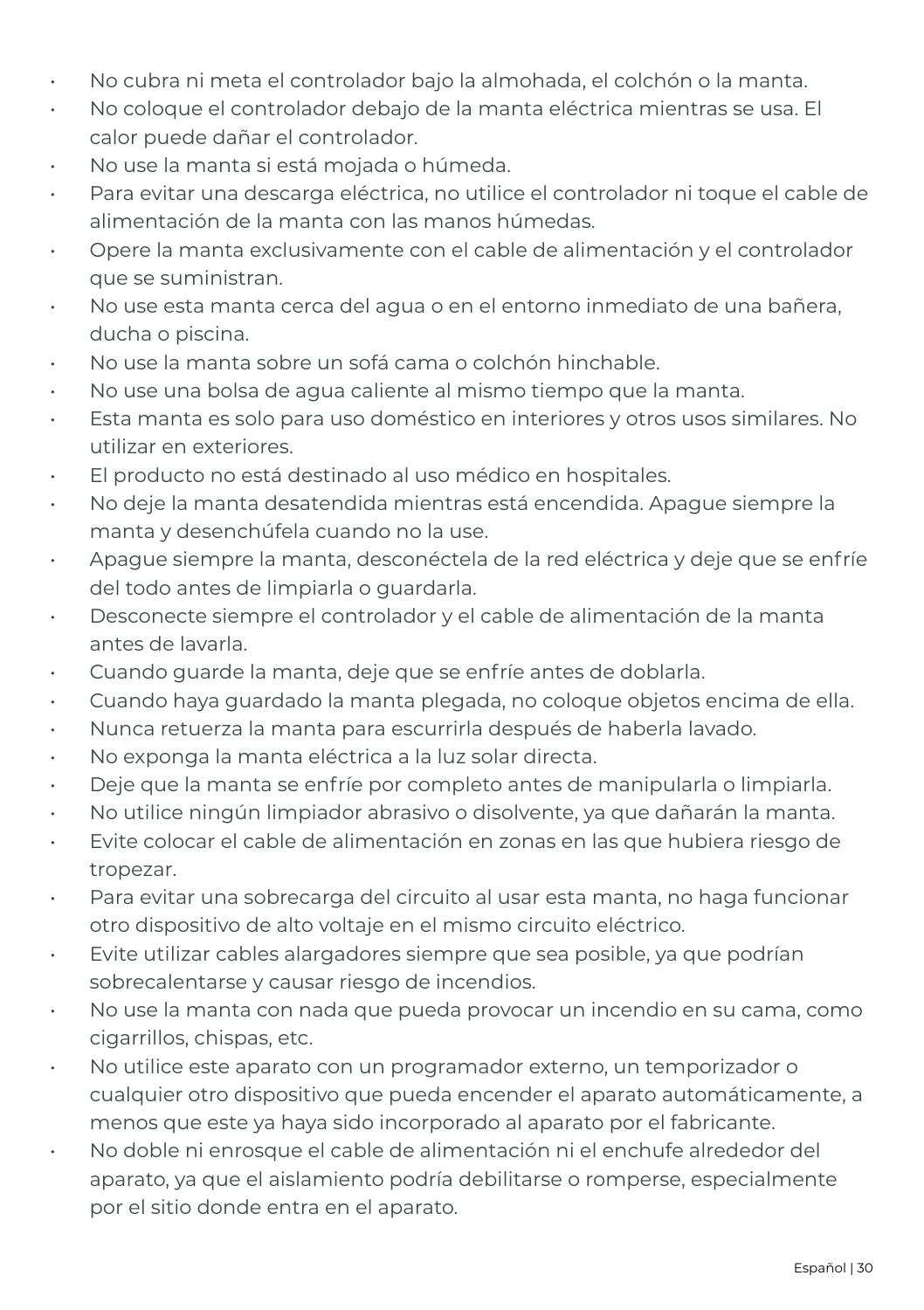- Asegúrese de que el cable de alimentación esté completamente extendido antes de usarlo y colóquelo de manera que no esté en contacto con ninguna parte del aparato.
- No tire del cable de alimentación. Nunca mueva, traslade ni cuelgue el aparato por el cable de alimentación.
- No inicie el funcionamiento si el aparato, el cable o alguno de los accesorios tienen signos de daños.
- Si el cable de alimentación está dañado, debe ser reemplazado por el fabricante, agente de servicio o persona con calificación similar para evitar riesgos.
- No intente reparar o modificar ningún elemento eléctrico o mecánico de la unidad. Hacerlo podría ser peligroso.
- Asegúrese de que la alimentación de red (incluyendo la tensión, la frecuencia y la potencia) cumple con la etiqueta de clasificación del aparato.
- Examine el aparato con frecuencia y devuélvalo al proveedor si ha sido mal utilizado o está dañado.



### **ESPECIFICACIONES**

- Dimensiones del producto: 150 x 80cm
- Peso neto: 1,05kg
- Voltaje: 220-240V~
- Frecuencia: 50-60Hz
- Potencia: 60W
- Temperatura máxima: 55°C
- Ajustes de temperatura disponibles: 3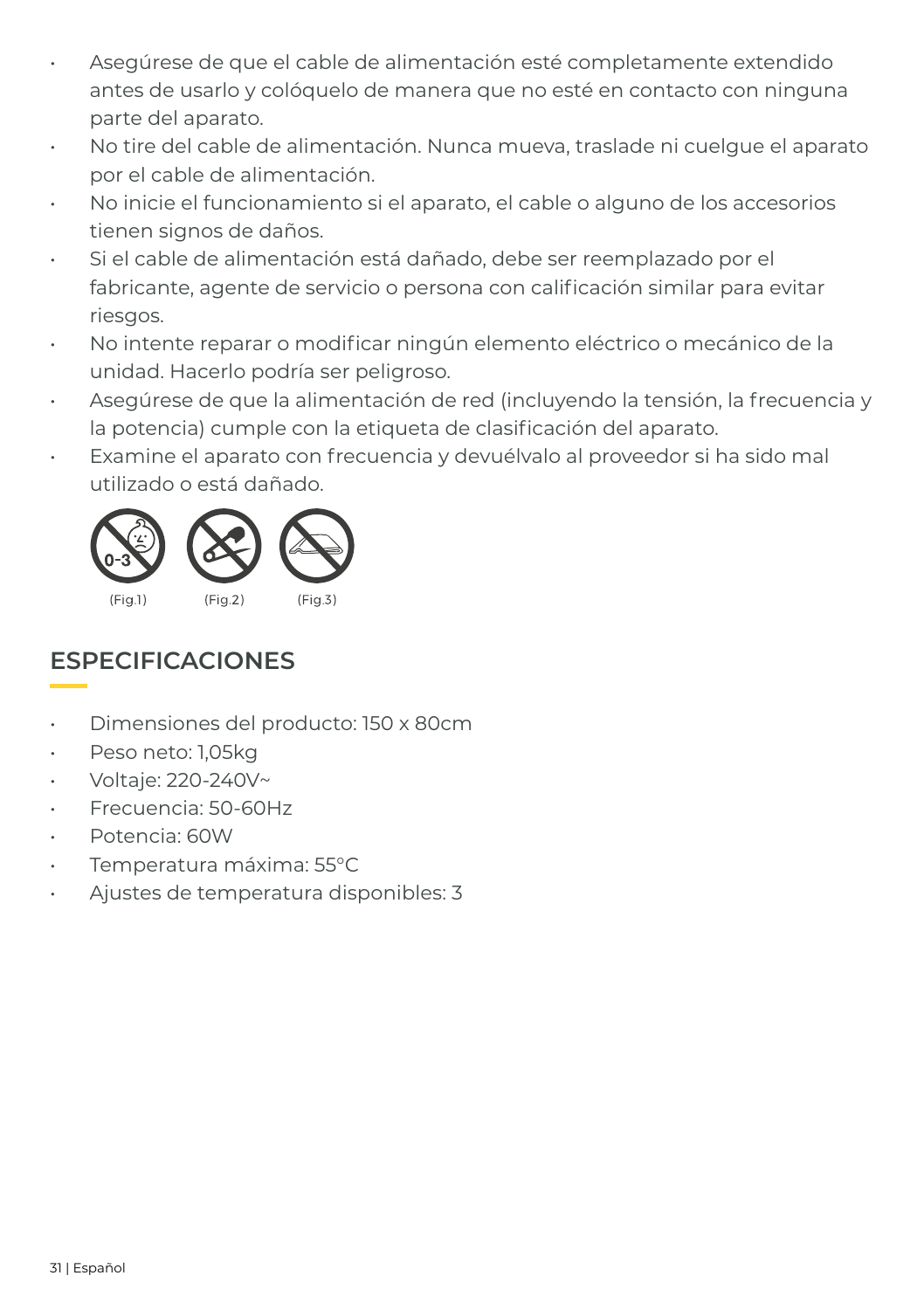## **EXPLICACIÓN DE LOS SÍMBOLOS**



Ciclo suave a un máximo<br>de 30 °C



No secar en la secadora



No limpiar en seco $\sum$  No utilizar lejía



No planchar



No debe ser usada por niños de 3 años o menos





No insertar alfileres



No usar doblada

#### **COMPONENTES**

- 1. Manta eléctrica
- 2. Cordones de sujeción
- 3. Conector de alimentación
- 4. Cable de alimentación
- 5. Controlador
- 6. Adaptador de potencia

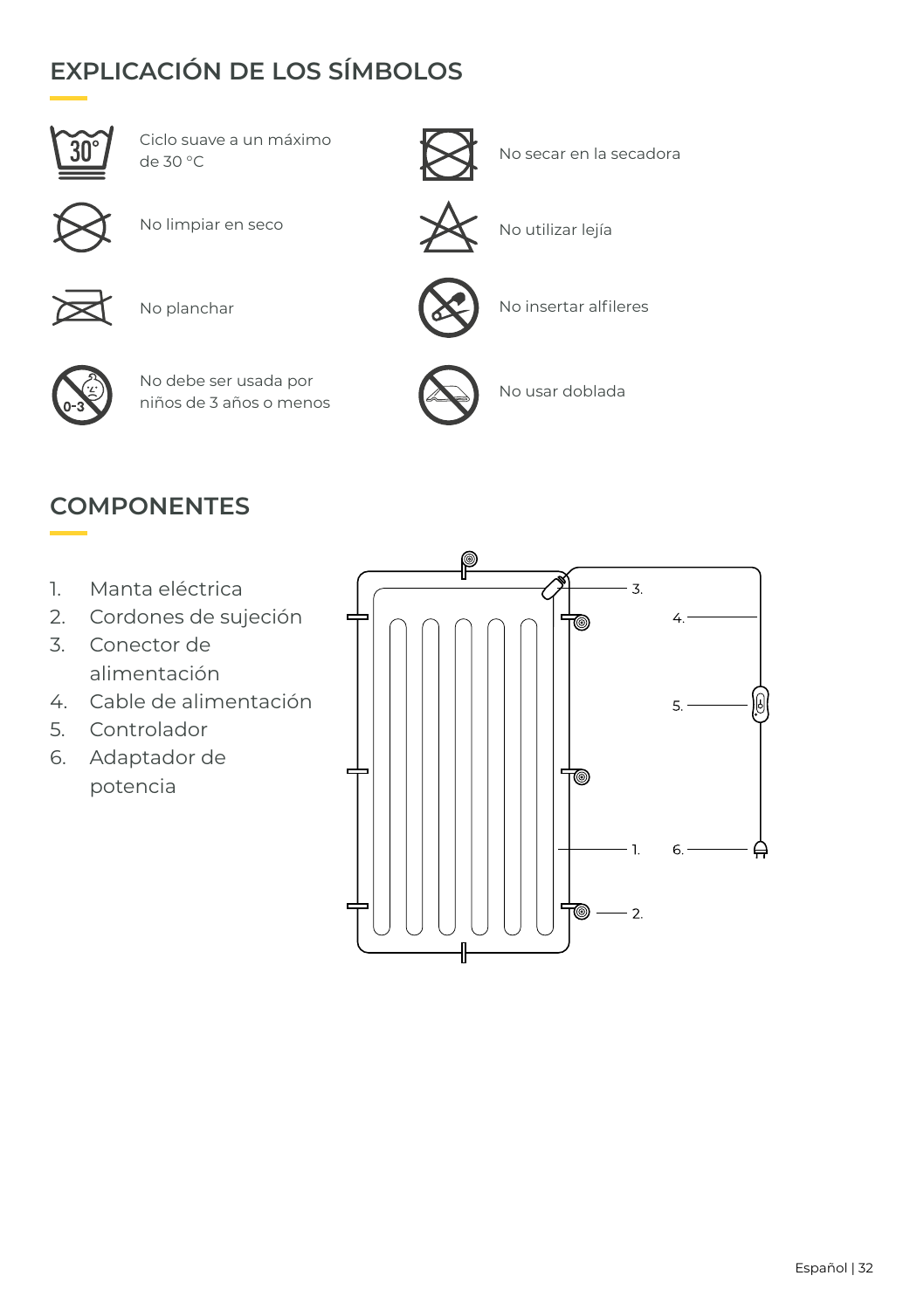#### **INSTRUCCIONES DE MONTAJE**

Asegúrese siempre de que la manta esté cubierta mientras la usa para retener el calor.

- 1. Despliegue la manta y estírela sobre el colchón de la cama.
- 2. Coloque la manta de manera que el conector del cable y el controlador queden al lado de la almohada.
- 3. Use los cordones de sujeción para asegurar la manta al colchón.
- 4. Una vez que la manta esté bien sujeta, conecte el controlador a la manta enchufándolo en el conector.
- 5. Ponga la sábana bajera SOBRE la manta eléctrica.

#### **INSTRUCCIONES DE FUNCIONAMIENTO**

Una vez que la manta esté bien ajustada a la cama, enchufe el cable de alimentación en la toma más cercana a la almohada. Asegúrese de que el cable de alimentación no quede estirado para evitar tropiezos.

Este producto está diseñado para precalentar su cama a la temperatura deseada utilizando el ajuste de control de temperatura en el controlador que se proporciona.

#### **Controlador**



1. El controlador numérico representa el siguiente ajuste de calor:

 $0 = APAGADO$ 1 = CALOR BAJO 2 = CALOR MEDIO  $3 = CA$  OR ALTO

Mueva el dial del controlador al ajuste de calor deseado para precalentar la cama.

2. Deje la cama precalentándose unos 30-50 minutos en el ajuste de calor «2» o «3». Este tiempo variará dependiendo de la temperatura de la habitación, el tipo de ropa de cama y el grosor de la manta o el edredón que use para taparse.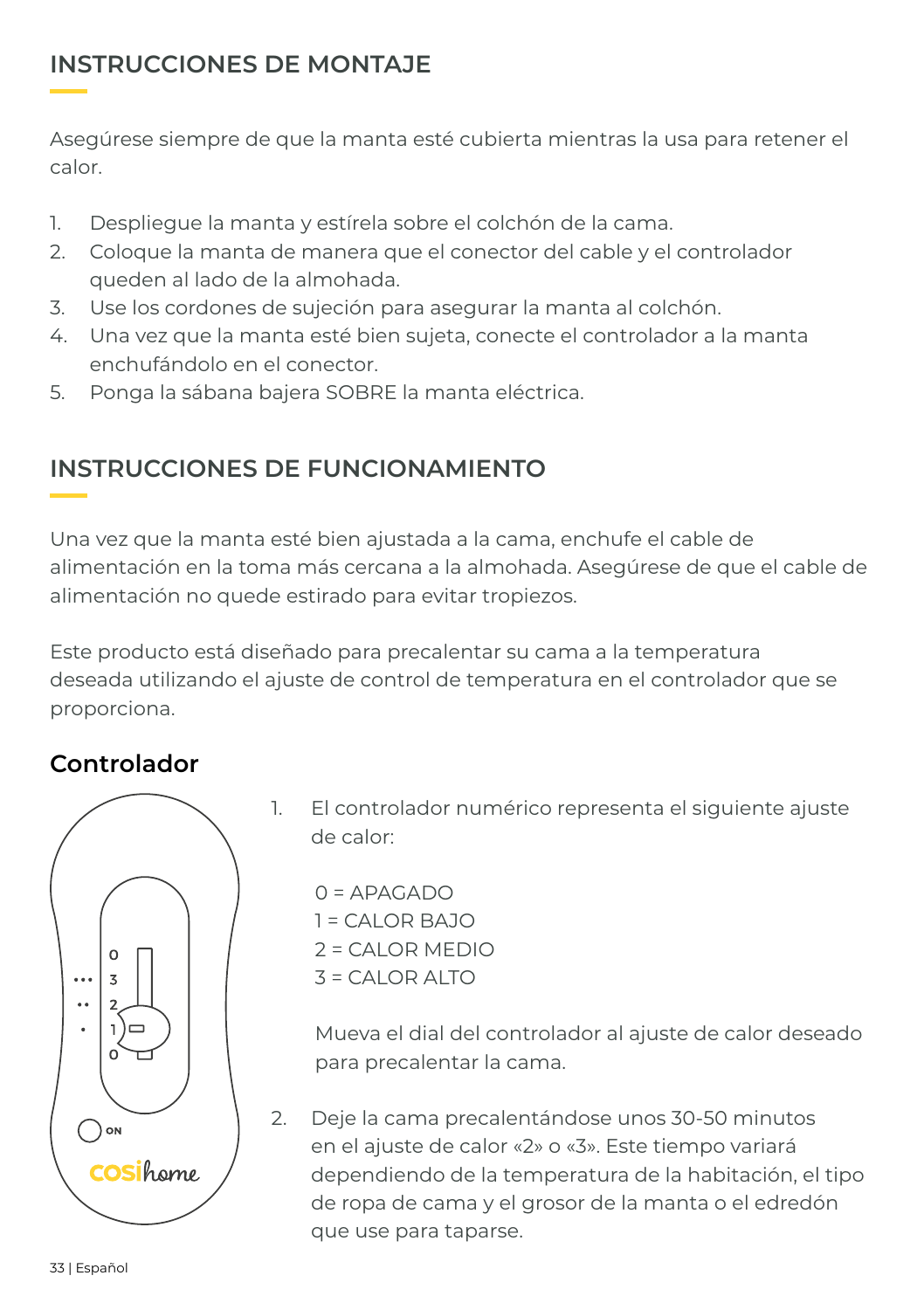**Nota:** Si decide usar la manta toda la noche, úsela SOLO en el nivel de calor bajo «1». Esto le proporcionará una temperatura segura y confortable para toda la noche.

#### **LIMPIEZA Y ALMACENAMIENTO**

**Nota importante:** Las mantas eléctricas de Cosi Home pueden ser lavadas pero NUNCA limpiadas en seco.

#### **Lavado**

**ADVERTENCIA:** Apague siempre la manta, desenchufe el cable de alimentación de la toma de corriente y deje que la manta se enfríe completamente antes de manipularla o limpiarla.

**PRECAUCIÓN:** Desconecte siempre el controlador y el cable de alimentación de la manta antes de lavarla. No permita que ningún líquido entre en contacto con el controlador o el enchufe principal.

**PRECAUCIÓN:** No utilice ningún limpiador abrasivo o disolvente, ya que dañarán la manta.



Antes de lavarla, mida la manta para asegurarse de que ha vuelto a su tamaño original después del lavado.

- Si la lava a mano, use un detergente neutro (líquido o en polvo) y agua templada. Deje que se empape durante 5 minutos y después lávela suavemente y aclare bien con agua limpia.
- Si la lava en la lavadora, use un programa de lana a 30 °C.

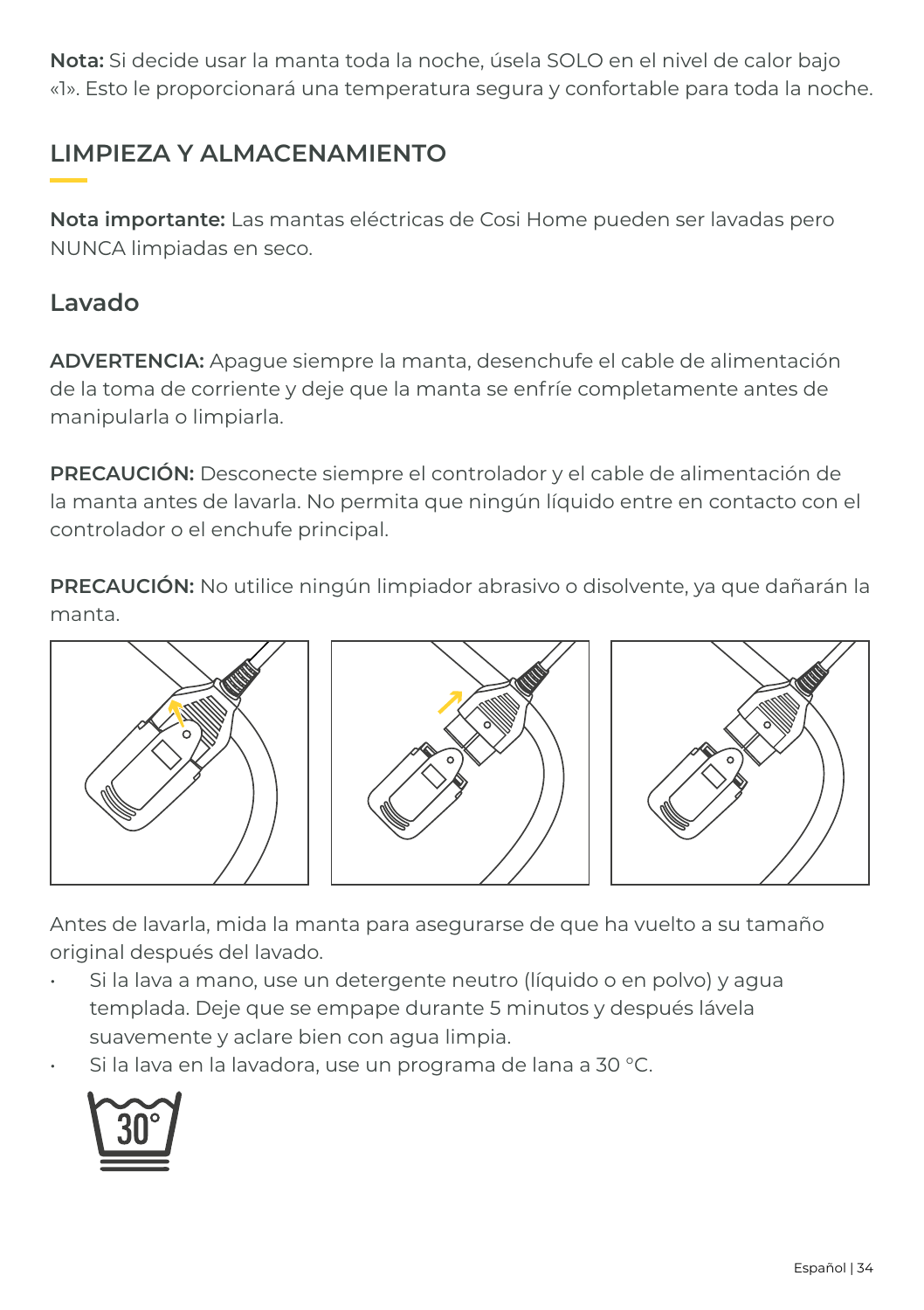#### **Secado**

Se recomienda secar la manta eléctrica al aire.

#### **ADVERTENCIA:**

- No coloque pinzas en las áreas cableadas de la manta eléctrica ya que se dañará el circuito interno.
- Nunca retuerza la manta para escurrirla después de lavarla.
- Asegúrese siempre de que la manta eléctrica está completamente seca y ha recuperado su tamaño original antes de usarla.

#### **Almacenamiento**

- Para almacenar su producto fuera de temporada, recomendamos utilizar la caja original u otra de tamaño similar. Asegúrese de doblar cuidadosamente la manta antes de guardarla.
- No doble ni enrosque el cable de alimentación ni el enchufe alrededor de la manta, ya que el aislamiento podría debilitarse o romperse, especialmente por el sitio donde entra en el aparato.
- Cuando no la use, guarde la manta eléctrica en un lugar seguro y seco, fuera del alcance de los niños.

### **ELIMINACIÓN**

Esta marca indica que este producto no se debe desechar junto con otros residuos domésticos en ningún país de la UE. Esto es para prevenir posibles daños al medio ambiente y al bienestar de las personas. Póngase en contacto con las autoridades locales para obtener más información sobre los sistemas de recogida disponibles. Si es posible, recíclelo de forma responsable para promover la reutilización sostenible de recursos.

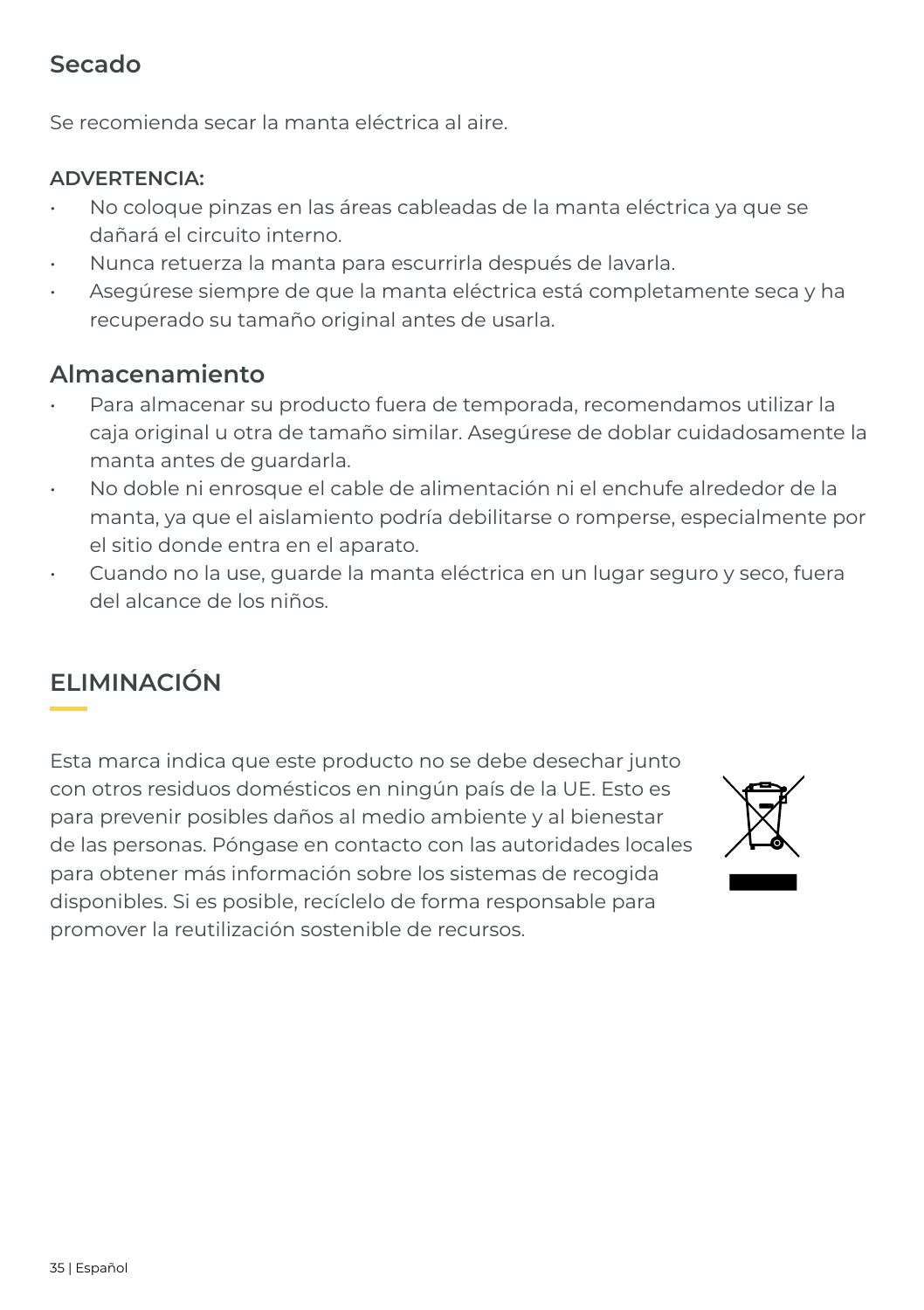## **COSi**home **ELEKTRISCHE DEKEN**

Bedankt dat u hebt gekozen voor een product van Cosi Home. Lees de gehele handleiding zorgvuldig voordat u het product voor het eerst gebruikt en bewaar deze op een veilige plek voor toekomstig gebruik.

#### **VEILIGHEIDSINSTRUCTIES**

**WAARSCHUWING:** Houd dit product uit de buurt van vuur en brandbare materialen.

**WAARSCHUWING:** Trek altijd de stekker uit het stopcontact voordat u het apparaat verplaatst, onderhoudt of reinigt. Zo vermijdt u het risico op elektrische schokken, brand of persoonlijk letsel.

- Gebruik dit apparaat uitsluitend zoals beschreven in deze handleiding. Andersoortig gebruik dat niet door de fabrikant wordt aanbevolen, kan leiden tot brand, elektrische schokken of letsel.
- Gebruik de elektrische deken alleen onder het lichaam. Wikkel de deken niet rond het lichaam en gebruik deze niet op een andere manier.
- Bevestig het product aan het bed met de voorziene banden. Zorg bij gebruik op een verstelbaar bed ervoor dat de deken of een band niet gekneld, uitgerekt of gekreukt raakt.
- Het apparaat mag niet worden gebruikt door personen (waaronder kinderen) met verminderde fysieke, zintuiglijke of mentale vermogens of onvoldoende ervaring of kennis, tenzij er toezicht op hen wordt gehouden of zij instructies hebben gekregen.
- Personen die ongevoelig zijn voor hitte en andere zeer kwetsbare personen mogen de deken niet gebruiken.
- Er moet op worden toegezien dat kinderen niet met het apparaat spelen.
- Kinderen jonger dan 3 jaar mogen het apparaat NIET gebruiken omdat ze niet kunnen reageren op oververhitting (fig. 1).
- Deze deken mag niet worden gebruikt door jonge kinderen, tenzij de bediening vooraf is ingesteld door een ouder of voogd, of het kind voldoende is geïnstrueerd over het veilig gebruiken van de bediening.
- Kinderen jonger dan 3 jaar moeten uit de buurt worden gehouden, tenzij ze voortdurend onder toezicht staan.
- Laat kinderen niet alleen of zonder toezicht achter in de ruimte waar het apparaat wordt gebruikt.
- Reiniging en onderhoud mogen niet door kinderen worden uitgevoerd, tenzij ze voortdurend onder toezicht staan.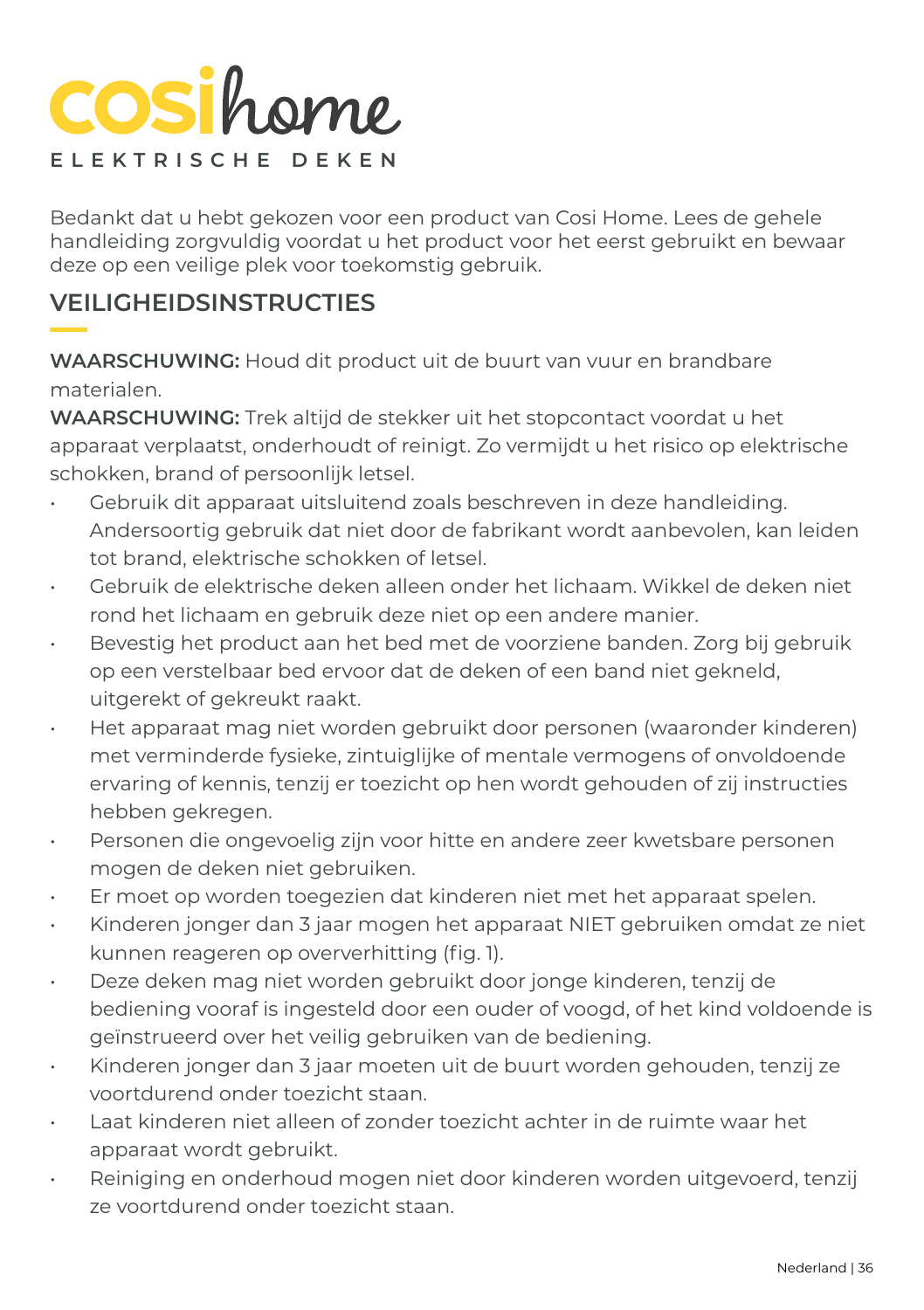- Steek geen spelden of scherpe voorwerpen in de deken (fig. 2).
- Gebruik de deken niet als deze opgevouwen of gekreukeld is (fig. 3).
- Stop de deken niet onder de matras.
- Bedek of klem de regelaar niet onder een kussen, matras of deken.
- Plaats de regelaar tijdens gebruik niet onder de elektrische deken. Warmte kan de regelaar beschadigen.
- Gebruik de deken niet als deze nat of vochtig is.
- Gebruik de regelaar van de deken niet met natte handen en raak in dat geval ook de voedingskabel niet aan om elektrische schokken te voorkomen.
- Gebruik de deken alleen met de meegeleverde voedingskabel en regelaar.
- Gebruik dit apparaat niet in de buurt van water of in de directe omgeving van een bad, douche of zwembad.
- Gebruik de deken niet op slaapbanken of opblaasbare bedden.
- Gebruik geen warmwaterkruik samen met de deken.
- Dit apparaat is bedoeld voor huishoudelijk gebruik binnenshuis en vergelijkbare toepassingen. Gebruik hem niet buitenshuis.
- Niet bedoeld voor medisch gebruik in een ziekenhuis.
- Laat het apparaat tijdens gebruik nooit onbeheerd achter. Schakel het apparaat altijd uit en haal de stekker uit het stopcontact wanneer de deken niet wordt gebruikt.
- Schakel de deken altijd UIT, trek de stekker uit het stopcontact en laat volledig afkoelen vóór het reinigen of opbergen.
- Koppel de regelaar en de voedingskabel altijd van de deken los vóór het wassen.
- Laat het apparaat afkoelen voordat u het opvouwt en opbergt.
- Leg tijdens het opbergen geen voorwerpen op het apparaat om kreukels te voorkomen.
- Wring de deken nooit uit na het wassen.
- Stel de elektrische deken niet bloot aan direct zonlicht.
- Laat de deken volledig afkoelen voordat u hem aanraakt of schoonmaakt.
- Gebruik geen schurende reinigingsmiddelen of oplosmiddelen; deze kunnen de deken beschadigen.
- Plaats het netsnoer niet op een plek waar er mensen over kunnen struikelen.
- Om overbelasting van het circuit bij gebruik van het apparaat te voorkomen, mag u geen ander toestel met een hoog vermogen op hetzelfde elektrische circuit aansluiten.
- Vermijd waar mogelijk verlengsnoeren, want deze kunnen oververhit raken en brandgevaar veroorzaken.
- Gebruik de deken niet met iets dat een brand in bed kan veroorzaken, zoals sigaretten, vonken, enz.
- Gebruik dit apparaat niet met een extern programmeerapparaat, een tijdschakelaar of een ander apparaat waarmee het toestel automatisch wordt ingeschakeld, tenzij dit al door de fabrikant in het apparaat is ingebouwd.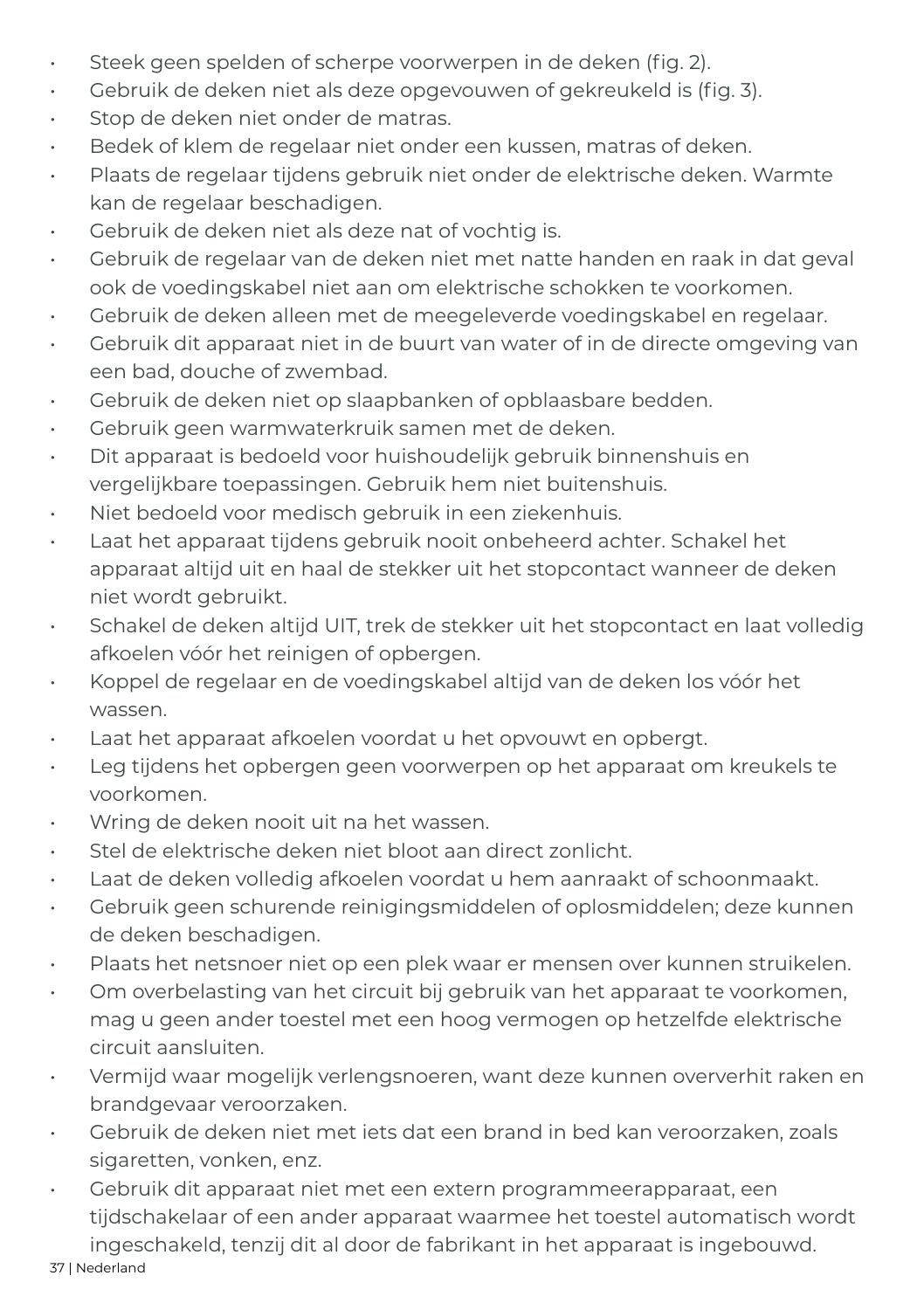- Knik of wikkel het netsnoer en de stekker niet om het apparaat, want hierdoor kan de isolatie verzwakken of splijten, vooral op het punt waar deze het apparaat binnenkomt.
- Zorg ervoor dat de voedingskabel vóór gebruik volledig is uitgerold en zorg ervoor dat deze niet in contact komt met onderdelen van het apparaat.
- Trek niet aan de voedingskabel. Gebruik de voedingskabel nooit om het apparaat te verplaatsen, dragen of op te hangen.
- Gebruik het apparaat niet als het apparaat, de voedingskabel of een van de accessoires tekenen van schade vertoont.
- Als de voedingskabel beschadigd is, moet deze, om gevaar te voorkomen, worden vervangen door de fabrikant, een onderhoudsmonteur van de fabrikant of een persoon met vergelijkbare kwalificaties.
- Probeer geen elektrische of mechanische elementen van het apparaat te repareren of aan te passen. Dit kan onveilig zijn.
- Controleer of de netvoeding (inclusief voltage, frequentie en vermogen) overeenkomt met de informatie op het typeplaatje van het apparaat.
- Controleer het apparaat regelmatig en stuur het terug naar de leverancier als het verkeerd gebruikt of beschadigd is.



#### **SPECIFICATIES**

- Productafmetingen: 150 x 80cm
- Nettogewicht: 1,05kg
- Voltage: 220-240V~
- Frequentie: 50-60Hz
- Vermogen: 60W
- Max. temperatuur: 55°C
- Temperatuurniveaus: 3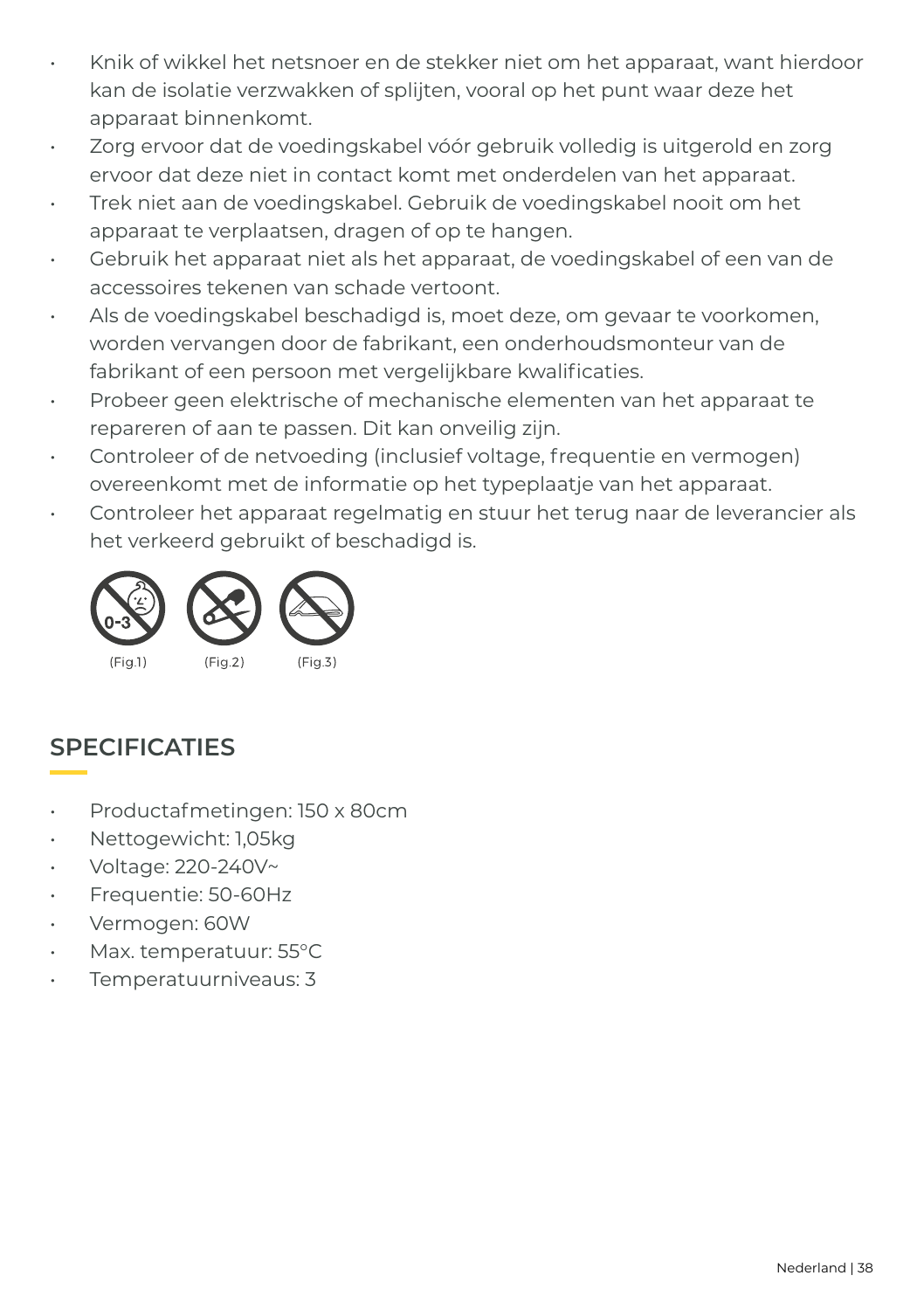### **UITLEG VAN DE SYMBOLEN**





Geen spelden insteken

Niet opgevouwen gebruiken



Niet chemisch reinigen  $\mathbb{R}$  Niet bleken





Niet strijken



Niet te gebruiken door kinderen van 3 jaar of jonger

### **ONDERDELEN**

- 1. Elektrische deken
- 2. Bevestigingsbanden
- 3. Stekker
- 4. Voedingskabel
- 5. Regelaar
- 6. Stroomadapter



#### **INSTALLATIE-INSTRUCTIES**

Zorg ervoor dat de deken tijdens het gebruik altijd bedekt is om de warmte vast te houden.

- 1. Vouw de deken uit en leg hem op het bed boven op uw matras.
- 2. Plaats de deken zodanig dat de kabelaansluiting en de regelaar bij het hoofdkussen liggen.
- 3. Gebruik de bevestigingsbanden om het product aan de matras te bevestigen.
- 4. Zodra de deken goed vast zit, sluit u de regelaar op de deken aan door deze in de aansluiting te steken.
- 5. Plaats uw matrasbeschermer OVER de elektrische deken.

39 | Nederland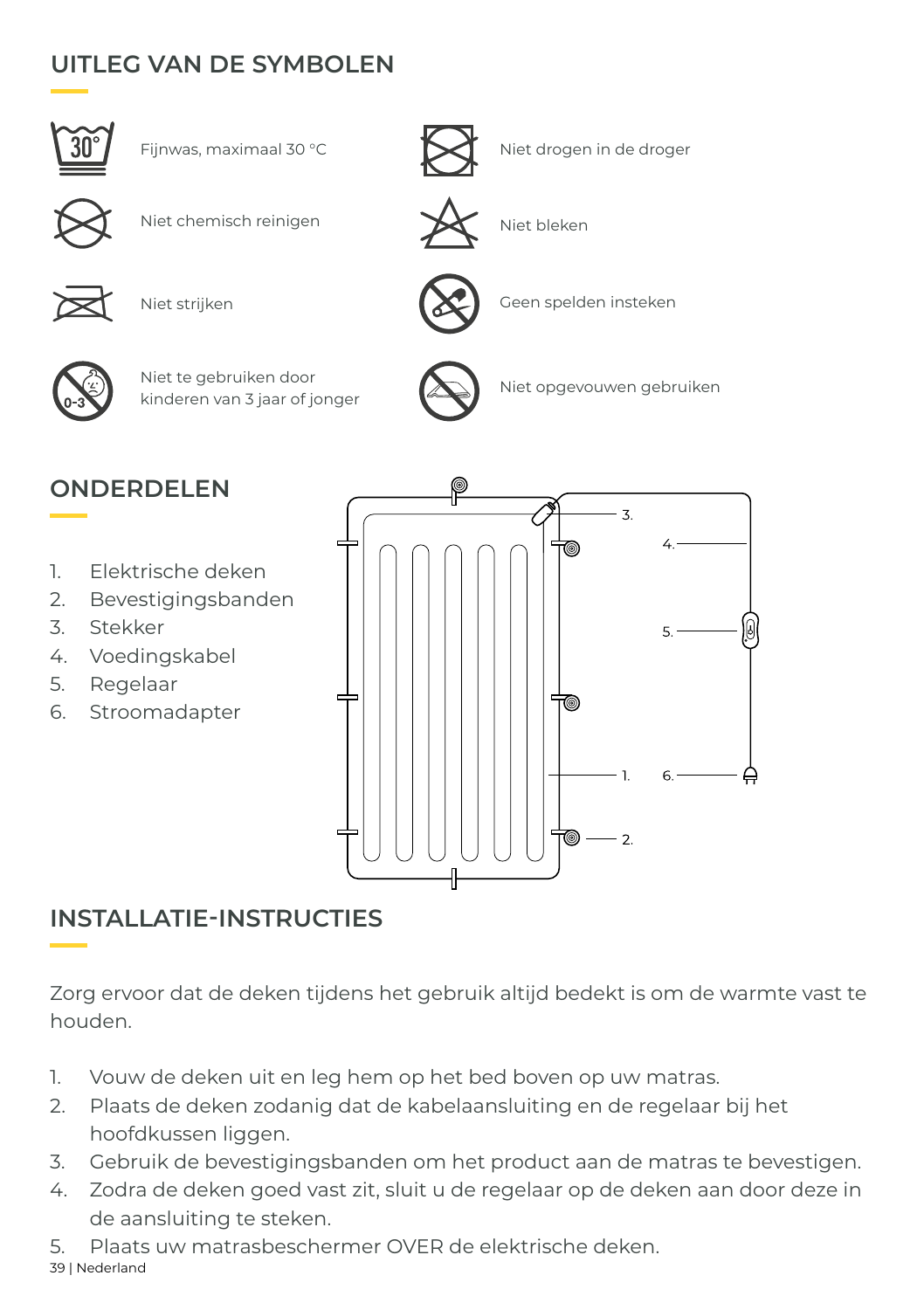#### **BEDIENINGSINSTRUCTIES**

Zodra de deken stevig op het bed is bevestigd, steekt u de voedingskabel in het dichtstbijzijnde stopcontact bij het hoofdkussen. Zorg ervoor dat de voedingskabel niet strak staat om struikelen te voorkomen.

Dit product is ontworpen om uw bed voor te verwarmen tot de gewenste temperatuur met behulp van de temperatuurregeling op de meegeleverde regelaar.

#### **Regelaar**



1. De cijfers op de regelaar geven de volgende warmteniveaus aan:

 $Q = UIT$ 1 = LAGE WARMTE 2 = MATIGE WARMTE 3 = HOGE WARMTE

Zet de draaiknop op de regelaar op het gewenste warmteniveau om uw bed voor te verwarmen.

2. Laat uw bed 30-50 minuten voorverwarmen op warmteniveau '2' of '3'. De tijdsduur is afhankelijk van de kamertemperatuur, het soort beddengoed en de dikte van de bovendeken of het dekbed.

**Opmerking:** Als u de deken de hele nacht gebruikt, gebruik dan ALLEEN warmteniveau '1'. Dit zorgt de hele nacht voor een veilige en comfortabele temperatuur.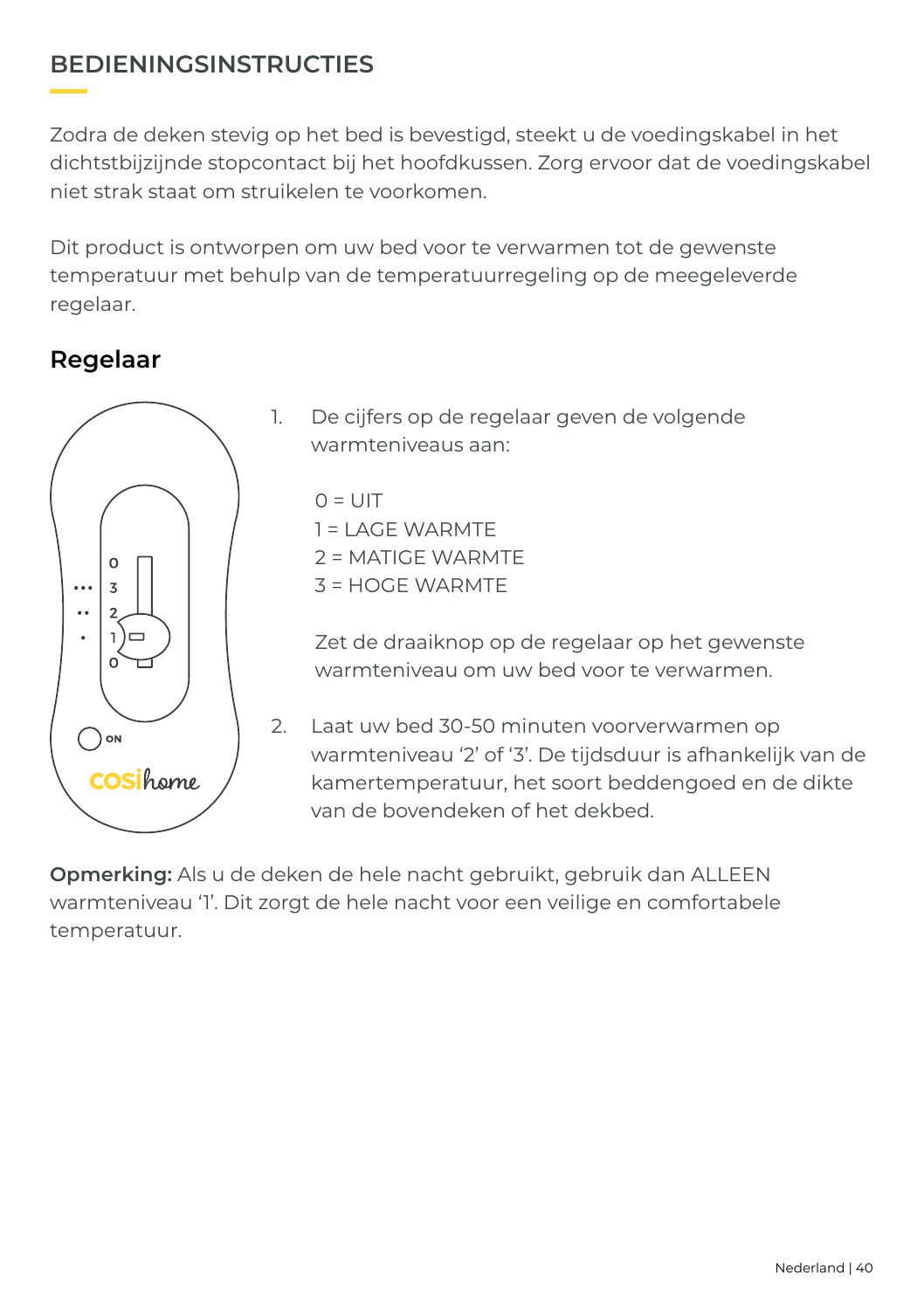#### **SCHOONMAAK EN OPSLAG**

**Belangrijke opmerking:** De Cosi Home elektrische onderdekens kunnen worden gewassen, maar mogen NOOIT chemisch gereinigd worden. d.

#### **Wassen**

**WAARSCHUWING:** Zet de elektrische deken altijd UIT, haal de stekker uit het stopcontact en laat het apparaat volledig afkoelen voordat u het aanraakt of schoonmaakt.

**PAS OP:** Koppel de regelaar en de voedingskabel altijd van de deken los vóór het wassen. Zorg ervoor dat er geen water of andere vloeistoffen in contact komen met de afstandsbediening of de stekker.

**PAS OP:** Gebruik geen schurende reinigingsmiddelen of oplosmiddelen; deze kunnen de deken beschadigen.



Vóór het wassen is het essentieel om de deken te meten zodat u er zeker van bent dat de deken na het wassen terug de oorspronkelijke afmetingen heeft.

- Gebruik bij het met de hand wassen een mild waspoeder of wasmiddel en warm water. Laat 5 minuten weken, was en spoel grondig met schoon water.
- Was in de machine op 30 °C met het wolprogramma.

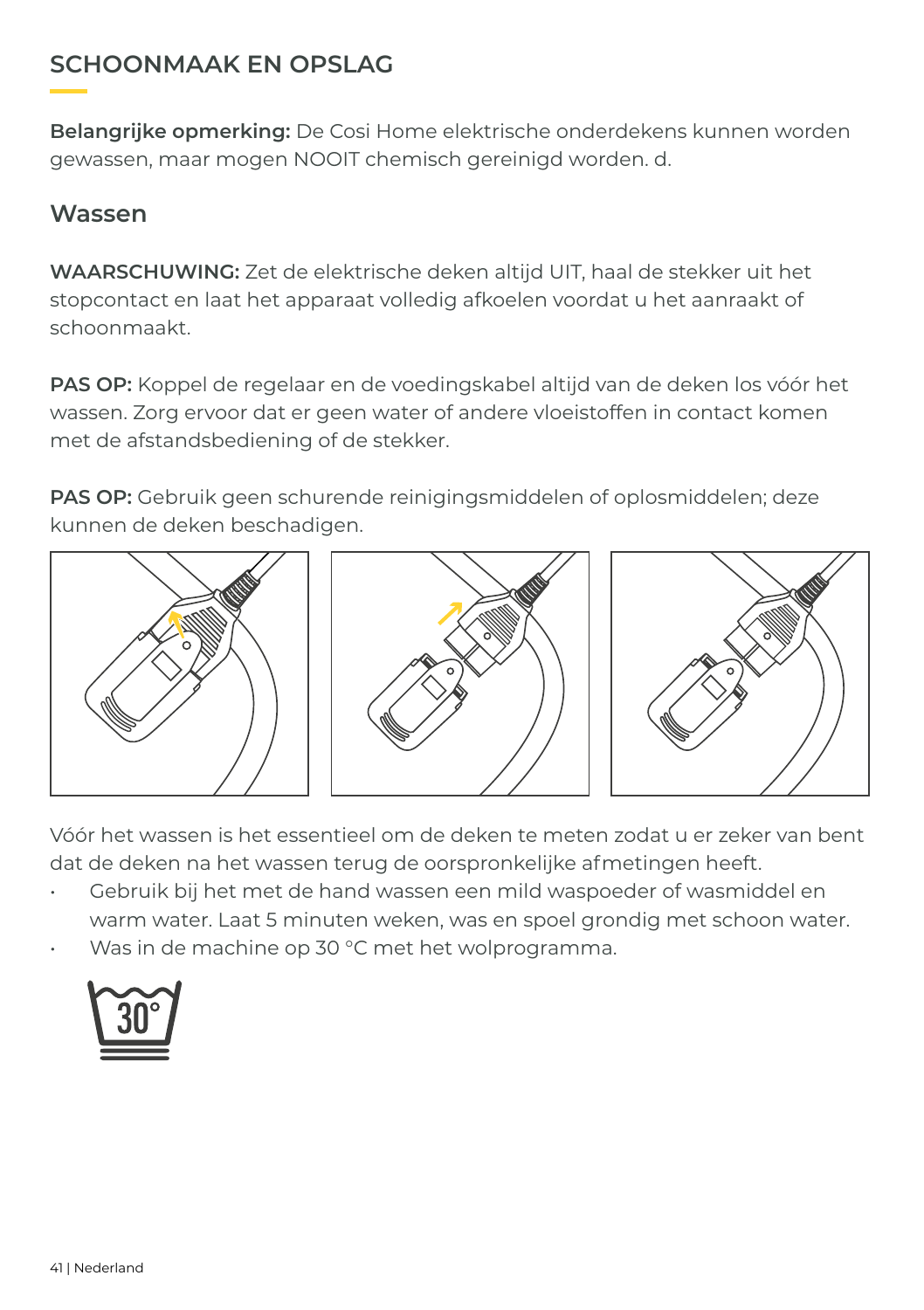#### **Drogen**

We raden aan om de elektrische deken aan de lucht te laten drogen.

#### **WAARSCHUWING:**

- Hang de deken niet aan de bedrade delen op; dit kan het interne circuit beschadigen.
- Wring de deken nooit uit na het wassen.
- Zorg er vóór gebruik altijd voor dat de deken 100% droog is en de oorspronkelijke afmetingen heeft.

#### **Opslag**

- Als u het product tijdens warmere seizoenen wilt opbergen, raden we u aan hiervoor de originele of een vergelijkbare doos te gebruiken. Vouw uw deken vóór het opbergen zorgvuldig op.
- Knik of wikkel het netsnoer en de stekker niet om de deken; hierdoor kan de isolatie verzwakken of splijten, vooral op het punt waar deze het apparaat binnenkomt.
- Wanneer de elektrische deken niet in gebruik is, bewaart u deze op een veilige, droge plaats buiten het bereik van kinderen.

#### **VERWIJDERING**

Deze markering geeft aan dat dit product in de hele EU niet samen met ander huishoudelijk afval mag worden weggegooid. Dit om mogelijke schade aan het milieu en de volksgezondheid te voorkomen. Neem contact op met uw gemeente voor informatie over de beschikbare inzamelsystemen. Indien mogelijk moet het apparaat op een verantwoorde wijze worden gerecycled om een duurzaam hergebruik van hulpbronnen te bevorderen.